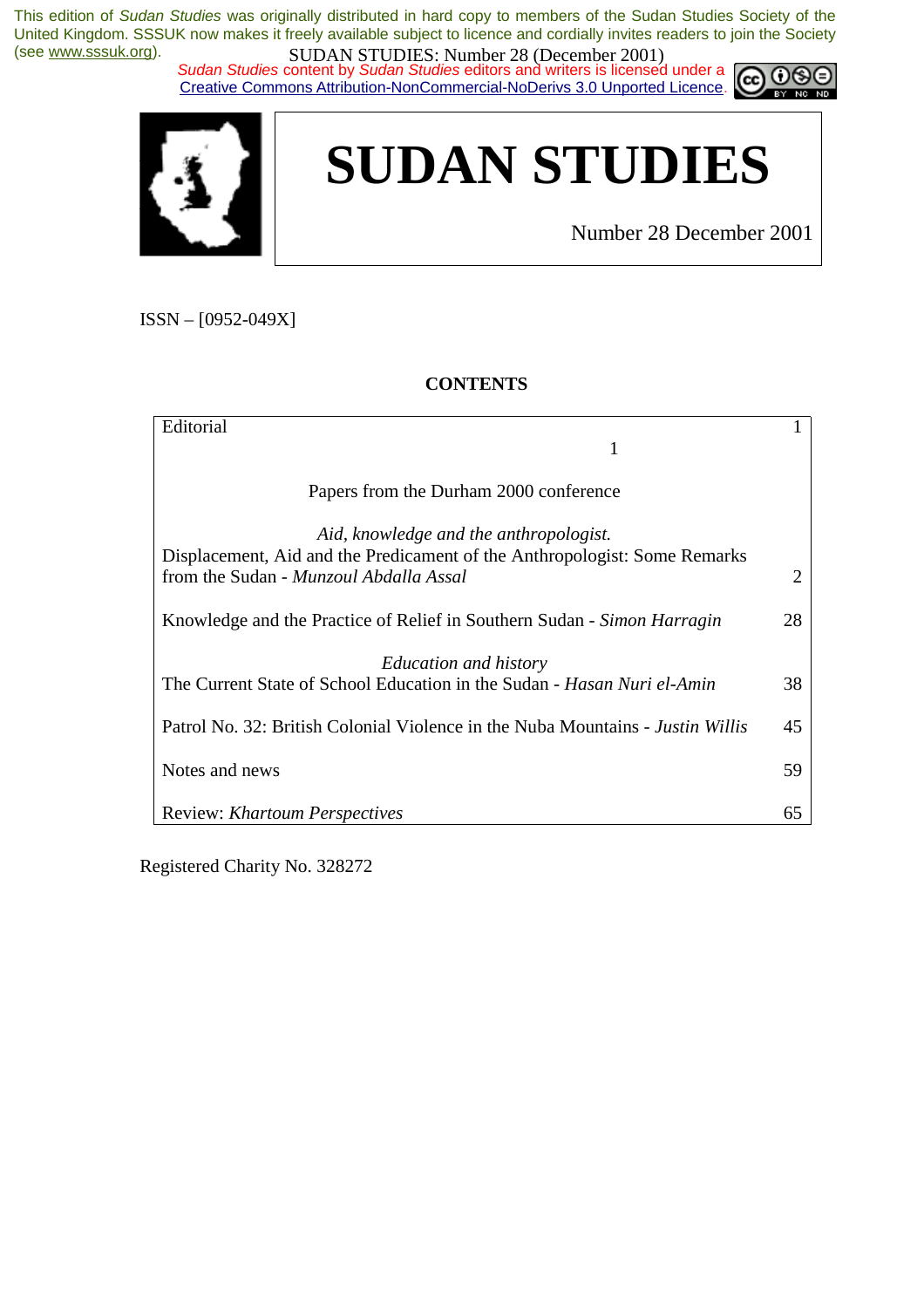**SUDAN STUDES.** Number 27 Game 2001,<br>*Sudan Studies* content by *Sudan Studies* editors and writers is licensed under a Creative Commons Attribution-NonCommercial-NoDerivs 3.0 Unported Licence.



# **SUDAN STUDIES SOCIETY - UK**

The Sudan Studies Society - UK was founded in 1987 to encourage and promote Sudanese studies in the United Kingdom and abroad, at all levels and in all disciplines. SSSUK is a registered charity (no. 328272).

General enquiries about Society matters and membership should be addressed to:

 Hon. Secretary 97 Dove Park Hatch End Middlesex HA5 4EE

#### **Membership**

Anyone with an interest in the Sudan, general or specialized, is welcome to join the SSSUK. Membership is by annual subscription payable in January each year. Current subscription rates are:

| Individuals:                       | Institutions:                      |
|------------------------------------|------------------------------------|
| $*$ in UK £10 (US\$24)             | $*$ in UK £18 (US\$36)             |
| * elsewhere in Europe £13 (US\$28) | * elsewhere in Europe £22 (US\$43) |
| $*$ elsewhere £15 (US\$32)         | $*$ elsewhere £25 (US\$48)         |

NB: dollar subscription rates take into account the bank charges incurred in converting to sterling.

Members receive two issues each year of *Sudan Studies*; the right to a reduced rate on copies of the Society's occasional papers; and the right to attend the joint Annual General Meeting and Symposium and other occasional meetings organized by the Society.

| <b>SSSUK President:</b> | <b>Chair:</b>               |
|-------------------------|-----------------------------|
| Tayeb Salih             | Gill Lusk                   |
| Vice-chair:             | <b>Hon. Treasurer:</b>      |
| Dr. Anisa Dani          | Dr D. K. Lindley            |
| <b>Hon. Secretary:</b>  | Hon. Editor, Sudan Studies: |
| Aliya Mahmoud           | Dr. Justin Willis           |
|                         |                             |

**Editorial Board**, *Sudan Studies*: Dr John Alexander; Dr Anisa Dani; Dr H.R.J. Davies; Dr. D. K. Lindley; Khalid Mustafa; Dr W.T.W. Morgan; Prof. Peter Woodward; Jane Hogan. **Reviews Editor**: Professor M. W. Daly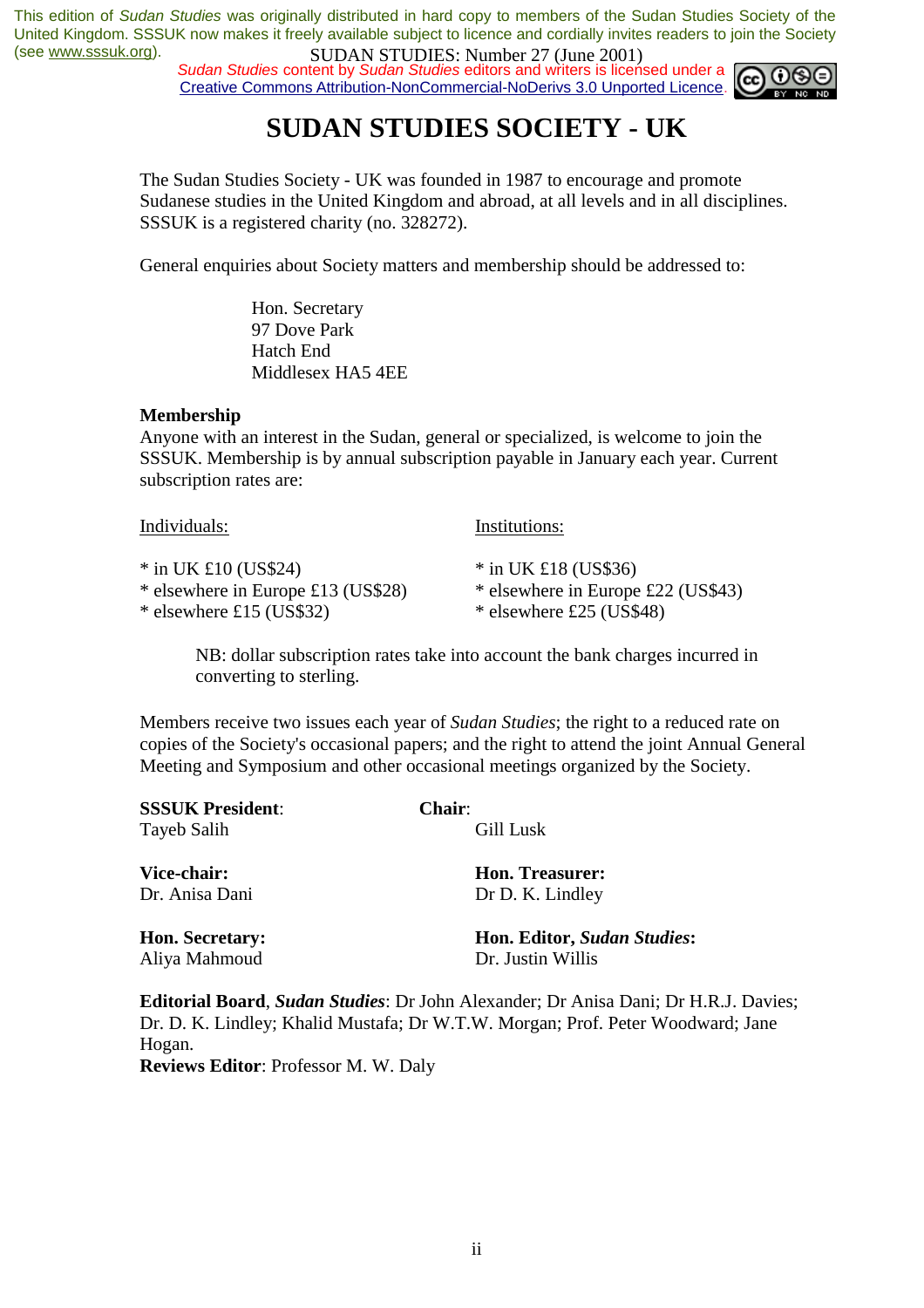*Sudan Studies* content by *Sudan Studies* editors and writers is licensed under a Creative Commons Attribution-NonCommercial-NoDerivs 3.0 Unported Licence.



# **EDITORIAL**

I regret that this number has come out a little later than was intended, but I hope that it will reach you early in the New Year. This number, like the last two, is essentially composed of papers presented at the Durham conference in 2000: two papers drawn from the very lively panels on aid and development, by Assal and Harragin, offer some thoughts on the position of the academic scholar involved in development, and whether and how this involvement may ever be useful; Hassan Nuri el-Amin offers a useful summary of the problems facing the school education system, particularly with regard to the training of teachers.

I must once again urge readers: please do your best to ensure that we receive material for publication! And could I suggest one area in which many may be able to contribute: how many have memories - from a personal perspective - of major moments in the recent past of the Sudan? I should welcome accounts, from ordinary people, of how great political or cultural events appeared in daily life.

I hope that you enjoy reading this issue, and I look forward to hearing from you. And best wishes for 2002!

Justin Willis

Hon. Editor, *Sudan Studies* Durham, December2001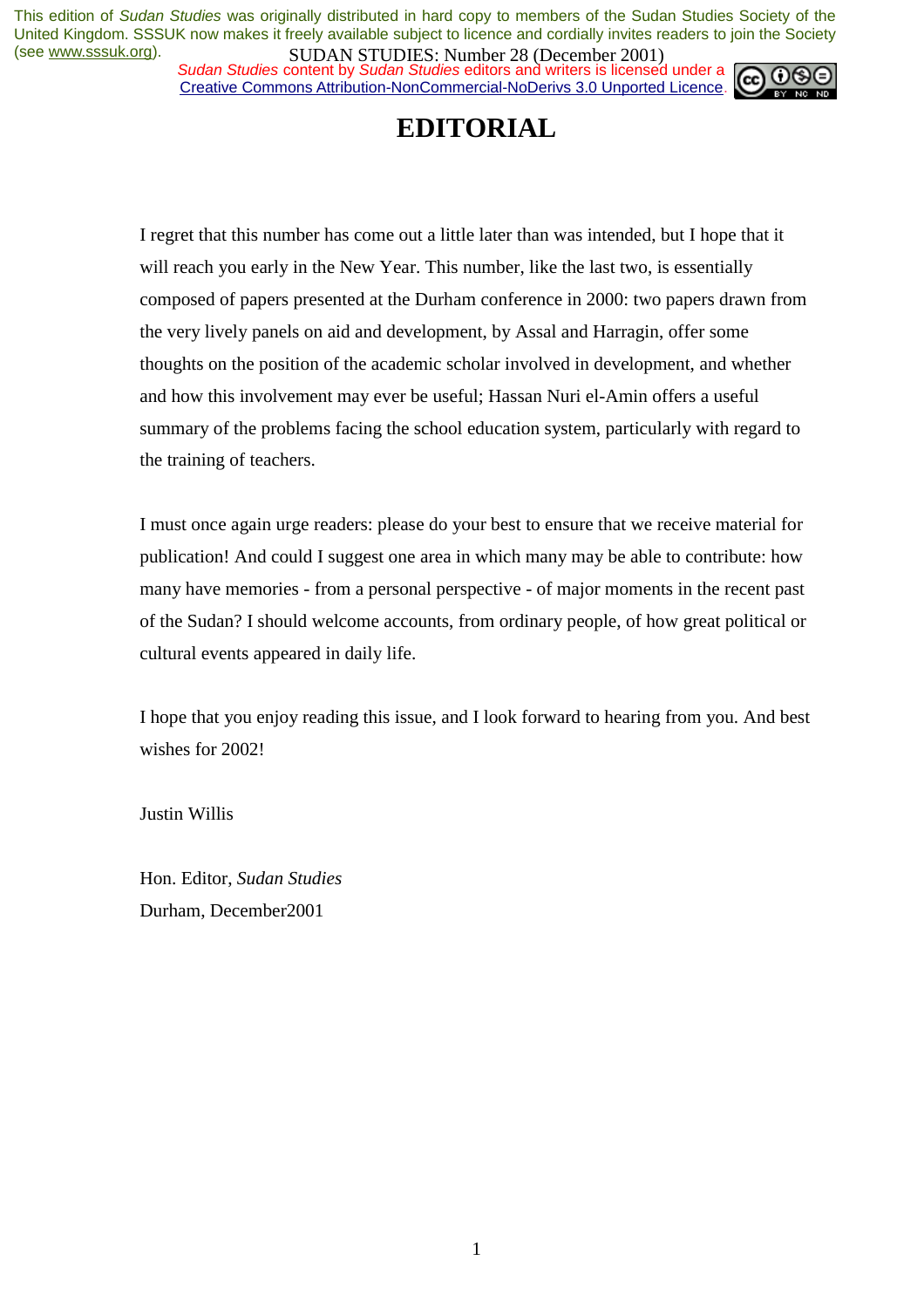*Sudan Studies* content by *Sudan Studies* editors and writers is licensed under a Creative Commons Attribution-NonCommercial-NoDerivs 3.0 Unported Licence.



# **DISPLACEMENT, AID AND THE PREDICAMENT**

# **OF THE ANTHROPOLOGIST:**

## **SOME REMARKS FROM SUDAN**

By Munzoul Abdalla M. Assal

Dept. of Social Anthropology, University of Bergen

*Experts are addicts. They solve nothing! They are servants of whatever system hires them. They perpetuate it….When the world is destroyed it will be destroyed not by its madmen but by the sanity of its experts and the superior ignorance of its bureaucrats.* 

(John Le Carre, quoted in Morton 1994:1)

*Academics are trained to criticise and are rewarded for it. Social scientists in particular are taught to argue and to find fault. University staff spend much of their time assessing essays, seminar presentations, and examination papers. Their mental set is evaluative. When it comes to…development, they look for faults. Their peers, too, award them higher marks for a study which points to the bad effects of a project than one which highlights benefits. Some social scientists have, in any case, an anti-government ideology and set out from the start to muckrake.* 

(Chambers 1983: 30).

## **Introduction**

The relationship between anthropology and development has been a subject of extensive discussion. A basic concern of such studies has been: how can anthropology be useful in the development process? In Sudan, Haaland (1982) and Ahmed (1983) attempted to show how and in what sense anthropology can aid development processes. Their concern was with anthropology and *development*. This paper will be concerned with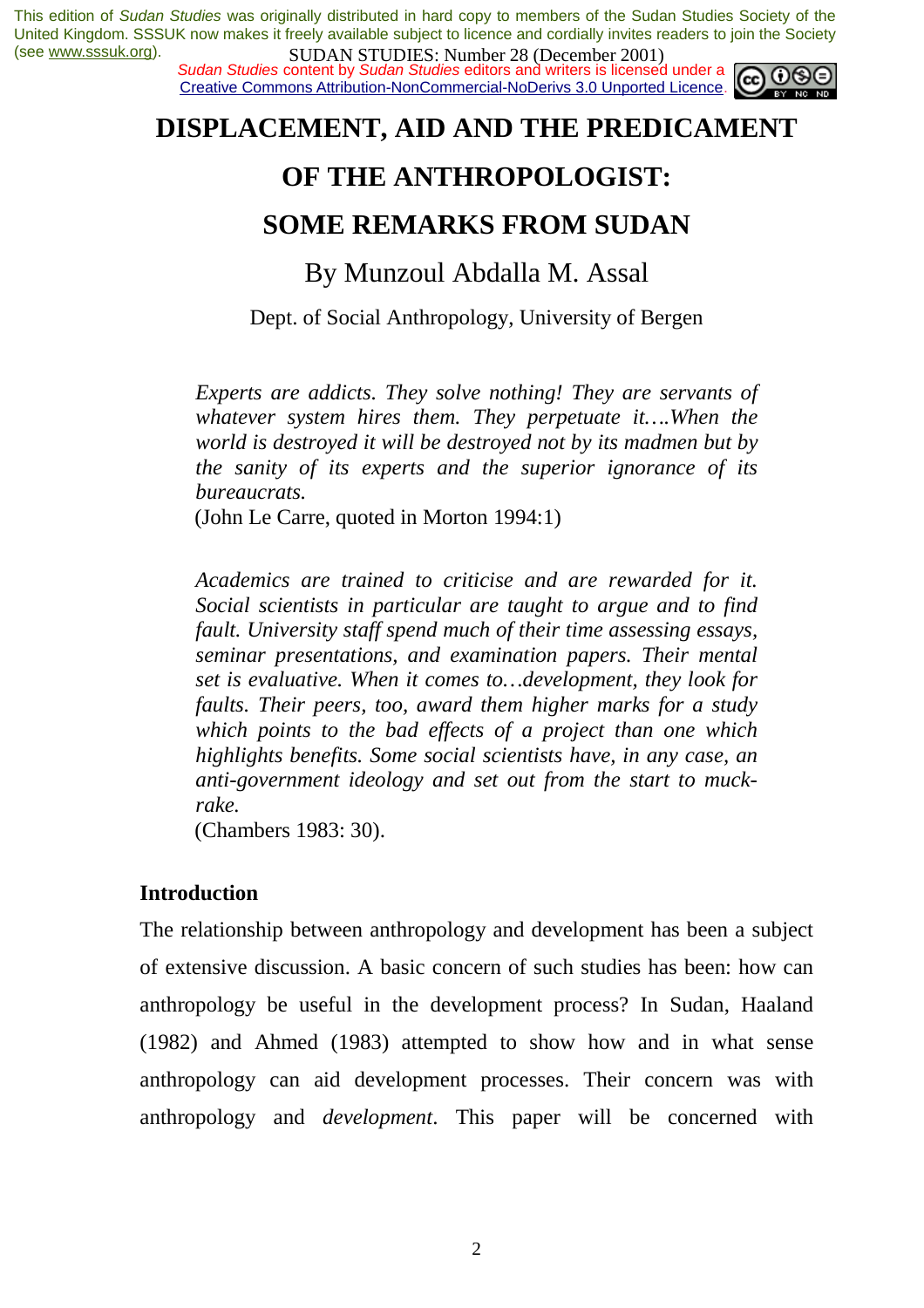*Sudan Studies* content by *Sudan Studies* editors and writers is licensed under a Creative Commons Attribution-NonCommercial-NoDerivs 3.0 Unported Licence.



anthropology and *aid*. The link between aid and development is very obvious, but each one of them has different institutional linkages and contexts. In areas where anthropology is traditionally rooted, aid is becoming one important aspect of the life of people. It is an interesting and intriguing coincidence that these areas, to which anthropology owes a special debt of gratitude for its own development, are currently a scene of calamities and catastrophes, and constitute prime receivers of the so-called humanitarian aid, often channelled through a variety of agencies that are vaguely labelled Non-Governmental Organisations (NGOs). In the African context, the operations of NGOs came to be conspicuous during the early 1980s. This was also the case in Sudan where initially the operations of NGOs primarily focused on relief distribution. Subsequent to the 1984/85 drought, and after a slight recovery in Sudan, the activities of many NGOs were directed towards a highly rhetorical yet promising objective: community development.

NGO activities have caught the attention of a variety of researchers, by no means all anthropologists (Abdel Ati, 1988, 1993 and 2000, Tvedt 1994, 1995 and 1998a, and Marcussen 1996) but very little has been said about the studies on which NGOs' operations, and hence their own existence, are contingent, though there are those (cf. Haaland 1990 and Tvedt  $1998b$ )<sup>1</sup> who ponder the possible adverse effects that might result from the so-called development oriented studies, more accurately called commissioned research. Humanitarian though the objectives of such studies may be, they may misrepresent the people that constitute the target of NGOs, which such studies are purported to serve. To this extent, it would be wishful thinking to

<sup>&</sup>lt;sup>1</sup> Both these studies were primarily conducted for NGOs (i.e. they are commissioned studies) operating in Eastern Sudan (Haaland 1990) and Southern Sudan (Tvedt 1998b). Both writers, however, have been involved for quite a long time in such issues (cf. Haaland 1982).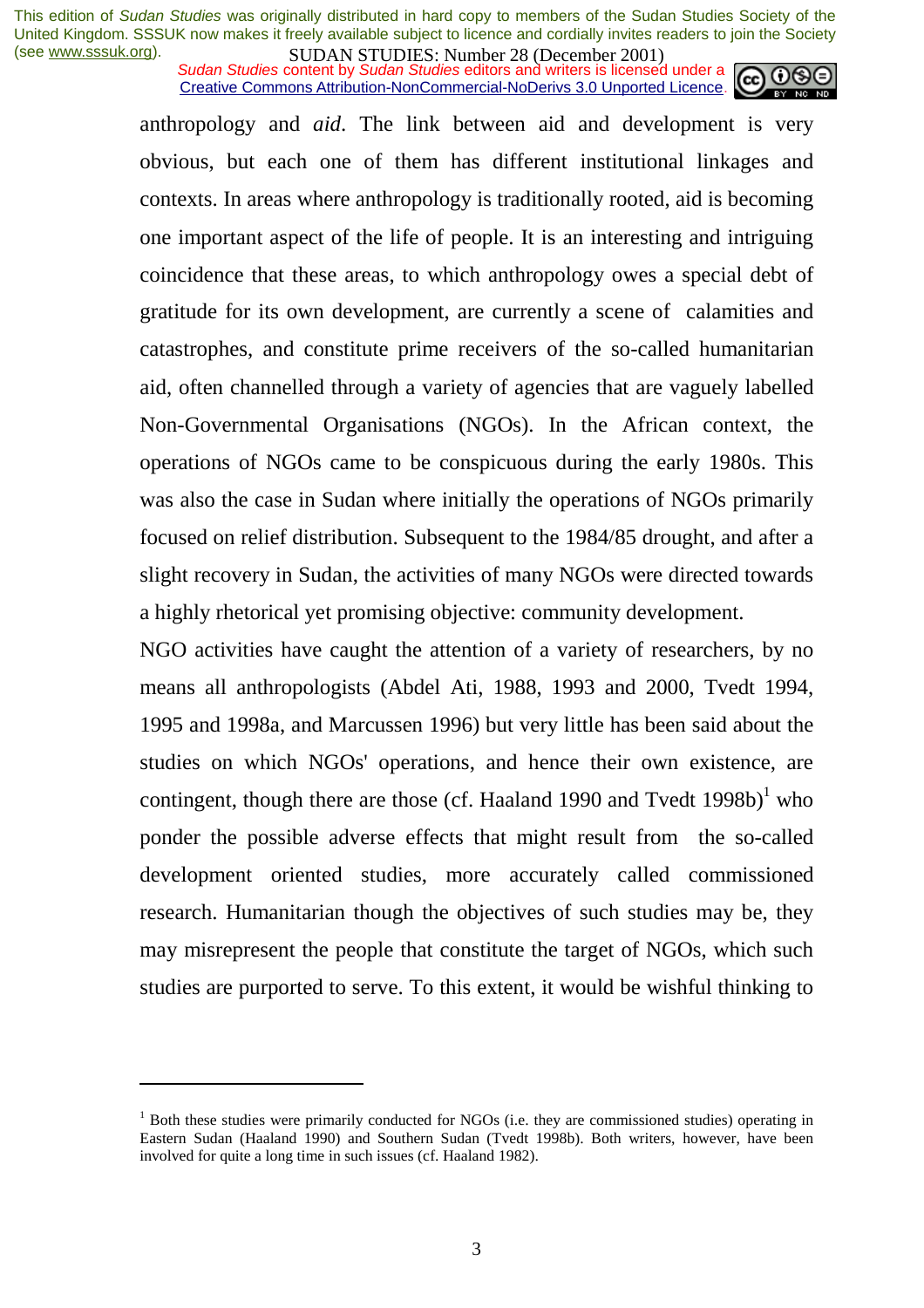*Sudan Studies* content by *Sudan Studies* editors and writers is licensed under a Creative Commons Attribution-NonCommercial-NoDerivs 3.0 Unported Licence.



attempt planning development or whatever projects on the basis of such inadequate and/or preconceived research.

It is my belief that social anthropology has a great potential for providing agencies concerned with humanitarian aid with solid studies on which they could base those community development projects. Anthropologists have the potential to play an important role in baseline studies that map and document the relevant structures in the society (Manger 1985). Such potential, however, sinks deep in a rooted predicament and current challenges. Three decades ago anthropology was severely attacked, and anthropologists cursed and dismissed as "hand maiden" and "agents" of colonialism (cf. Asad 1972, 1973, Ahmed 1973, Magubane 1971, 1979, Mafeje 1996). Those attacks greatly influenced the subsequent paths and developments in the discipline, and while such vituperative attacks and counter-attacks have fallen out of favour with the increasing numbers of contemporary indigenous anthropologists who cannot be described as colonial agents in any honest or meaningful way, the discipline itself seems to be in turmoil and facing many challenges. Such challenges put anthropologists in a formidable predicament, especially when the anthropologist is dealing with powerful development agencies, reluctant bureaucrats and planners and, generally, unfavourable research conditions. My arguments in this paper should not be understood as either defending or favouring anthropology over other social sciences disciplines (although I reserve the right to do so). On the contrary, my arguments in this paper should be understood as general and critical comments from an insider who is disenchanted with some anthropological ways of representation. I shall argue that the relevance and importance of this paper stem not from its endeavour to reveal realities of the powerless people as they unfold- a classical anthropological objective - but from its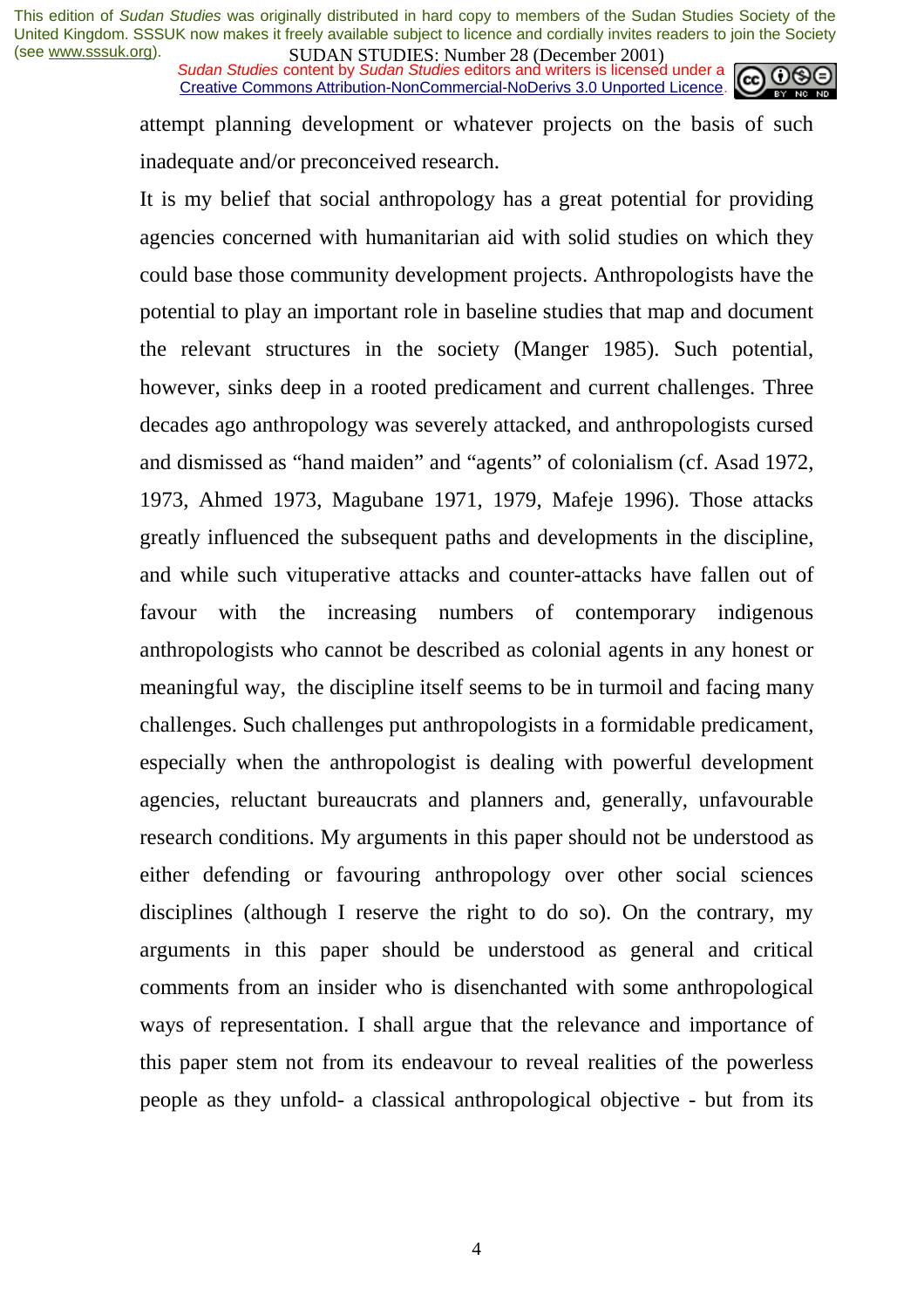*Sudan Studies* content by *Sudan Studies* editors and writers is licensed under a Creative Commons Attribution-NonCommercial-NoDerivs 3.0 Unported Licence.



endeavour to show how it is important for anthropological inquiry to be directed towards powerful groups.

Against a convention of either implicitly praising NGOs (viewing them as "angels of mercy"- to borrow Tvedt's perceptive 1998a title) or explicitly criticising their ventures and weak interventions (Abdel Ati 1993, 2000), this paper will primarily focus on how anthropology can be useful for humanitarian assistance. The material on which this paper is based relates to the Sudanese context; specifically that of displaced persons in the peripheries of Khartoum, the national capital of Sudan. I shall also draw on my experience of being a member of a team hired by an NGO to study urban problems and formulate a strategy for the support of the urban poor in Khartoum. I shall start by a note on the phenomenon of displacement, and a short description of displaced persons in Khartoum. This will be the basis for a discussion of the political economy of research, bureaucracy and NGOs. The paper will conclude by pointing to the broader implications for anthropology and aid.

## **Displacement in Khartoum: Theoretical and Conceptual Considerations**

The spatial and social displacement of people has been accelerating around the world; these movements include enormous numbers of people who are classified as displaced. Legally, the displaced are those people who are involuntarily driven from their original domicile to other areas. The UN provided a definition that differentiates between displaced persons in general (which can include refugees) and those who are internally displaced (IDPs). Internally displaced persons are:

*Persons or groups of persons who have been forced to flee or to leave their homes or places of habitual residence as a result of, or in order to avoid, in particular, the effect of armed conflict, situations of generalised violence, violations of human rights or*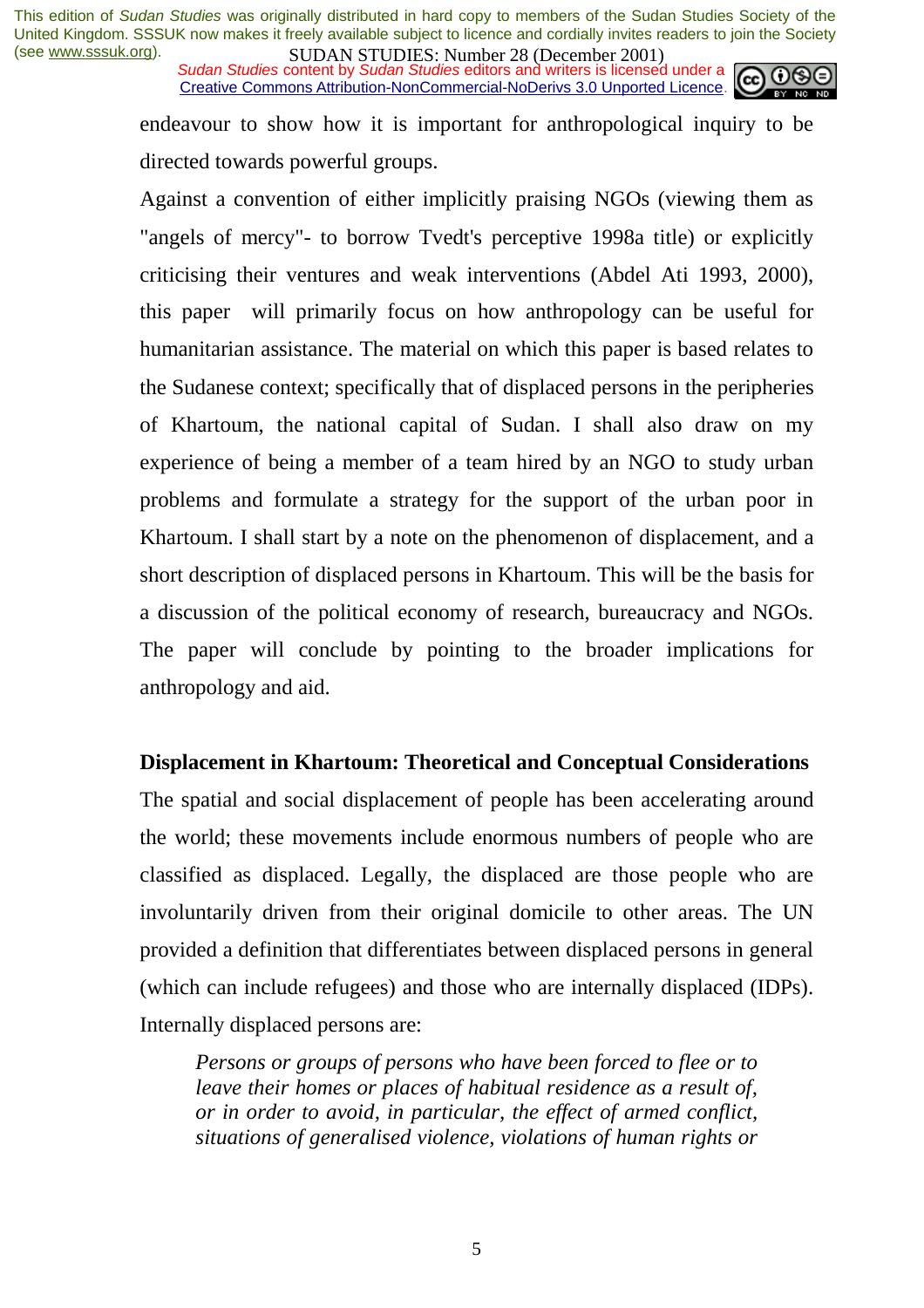*Sudan Studies* content by *Sudan Studies* editors and writers is licensed under a Creative Commons Attribution-NonCommercial-NoDerivs 3.0 Unported Licence.



*natural human-made disasters, and who have not crossed an internationally recognised border* (UN, quoted in Hampton 1998: xv).

Though it appears inclusive, this definition cannot be expected to be the basis for well-informed research on displacement, for it leads social scientists to see the displaced as an objectively self-delimiting field of study. But this is simply not the case. Forced population movements have extraordinarily diverse historical and political causes and involve people, who, while all displaced, find themselves in qualitatively different life situations and predicaments.<sup>2</sup> Thus, it would seem that the term displaced has analytical usefulness not as a label for generalisable type or kind of person or situation, but only as a broad legal or descriptive rubric that includes within it a world of different socioeconomic statuses, personal histories and many other aspects (Malkki 1995).

In the Sudanese context, the tendency, as it is generally the case in studies of displacement, is to lump up all categories of people under the rubric of displacement. Moreover, the misunderstanding of the phenomena is equally the result of the fact that research on displacement is carried out as part and parcel of a "disastrous situation". This kind of research is stimulated by *ad hoc* imperatives and in response to agencies concerned with aid (relief or otherwise). Coupled with shallow fieldwork that usually depends on statistical methods, $3$  the results of such studies would certainly be a

 $2$  This applies also in the case of "refugees", another equally mystified concept. Nationalism and racism, xenophobia, immigration policies, censorship and silencing are the main causes of refugeeness. In many studies of refugees, argues Malkki (1995:496), "these are the kind of background information or root causes that sometimes have been considered, for many reasons, beyond the scope of study". It is worth noting that Sudan also hosts hundreds of thousands of refugees from neighbouring African countries. A recent episode is the Eritrean refugees fleeing the Ethiopian invasion.

 $3$  I would be the last to suggest that statistical investigations are necessarily mistaken in aim or application, but they are certainly limited in scope. It is my thesis that there is a wide range of phenomena which are intrinsically inaccessible to statistical investigation of any kind. Some of the aspects discussed in the case studies provided in this paper (e.g. honour and shame) are such aspects that cannot be gauged by statistical contrivance. It is in this area of non-statistical social fact that the anthropologist is an expert.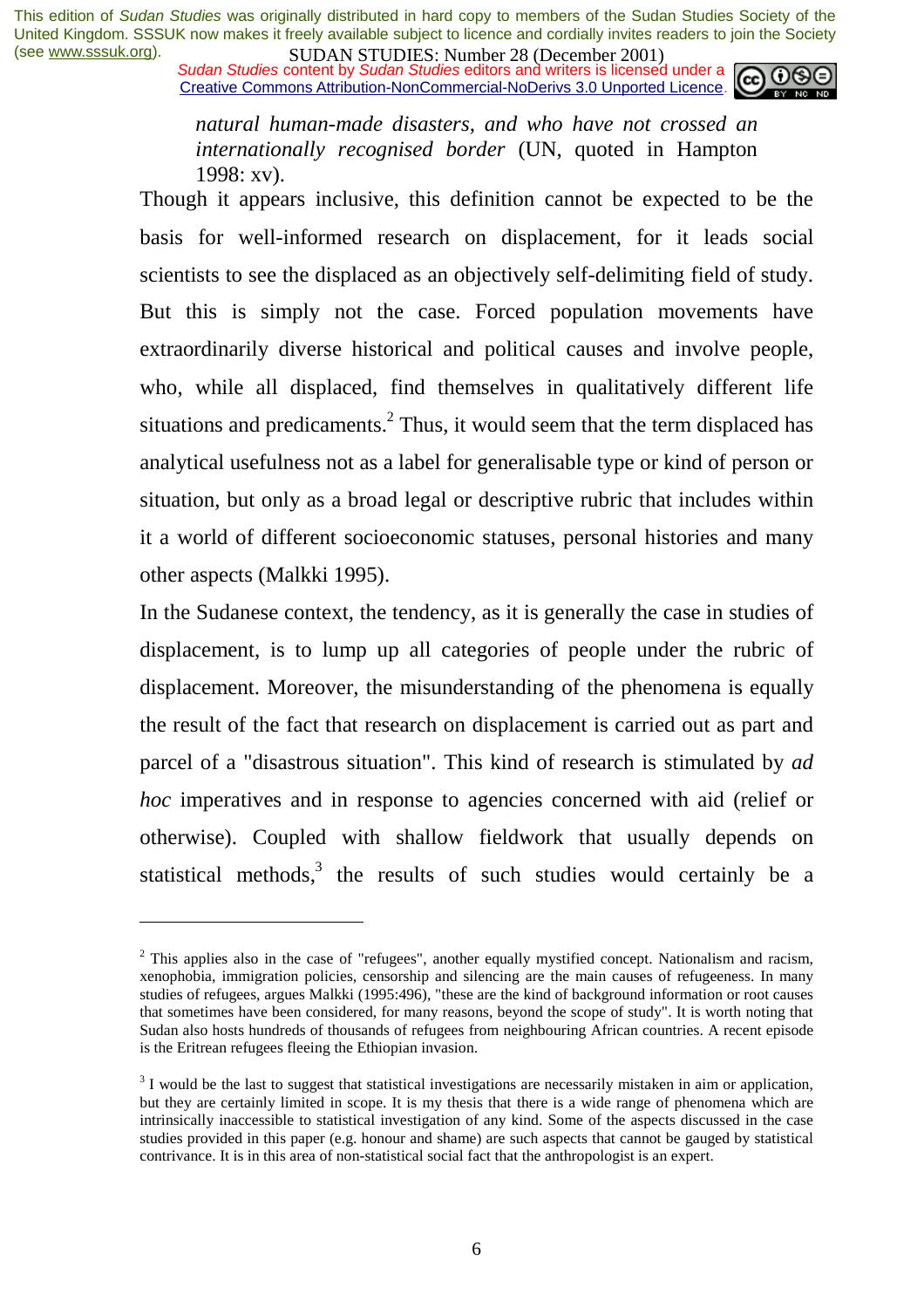*Sudan Studies* content by *Sudan Studies* editors and writers is licensed under a Creative Commons Attribution-NonCommercial-NoDerivs 3.0 Unported Licence.



fascinating brew and the end product is a pool of reports that hardly see light. By not revealing the different forms of displacement(s) and the differential impacts, researchers run the risk of preparing the wrong ammunition for governments and NGOs who will not know or recognise the legitimate rights or claims of the displaced persons.

I am not arguing that all research that is initiated or funded by aid agencies is of poor quality or not *value free*. There are many commendable efforts and brilliant exceptions in the studies of displacement in Sudan (cf. Haaland 1990, Ibrahim 1995, El Nagar 1993). All these studies are done for or in collaboration with, NGOs concerned with humanitarian assistance. While El Nagar (1993) investigated the effects of displacement on vulnerable groups, women and children, Ibrahim (1995) was concerned with the distinction between *spatial* and *socioeconomic* displacements and how each one of them exerts different impacts and corroborates unique manifestations. Haaland (1990) investigated the social and cultural traits of one of the notoriously drought-prone communities in the eastern part of Sudan. He underscored the importance of understanding such traits for any action aimed at sustainable development. Importantly however, Haaland's account, while providing clear description and analysis about the studied community (the Hadendowa of Derudeib in Eastern Sudan<sup>4</sup>), highlighted many crucial yet neglected aspects that directly impinge on development projects or aid endeavours. These included research ethics, development agencies, political power, the role of the elite and the political economy of development in Sudan. He succinctly highlighted the difficulties involved in aid and development projects:

*Aid projects attempting to break this vicious circle have to confront a multifaceted problem involving not only technoeconomic and socio-cultural conditions, but also fundamental* 

<sup>&</sup>lt;sup>4</sup> For detailed accounts about this part of the Sudan and the recent involvement of NGOs see Manger et al 1996, Abdel Ati 1993 and Egeimi 1996.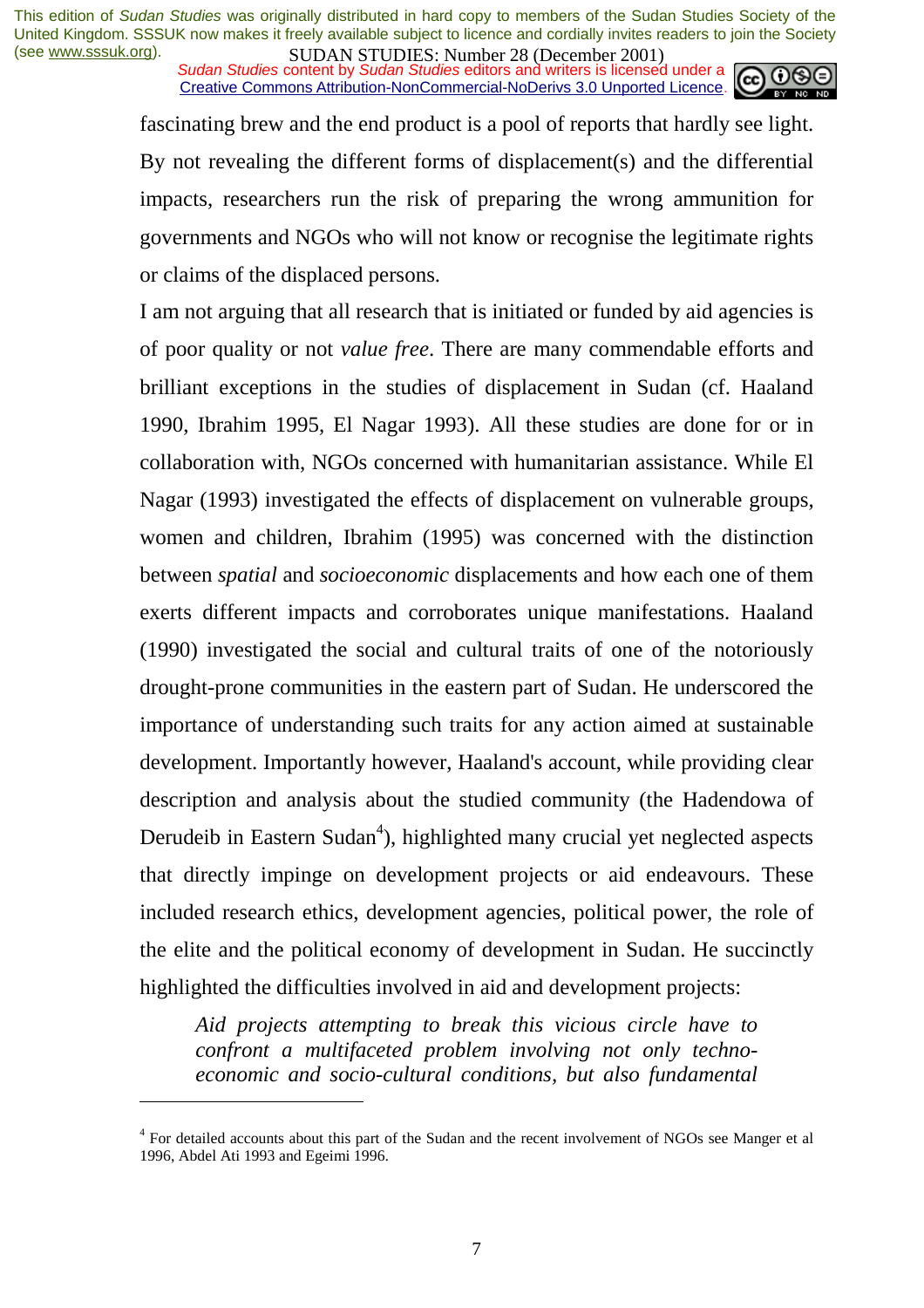*Sudan Studies* content by *Sudan Studies* editors and writers is licensed under a Creative Commons Attribution-NonCommercial-NoDerivs 3.0 Unported Licence.



*ethical dilemmas. It is easy to say that one must take poverty and environmental degradation into consideration in planning development projects; it is notoriously difficult to design a practical course of action which promotes economic growth and at the same time leads to a distribution of benefits which reach the poor (or other crosscutting target groups like women, minorities) without having the effects which undermine the ecological basis for viable adaptation"* (Haaland 1990: 105)

For some scholars, phenomena like displacement are a manifestation of the processes rooted in the political economy of the country and, specifically, as a manifestation of proletarianisation processes operating in the traditional sector of the economy. Such processes alienate the countryside's inhabitants from their means of subsistence and ultimately transform them into wage seekers (Ahmed 1992, Ibrahim 1992, also see Daly 1993). This line of thinking, while not underestimating the role of war and other violent practices, views wars and violent practices (rampant tribal animosities and armed robbery) as results of a lopsided development that has served to perpetuate inequalities.

The early waves of displaced persons to the Greater Khartoum conurbation were drought victims who fled their original areas in Western Sudan in 1984/85 (notably the Kababish, Hamar, Maganin and other Dar Hamid tribes). They were resettled in the western part of Omdurman. While many of these early drought-displaced returned home after the slight recovery of 1988, others settled permanently and engaged in the urban informal sector; a sector that in itself is saturated and stagnant (Awad 1995). Those affected by war in the south followed, reaching a peak during the mid-1990s. Statistically there are conflicting figures on the displaced. In 1989 the Commission for Relief and Rehabilitation gave an estimate of 4.1 million for the total number of the displaced. Out of this figure 1.8 million persons were located in Khartoum. In the same year, the National Dialogue Conference on Peace Issues gave an estimate of 3.5 million persons, 80 percent of whom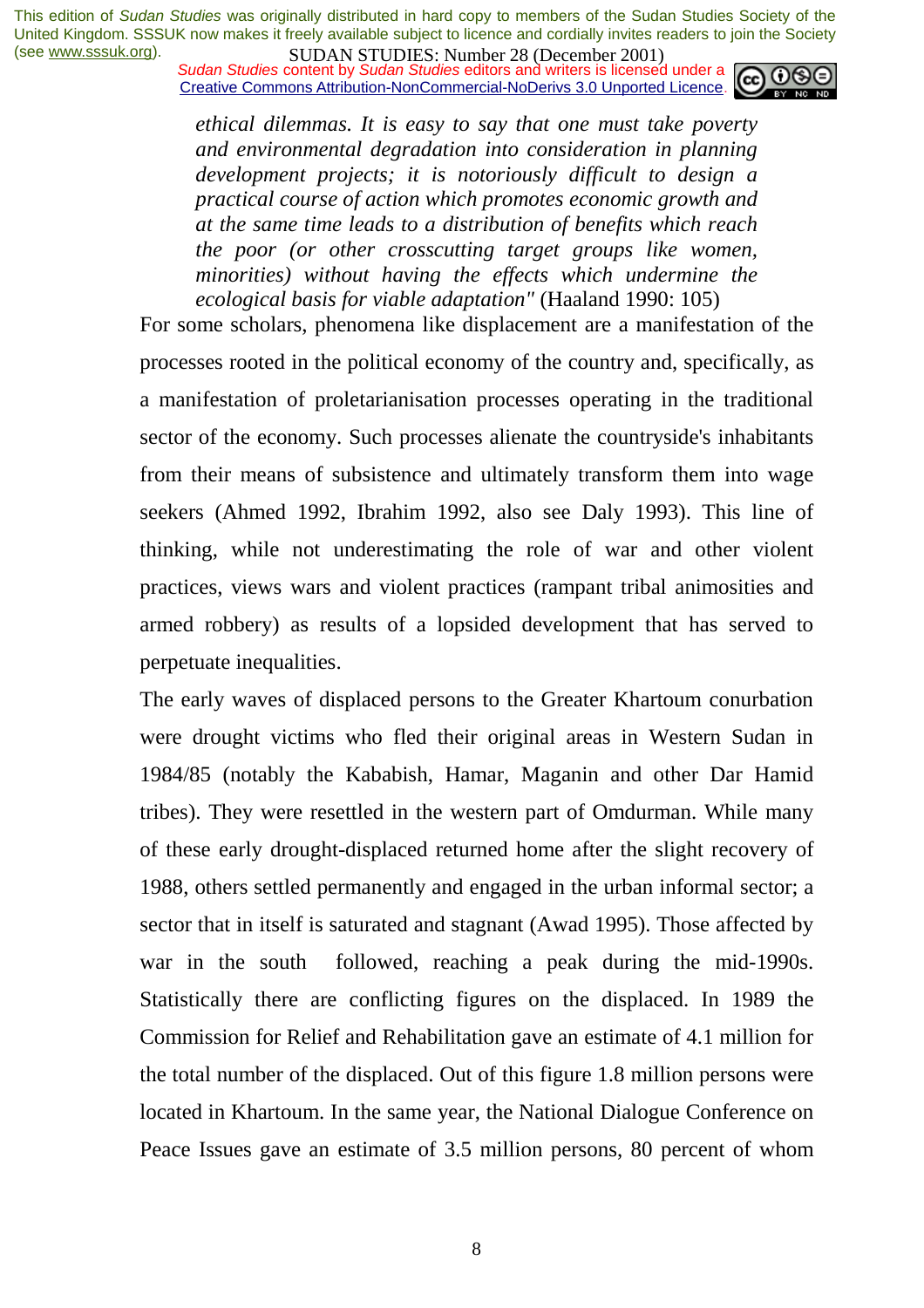*Sudan Studies* content by *Sudan Studies* editors and writers is licensed under a Creative Commons Attribution-NonCommercial-NoDerivs 3.0 Unported Licence.



were in Khartoum. These different sources agree on one fact: the majority of the displaced are in Khartoum.

Putting aside such conflicting estimates, well-informed and dedicated anthropological research should be capable of clearly figuring out the differential impact of various forced movements subsumed under the umbrella of displacement. But before this, research should theoretically contest and delineate the concept of displacement itself. Basic to such an effort is the indispensable distinction between displacement as spatial/geographical movement and as a socioeconomic process. Viewing displacement as spatial/geographical movement mystifies the extent of impoverishment and destitution to which the displaced are subjected in the course of the crisis, or otherwise glosses over the fact that some of the selfreliant spatially displaced persons (merchants and civil servants, who have as well been displaced) are not subjected to impoverishment. Indeed, good research should be able to show how those self-reliant persons might have benefited from the experience of displacement. For instance, some individuals are displaced from southern Sudan, but they did not experience the kind of apathy that haunted ordinary displaced persons, nor were they included in the so-called displaced camps. Delineating such intricacies necessitates viewing displacement largely as a socioeconomic process: the alienation or dispossession of the displaced persons from their former means of subsistence and the uprooting of their cherished values. But researchers should resist the tendency to embrace a naive anthropological romanticisation that takes as its basic concern an endeavour to preserve the so-called traditional way of life or *indigenous cultures*.

# **The life-worlds of the displaced: living on the margins of the Khartoum urban system**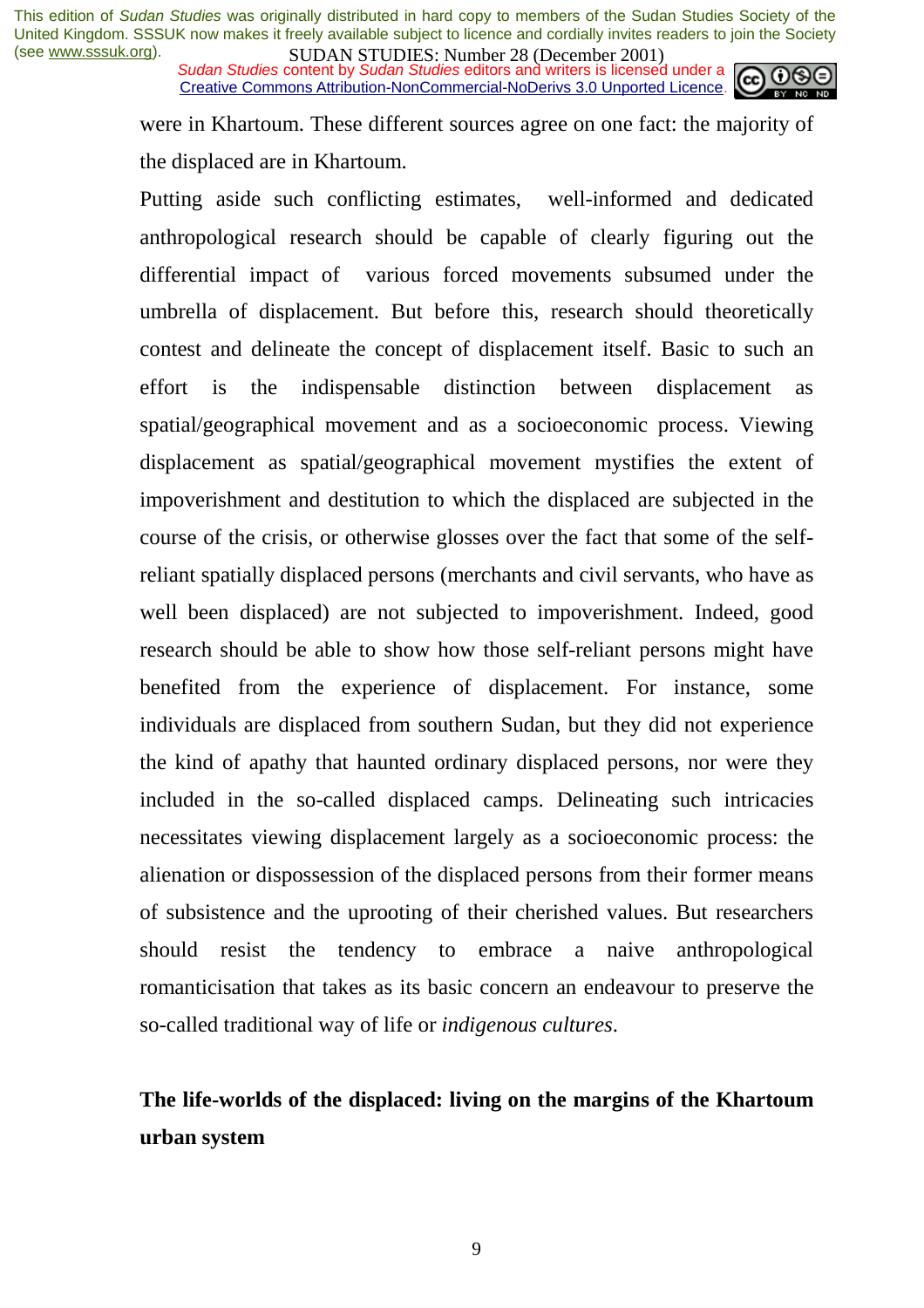*Sudan Studies* content by *Sudan Studies* editors and writers is licensed under a Creative Commons Attribution-NonCommercial-NoDerivs 3.0 Unported Licence.



My engagement with internally-displaced persons in Khartoum started in 1995 when I submitted a proposal to the Development Studies and Research Centre (DSRC) of the University of Khartoum to conduct a study on the impact of displacement on gender roles.<sup>5</sup> The findings of that study were published in the centre's series of discussion papers (Assal 1997). Although I went back to the camps in 1998 as a member of a team entrusted with studying urban problems and coming up with a strategy for urban poverty alleviation (Al-Battahani et al 1998)), this section will draw on Assal (1997). My initial concerns were to examine the nature of change in the economic activities of displaced females in particular. But other aspects sprang up during the course of fieldwork. These aspects included NGOs, politics, and ethnic/regional dichotomies. Constrained by fund and other considerations, however, I had to limit the investigation to only one of many displaced camps in Khartoum.

The camp is located 30 kilometres west of Omdurman. It is one of the four major provisional camps, and accommodates 30,000 displaced persons of different regional and ethnic backgrounds. Prominent groups in the camp include Dinka, Nuer, Shilluk, Bari, Fur, Dar Hamid, Nuba and Azande. The inhabitants of this camp, like those of other camps, are lumped together after being forcefully evacuated from various slums and squatter settlements around the national capital. Ethnic clustering and segregation are noticeable features in the camp. Segregation and clustering are contrived to avoid conflict in a community that is abruptly formed from ethnically and culturally diverse groups. Amid tin cans, plastic bags and general urban

<sup>&</sup>lt;sup>5</sup> Actually my engagement with the displaced started earlier in 1993 in the capacity of a research assistant in a project on "Urban Poverty in Khartoum". Intensive interviews were conducted with 1500 displaced households, using questionnaires, in two major displaced camps in the peripheries of Khartoum. Subsequently I also assisted in the computing process and statistical manipulation of the data. However, for unknown reasons, that study has never seen light.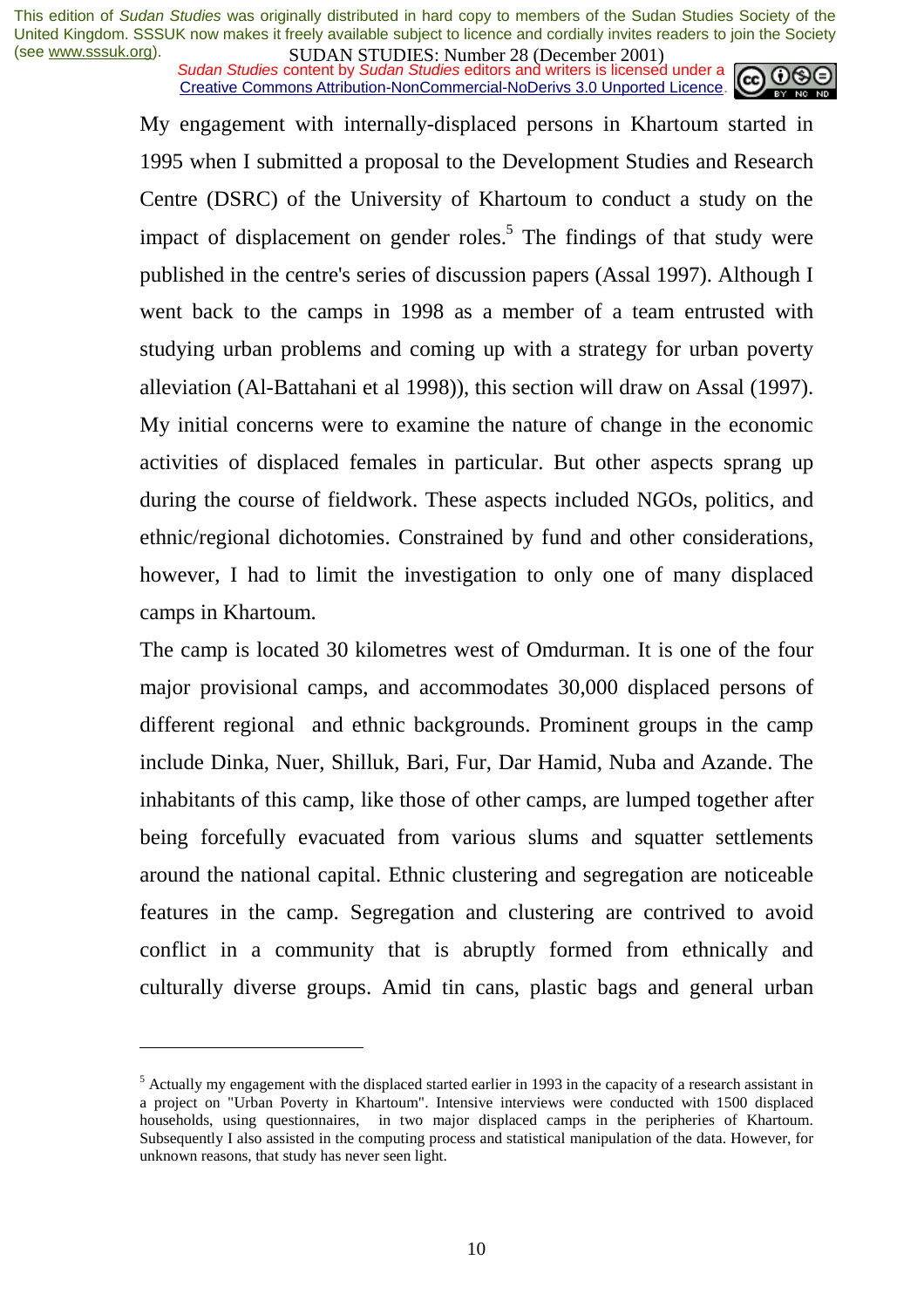*Sudan Studies* content by *Sudan Studies* editors and writers is licensed under a Creative Commons Attribution-NonCommercial-NoDerivs 3.0 Unported Licence.



refuse, families scratch small patches, build shelters and crowd together. There is no running water, no latrine facilities, minimal health services and no electricity.<sup>6</sup> Water is provided by donkey-carts at very high prices. Most people in the camp live on the verge of absolute destitution, with no legal right to settlement and in most cases with no identification papers from authorities. Entrance to the camp is very much restricted for outsiders and a prior permission must be obtained from COD (Commission of the Displaced), and lately HAC (Humanitarian Assistance Commission), for any visit, especially visits for research purposes. Even after such permission is obtained, a researcher may encounter many inconveniences while doing his work from camp authorities or those who are supposed to keep *order* there. In a sense, the camp is a place of incarceration for the displaced, but paradoxically restriction is imposed on those who intend to enter and not on those who leave.

Income generating opportunities for the displaced are bleak. The capacity of the small market located at the centre of the camp to provide opportunities for the displaced is very limited, and the displaced, whose skills are either rooted in traditional subsistence agriculture or animal husbandry, compete with urbanites for the meagre opportunities in the urban informal sector. Displaced males are mostly engaged in the construction sector as daily wage labourers, while females engage in selling tea, food items or work as maids for middle and upper strata urbanites. While a full coverage of the activities undertaken by the displaced is not possible here, below are four cases of displaced women who are engaged in the marginal urban economy. The

<sup>&</sup>lt;sup>6</sup> MSF Holland is providing the material for pit latrines in the camp. It encourages people to dig their latrines by giving material incentives to those who dig their own latrines. On the other hand, the Red Cross provides drinking water through its fleet of tankers and operates a small health unit in the camp. The deplorable conditions in the cap mirror the urban poverty in Sudan (see Ahmed and Al-Battahani 1995). Conditions in other poor corners of Khartoum are no better than those in the camp.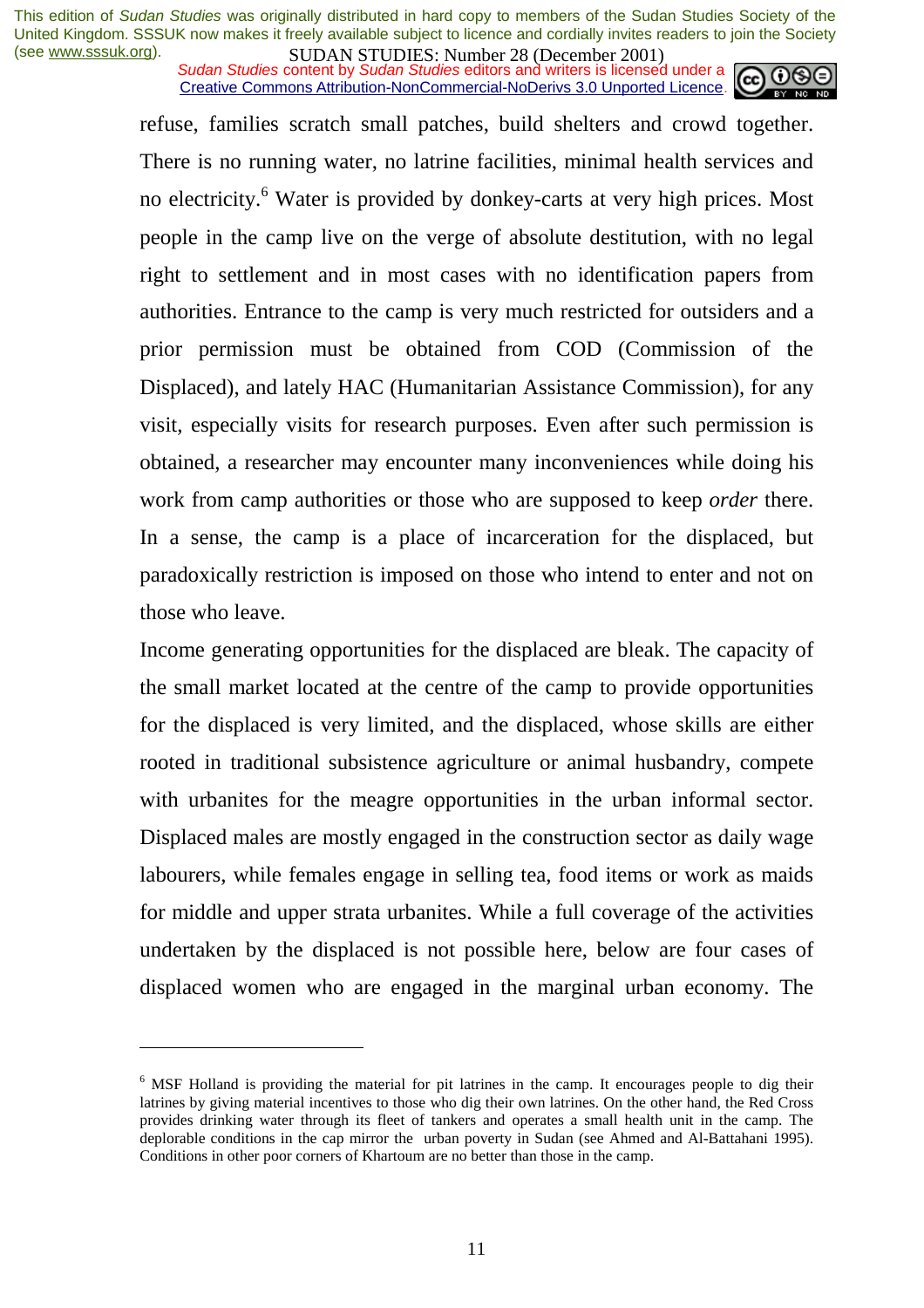*Sudan Studies* content by *Sudan Studies* editors and writers is licensed under a Creative Commons Attribution-NonCommercial-NoDerivs 3.0 Unported Licence.



emphasis was laid on women because NGOs' so-called income generating and empowering programmes are mainly directed towards women. Moreover, the displaced women are increasingly becoming caterers and breadwinners for their families. By presenting these four cases, however, I am neither calling for a form of *post-modern* anthropology, nor claiming that they represent the displaced persons; my aim is rather to elicit the effect of macro-level processes on the daily life of individuals. Throughout this paper, I am arguing for a form of *representation* that might better convey the lived experiences of people and help conceptualise what type of aid deems appropriate and what mechanisms are to be adopted for sustainability.

#### *Case 1*

Halima, a Kababish woman in her late thirties, migrated to Khartoum with the waves of drought displaced in 1984/85. When she arrived she was not married. Her family, which is composed of three sisters, one brother and her parents, arrived during the same period. Three years later she got married to a displaced Kabashi fellow. Halima began work as a tea seller in Shaikh Abu Zeid market, a few metres from home. What was provided for them by the then operating NGOs was insufficient in a situation where both her father and brother had no permanent or dependable work. At the outset, she suffered a lot before she was able to persuade her father and brother to let her go for work. From a typical Kababish perspective or point of view, it is ignoble or "*aib*" for a woman to earn money through involvement in the market. For many of them, such involvement brings disgrace and shame for the family. She encountered her current husband in the workplace and they decided to marry on condition that he accepted her status quo. Later on Halima shifted to grilling meat in *Suq el-Naga*<sup>7</sup> (lit. camels' market). Currently she is employing two girls to assist her. Her mother takes care of the children during the day. Halima is content with her work and she believes that she is so far successful in securing the basic needs of her family.

#### *Case 2*

 $\overline{a}$ 

Asha, 31 years old, is from Gabra, Northern Kordufan. She arrived with her husband and five children in 1991. They settled in Zagalona squatter

 $<sup>7</sup>$  This is a very famous market in Omdurman where fresh meat is grilled by women who are mostly</sup> displaced. In fact, this market appeared a few years after the arrival of the drought-displaced.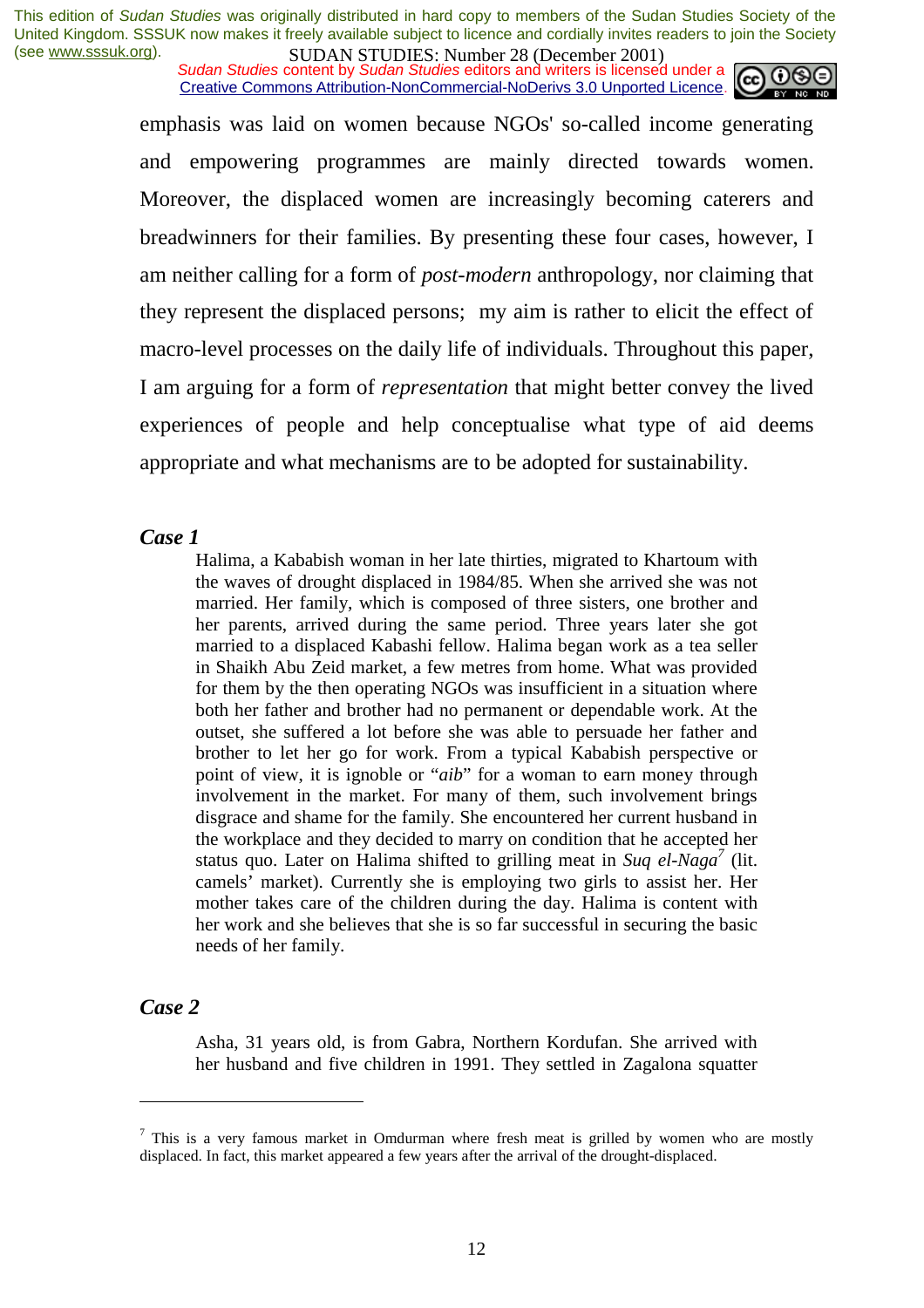*Sudan Studies* content by *Sudan Studies* editors and writers is licensed under a Creative Commons Attribution-NonCommercial-NoDerivs 3.0 Unported Licence.



settlement. A year later, Zagalona was demolished and the family was removed, with others, to El Salam camp. The husband is a construction worker who spends most of his time in work sites; sometimes he spends a whole week outside home. Asha is currently selling tea at Shaikh Abu Zeid market. Her daughter, 10 years old, who is not attending school, accompany her to the work place. Asha prepares meals for her children early in the morning before leaving to work. She argued that Gabra is more secure than *El Asima* (the capital, Khartoum) but life there is uncertain.

#### *Case 3*

Noura came to Khartoum from Kajmar, Northern Kordufan, with her family and other relatives. They lost their livestock on which they formerly depended. She got married soon after arrival. But the marriage could not survive because the husband insisted that Noura should not go to work, at a time when his income was insufficient to cover the requirements of the family. She is not willing to marry again because "marriage is a constraint for me", she argued. Comparing her previous situation with the current one, she argued that previously they suffered from uncertainty and insecurity, while here the future is unknown. She does not intend to go back.

#### *Case 4*

 $\overline{a}$ 

Amna is from the White Nile, 32 years old. Her family came to Omdurman in 1984. Four years later, the family returned to the previous home area. However, they were unable to continue there and as a result of the 1990/91 drought, they were compelled to migrate again to Omdurman. The husband is a regular soldier who is currently serving in the South. The half salary of the husband, which she is entitled to receive, is insufficient for her and her three children. Intermittently she receives help from her expatriate brother. Amna sells tea<sup>8</sup> in *Zaribat el-mawashi* (livestock market). She has no licence and occasionally she encounters difficulties during the course of her daily work. Her elder son (14 years old) left school and is currently selling cigarettes in the same area. Amna is worried about the fact that she does not possess her own home, and she might be relocated again to areas far from her workplace.

The above cases represent examples of how the forced movement exerted different effects on the displaced. Case (1) represents a situation where a displaced old-timer adapted to a new situation and succeeded in eking out a

<sup>&</sup>lt;sup>8</sup> Selling tea is one of the important and basic income-generating activities for women in urban Sudan. But the activity is not organised by the authorities. It is left to the whim and judgement of municipal personnel to decide on who is allowed to practice tea selling. This subjects women to perpetual episodes of harassment and confiscation of their property.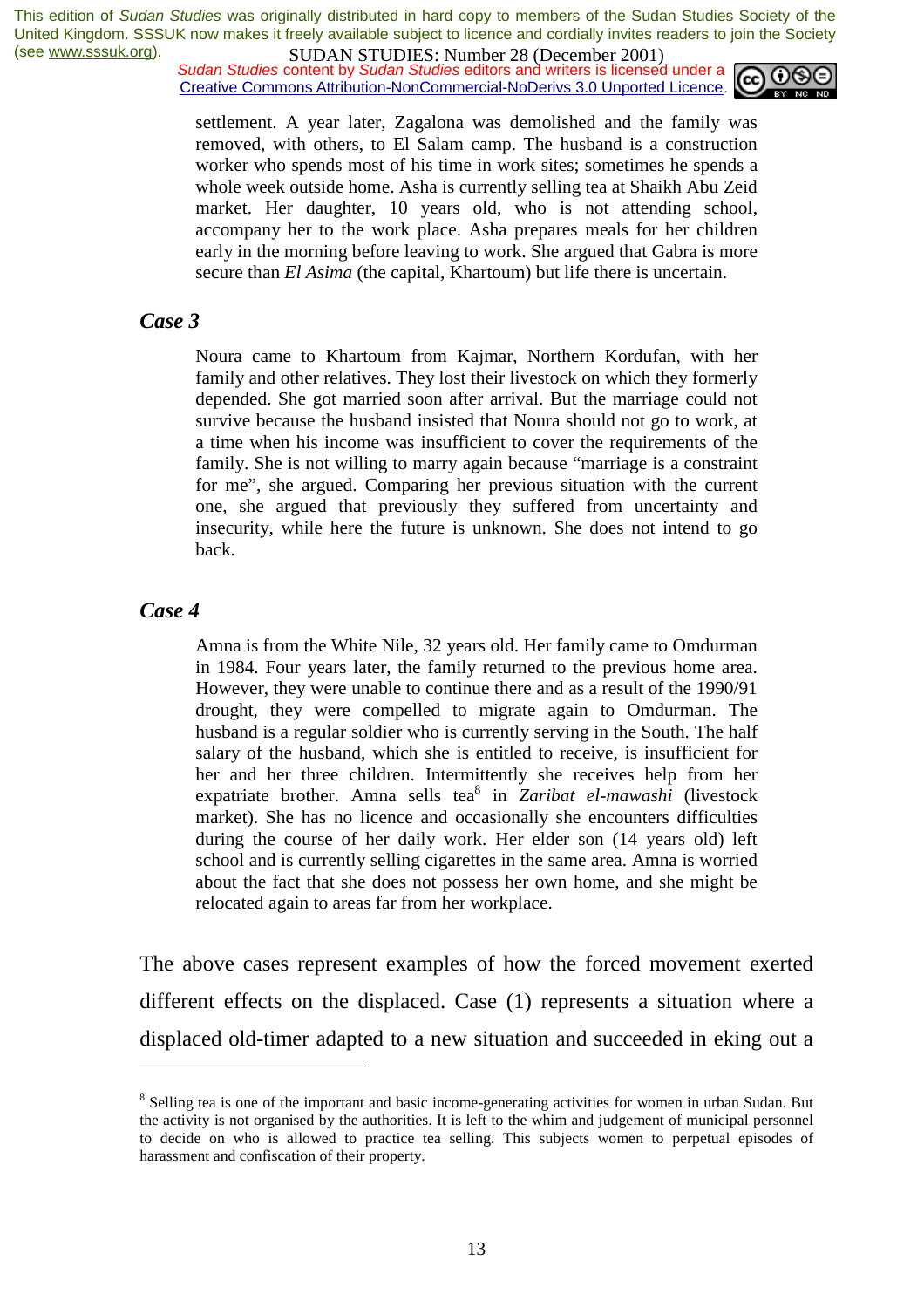*Sudan Studies* content by *Sudan Studies* editors and writers is licensed under a Creative Commons Attribution-NonCommercial-NoDerivs 3.0 Unported Licence.



living. Case (3) clearly manifests the sorts of stresses the displaced face, the severe tests to which families are subjected and how displacement could lead to a total family collapse and disintegration. This disintegration manifests itself in different forms. It could be a complete separation of spouses (divorce), quarrels, and lack of control over children due to the absence of parents most of the time. While previously children and families were virtually protected by normative values and traditions, currently there is no such recourse, and the upbringing of children in the new milieu tends to be a problem in its own right. While previously men assumed direct responsibility for their families, many of them are now increasingly dependent on their female household members. Nevertheless, my first hand material suggests that the economic independence of females and the concomitant dependence of males have very little impact on the power structure in the household (case 3). This poses a serious challenge for many of the NGO projects targeting income-generating activities for displaced women. It also challenges a sweeping belief in the feminist literature that the economic independence of females necessarily takes them out of the margin and consequently leads to increasing their power (Kuiper and Sap 1995). What should be considered in the case of some displaced groups is not only economic dependence/independence but also the cultural construction of reality. The balance between these two aspects is not easy to strike, however. The beleaguered situation of the displaced is worsened by the state of uncertainty. The displaced are congregated in temporary camps. This seems to be a prelude to another yet-to-come process of relocation or repatriation to original areas. The temporariness of these camps is legitimised by the authorities' belief that the displaced are transient and if they are given permanent residential plots, they might simply sell these plots and creep again to areas where they can squat. However, the social/psychological

14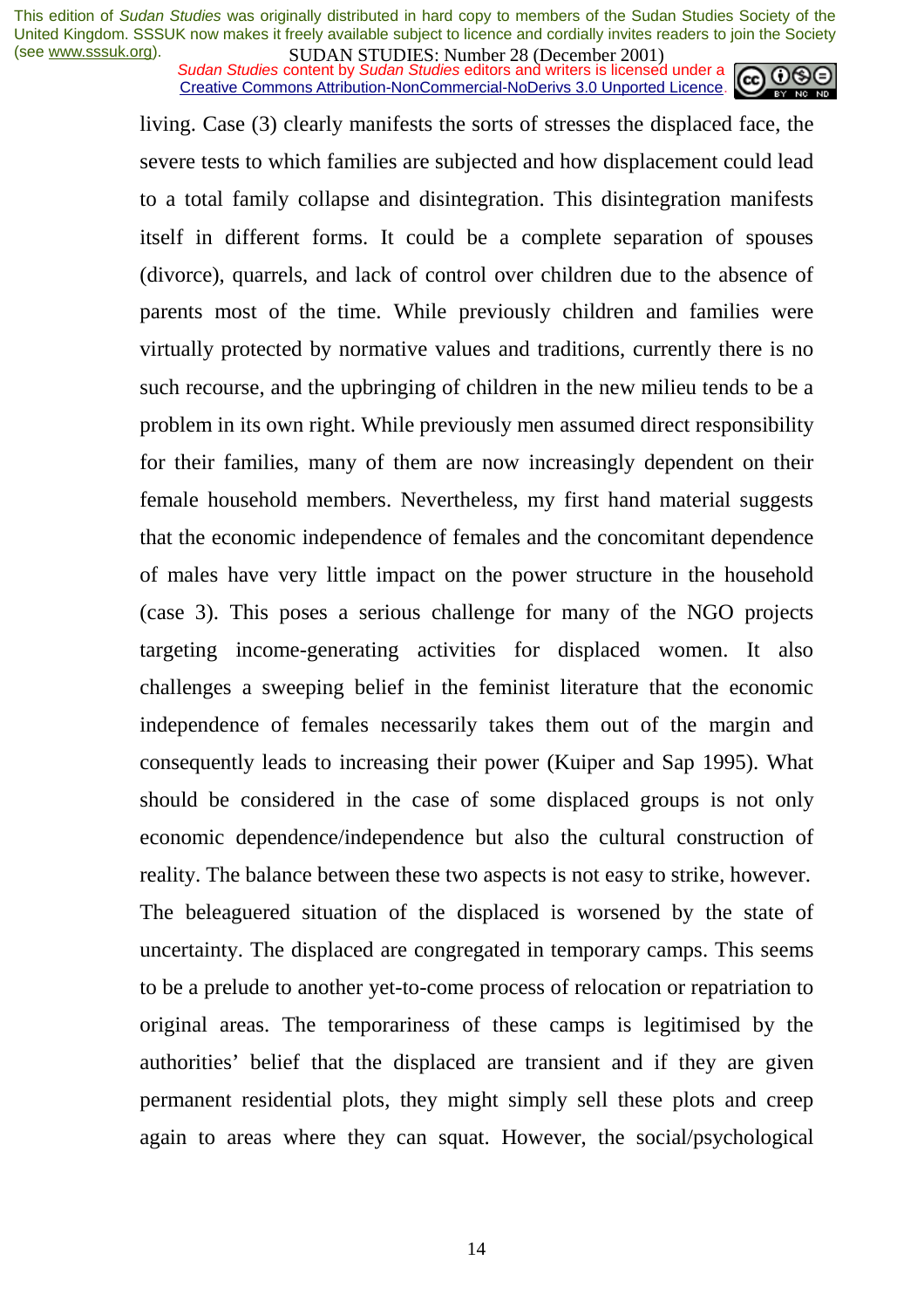*Sudan Studies* content by *Sudan Studies* editors and writers is licensed under a Creative Commons Attribution-NonCommercial-NoDerivs 3.0 Unported Licence.

damage inflicted on the displaced receives very little attention and is not duly considered by those who are concerned with rehabilitation or repatriation programs. The very word displacement implies an assumption that all human populations belong in a certain place and that, ideally, they should be where they belong. Any other state of affairs is thus viewed as an anomaly. However, when considering displacement and the question of social and psychological distress among the displaced persons, it is necessary to remember that we are dealing with a set of empirical questions. Generalisations like "the experience of the displaced" can only mystify our understanding of the phenomenon and misguide policy formulations.

The status of the displaced is ambiguous and the Sudanese government's stand is ambivalent. The Ministry of Engineering Affairs executed a package of policies at the beginning of the 1990s regarding demolition, relocation, and upgrading of squatter settlements. This culminated in re-planning areas formerly occupied by squatters and the erection of camps in the outskirts of the capital. But the displaced still need to be provided with the basic and prime need (food) and means of sustainability. Relief distribution is easy, but enabling the displaced to command means of livelihood and sustainability is more elusive, for all the parties concerned. For the displaced, it is a dream that is yet to be fulfilled. For the government, it may not be a priority because the displaced themselves are dealt with on a temporary basis, or because of lack of financial resources. Taking the part of the NGOs, the scene is much more paradoxical and intriguing. NGOs are financially better off (at least according to my conceptualisation of aid provided at the beginning of this paper). <sup>9</sup> Their existence and the flow of funds from donors

<sup>&</sup>lt;sup>9</sup> One extreme example was in Darfur during the 1984-5 famine, when Save the Children Fund, a foreign NGO involved only in famine relief, had a budget for transport only, not counting the value of the food relief itself nor of the expatriate staff involved, in excess of the regional government's budget (Morton 1994: 48).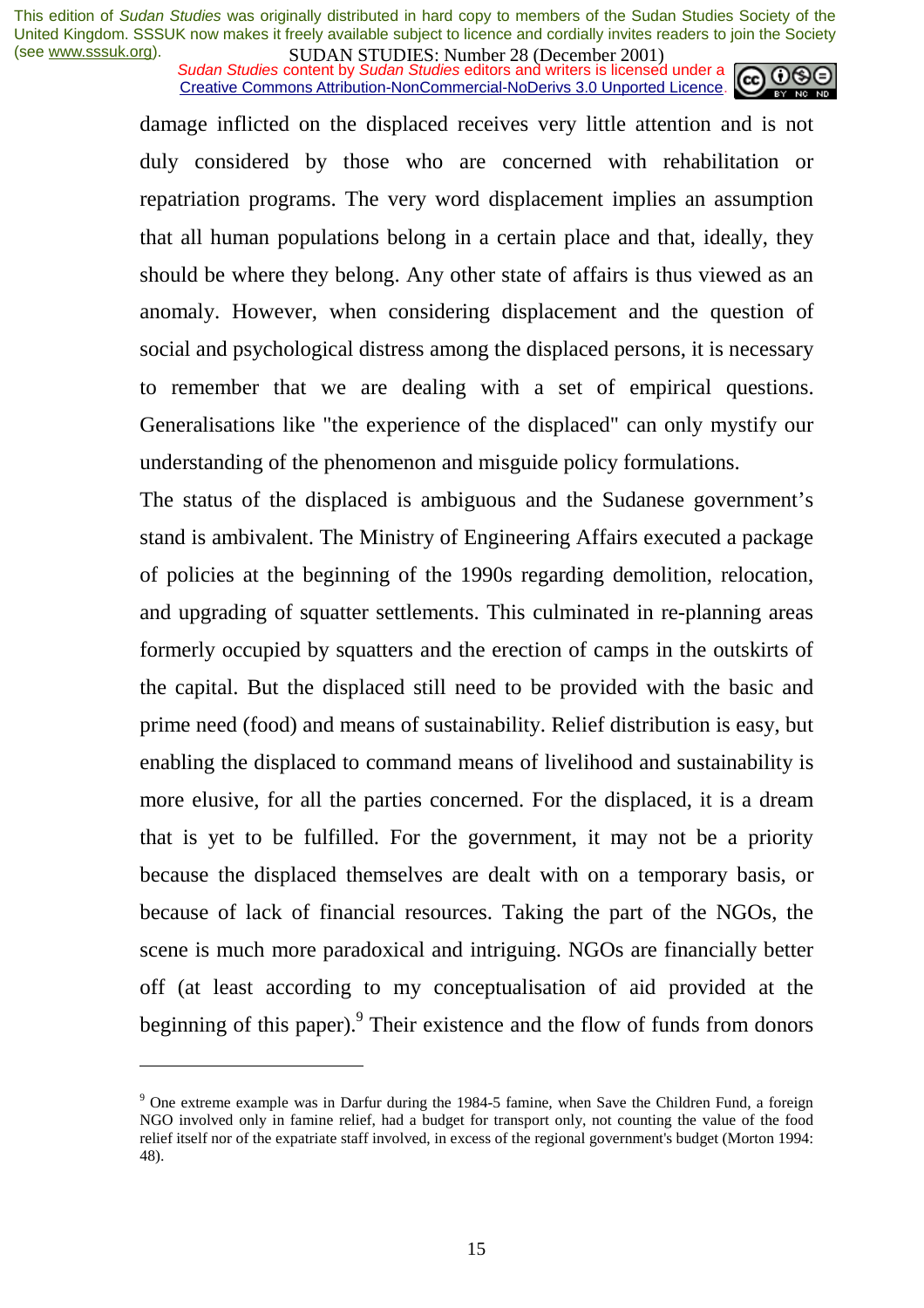*Sudan Studies* content by *Sudan Studies* editors and writers is licensed under a Creative Commons Attribution-NonCommercial-NoDerivs 3.0 Unported Licence.



are ethically justified by the NGOs' contribution to the wellbeing of people whom they serve.

Most of the NGOs working in poor areas and displaced camps are seeking sustainability<sup>10</sup> through community development projects, including investing in poultry, goats, handicrafts and many other ventures. Yet, helping the displaced to command sources for their livelihood, and hence sustain themselves, if this is truly targeted at all, should reckon with the fact that displacement has long term associations and consequences that are not easily amenable to rectification. Some of these consequences, whose effects are likely to continue even if conditions leading to displacement change, include the disarticulation and social damage inflicted on those who survived the process of displacement. Accordingly, a thorough understanding of such realities is a prerequisite for any action meant to improve the lives of the displaced. But in order to clearly understand what is going on in a certain displaced community, the investigation should not be confined only to that community. It should include decision-making centres, the bureaucracy and the power system in general.

## **Researchers, bureaucracy and NGOs' triangle : a personal experience**

The relationship between these three *partners* is tense and shaky. At best it is not good. Where all three are simultaneously involved, it normally becomes very difficult to do research; especially in countries like Sudan. Each one of them has its own interests and agendas that, more often than not, are not compatible with those of the two others. Researchers get involved as evaluators of projects or are recruited to carry out baseline studies or surveys

 $10$  This is one of the most controversial concepts in the development literature. But generally the definition in the Brundtland Report ( World Commission on Environment and Development 1987: 43) "Our Common Future" is widely quoted: "sustainable development is the development that meets the needs of the present without compromising the ability of the future generation to meet their own needs"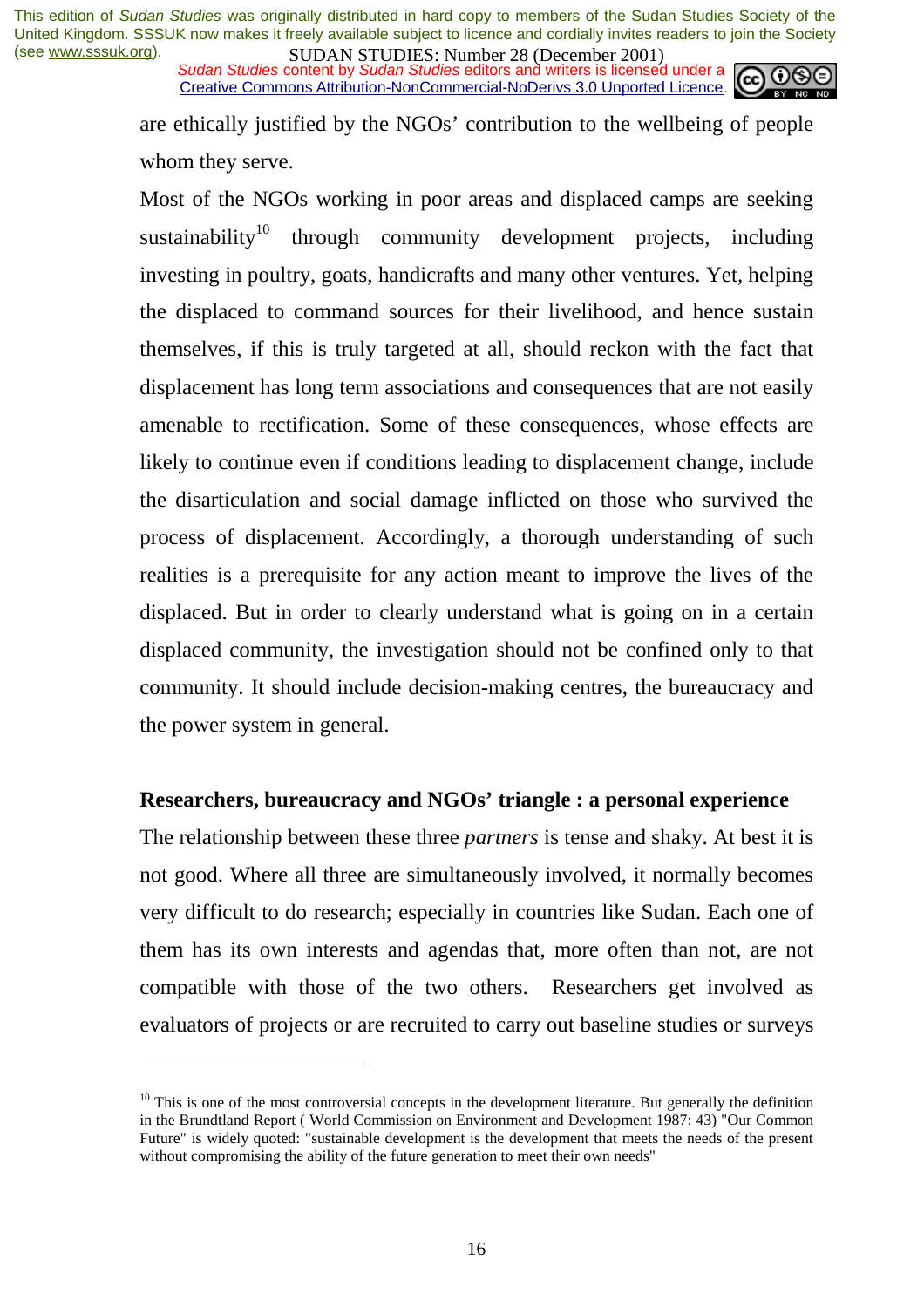*Sudan Studies* content by *Sudan Studies* editors and writers is licensed under a Creative Commons Attribution-NonCommercial-NoDerivs 3.0 Unported Licence.



that would be the basis for initiating projects. According to Chamber (1983:

34-5, my emphasis):

 $\overline{a}$ 

Evaluation is called for but may be *regarded by managers as threat not support, while evaluators [academics] appear as spies, not allies*. When criticism is offered, or damaging information comes to light, there are several possible reactions. The hardest is to accept it and change course; others are to deny it, to try to keep it quiet, to buy off the critics or to coopt them into a public relations role. Morale may then be maintained, and selective perception and myth have their part to play in maintaining support, … but in the long run, the costs in benefits foregone and eventual disillusion may be high.

I participated as a member of a team employed by an NGO in 1997 to carry out research on urban problems. The objective was to come out with specific recommendations that would help planning projects aimed at urban poverty alleviation. During that period, the NGO was not directly involved in displaced camps or engaged in relief distribution of any sort. Rather, its efforts were aimed at assessing the strategies of the poor and providing help to strengthen their community based organisations. The team members were confronted with obstacles from both the bureaucratic apparatus and the NGO.

From the government's side, there was discouragement of any attempt to study the displaced.<sup>11</sup> The bureaucrats assumed that studies on displacement in the first place would reveal the ugly face of the 'proud country', at a time when the political slogan was 'authentication', while Khartoum State's slogan

 $11$  While bureaucratic procedures greatly impede research that has something to do with NGOs or aid, it is equally important to note that the bureaucracy's reluctance is not completely unjustified. A November 1999 Norwegian television documentary, entitled "Weapons Smuggling in Sudan", has highlighted the role played by some aid agencies in logistically and politically perpetuating the Sudanese civil war. The documentary clearly outlined the actions of the Norwegian People's Aid (NPA) in supplying the Sudan People's Liberation Army (SPLA) with weapons in the course of the Sudanese civil war in the 1990s (Vapensmuglerne I Sudan, "Brennpunkt", NRK Television, Norway, 17 November 1999). But then it has also been proven that the Sudanese state itself has used food as a weapon in its war in the south and supported some of the warring factions in the tribal conflicts in western Sudan (Harir 1994, Abdel Ati 2000).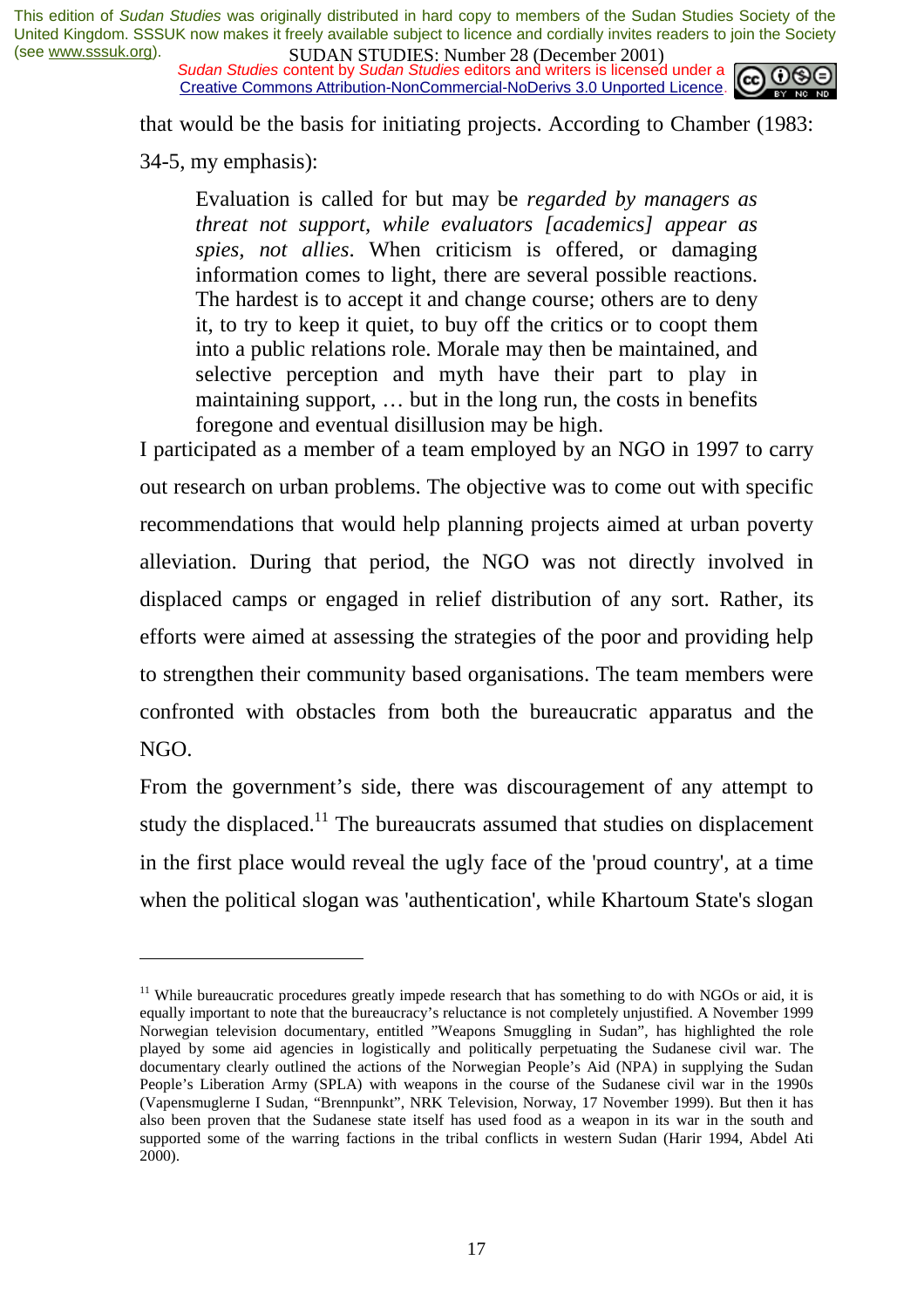*Sudan Studies* content by *Sudan Studies* editors and writers is licensed under a Creative Commons Attribution-NonCommercial-NoDerivs 3.0 Unported Licence.



was 'beautification of the national capital'. Secondly, there was the belief that foreign NGOs' reports were not always used for their manifest declared objectives, but rather represented a platform for the continued presence of NGOs - a presence that is reluctantly accepted by the government. What is even worse is that the bureaucracy is sceptic even about indigenous researchers who may embrace nothing more than simple, and often naive, academic convictions. The bureaucrats seem to embrace Chamber's (1983: 30) claim that 'academics are trained to criticise and are taught to find fault<sup>''</sup>.<sup>12</sup> While the worries and concerns of the bureaucrats should be considered by researchers, I shall argue that an *anthropology of bureaucracy* is very much needed to help understand how bureaucrats and decisionmakers think, particularly at times of crisis and stress.

The conditions from the side of NGO's authorities were not better than those of the bureaucrats. They wanted us to study urban problems (for me such problems are not simply urban at all) and provide guidelines for urban poverty alleviation in Greater Khartoum in a very short period of time. At the same time, we were expected *not to embarrass* the NGO, which means that we should not criticise the status quo or make indications of any possible government policy faults. While this experience with this specific NGO seems to be a special case, it does not seem unwarranted to contend that researchers are increasingly facing unfavourable conditions at a time when research is mostly funded by *development agencies* and the room for *free* and *independent* research is increasingly becoming slim.<sup>13</sup> This poses a

 $12$  For unknown reasons, the Government of Sudan refused to allow the release and publication of Sudan's first Human Development Report that was sponsored by the UNDP. I was a member of the multidisciplinary team entrusted with the report in 1998. After a continuous work for more than six months the authorities denied the publication of the report. For difficulties facing researchers in displaced camps in particular see Hampton (1998; especially pages 84-87).

<sup>&</sup>lt;sup>13</sup> Donors' agenda and "whim" are increasingly contributing to a fashioned voluntary work. According to Abdel Ati (2000, p. 13) "…issues of the environment, gender and more recently poverty became common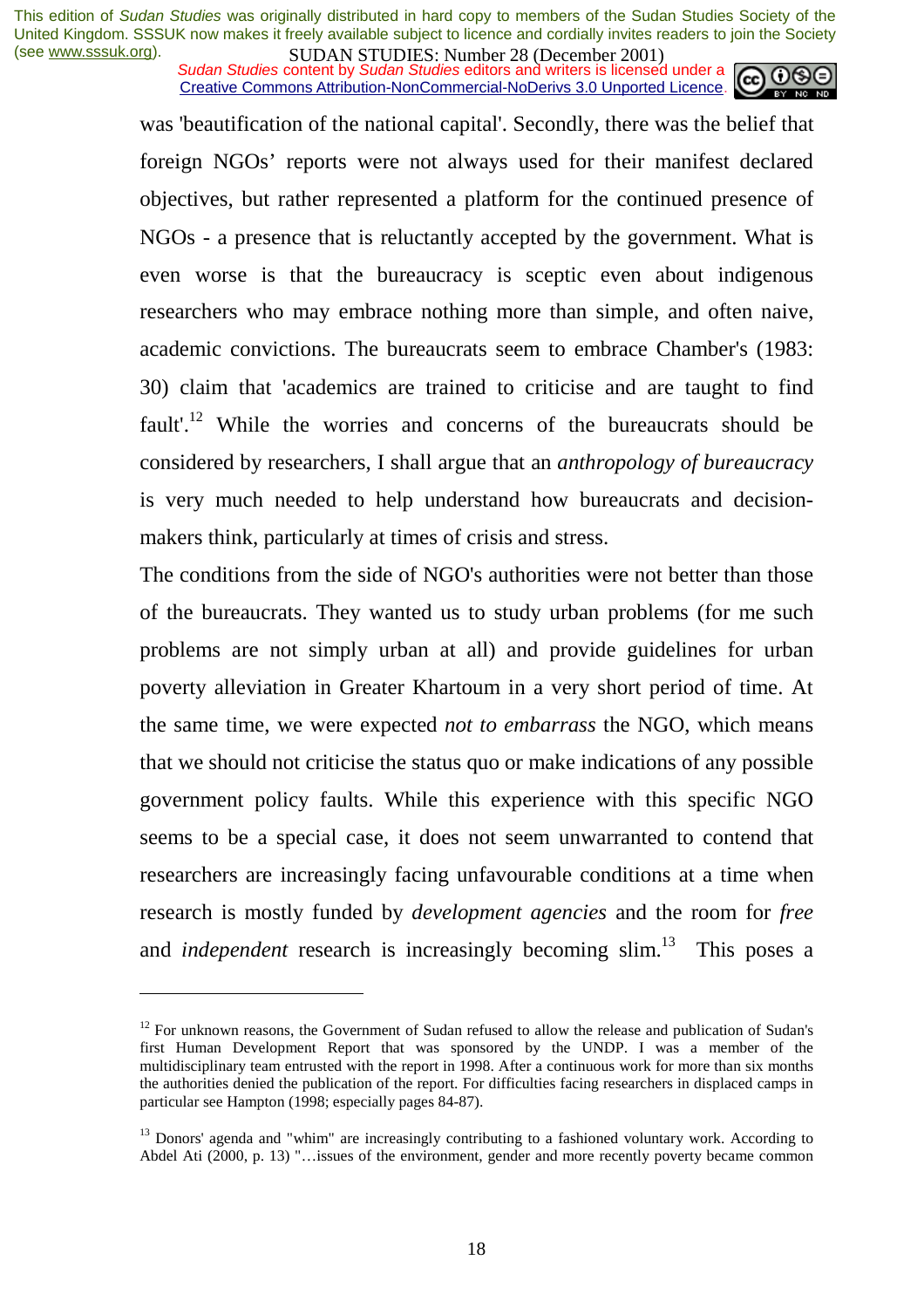*Sudan Studies* content by *Sudan Studies* editors and writers is licensed under a Creative Commons Attribution-NonCommercial-NoDerivs 3.0 Unported Licence.



serious problem that relates to research ethics. I shall return to this point at the end of the paper. Let me now provide a glimpse of urban poverty in Khartoum, which has been described by Ahmed and Al-Battahani (1995) and defined, measured or quantified by Ali (1994 *and passim*) and Sahl (1999: 19-25)

Having overcome the red-tape and obstacles, and having come to terms with the NGO's caveats, the team focused on the four major displaced camps in Khartoum, in addition to a newly planned squatter settlement in Haj Yusuf quarter, Khartoum North. The realities in the other three displaced camps were found to be more or less similar to those in El Salam camp which I described above. Generically, it is possible to divide the urban poor into three categories. These include the usual or chronic urban poor that are found among the less educated and semi-skilled workers in the public and private sectors, the displaced persons, and the "new poor" who emerged recently as a result of economic liberalisation and adjustment policies. This last category is composed mainly of middle class urbanites. It has been found that 93.8 percent of the middle class in the public sector are below the poverty line (Sahl, 1999: 34). It has also been found that "69 percent of households in Khartoum are served by pit latrines while only 3 percent have public sewerage systems and 15 percent have no toilet facility of any sort" (Ahmed and El Battahani, 1995:197). The situation in the displaced camps is even more telling with regard to the extent of the poverty crisis. The team's investigation included sources of livelihood, livelihood diversification (or coping) strategies, and the role of community based organisations (CBOs). With regard to livelihoods, with the exception of El-Baraka neighbourhood

agenda and characteristics of proposals and plans submitted to donors….Although, as real problems, these are legitimate areas for seeking support to tackle, in some cases they have been used by some NGOs, neither because of their conviction nor they have the required competence, but because that is what guarantees funding (what the donors want)".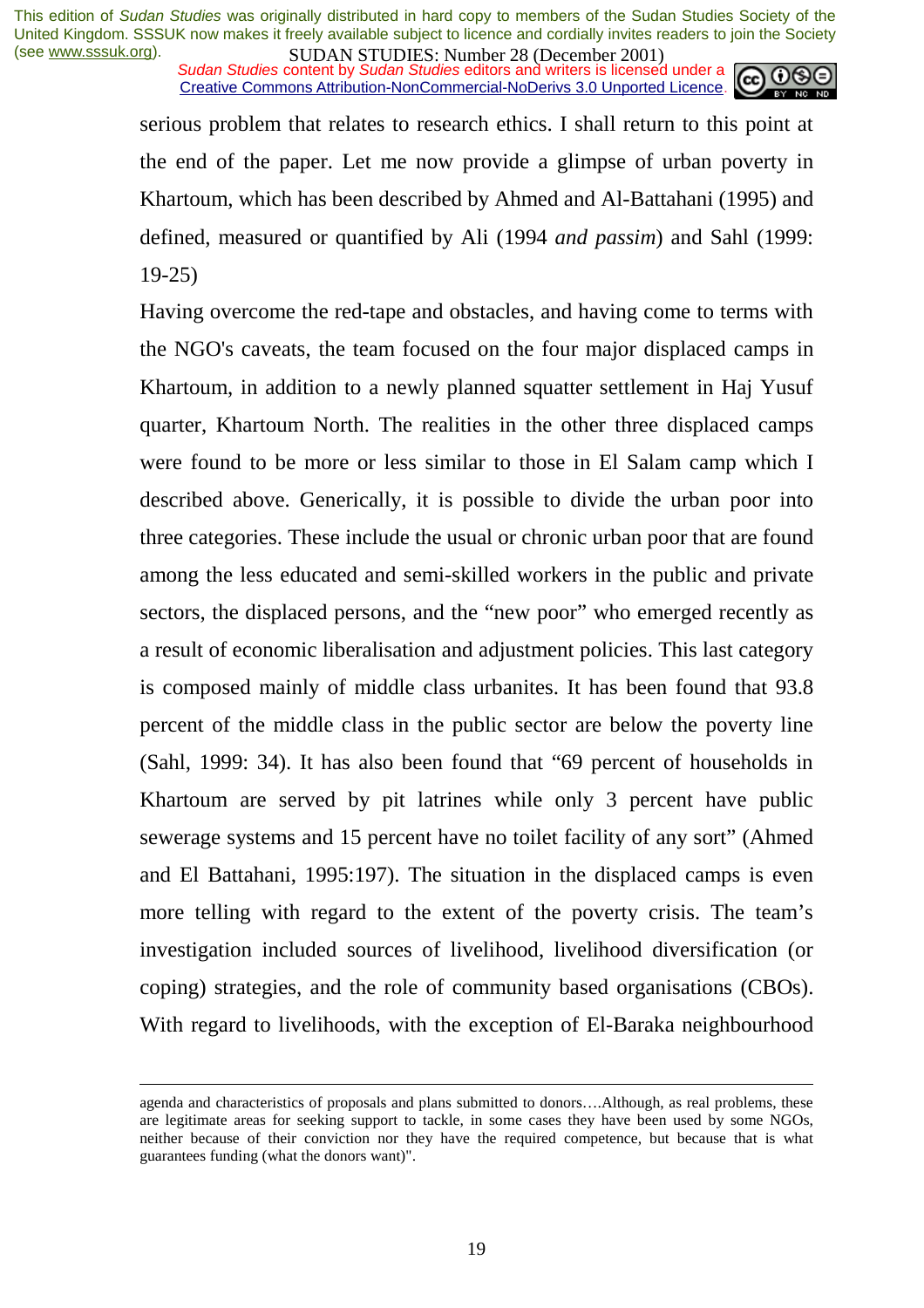*Sudan Studies* content by *Sudan Studies* editors and writers is licensed under a Creative Commons Attribution-NonCommercial-NoDerivs 3.0 Unported Licence.



in Haj Yusuf, households in all other camps almost completely depend on relief items provided by NGOs. Work opportunities are constrained firstly by the incapacity of the urban informal sector and secondly by the inadequate or irrelevant skills of the displaced persons. Displaced community based organisations, which were predominantly based on ethnicity and regionalism, represented a rudimentary type of civil society organs. But they were counteracted by powerful pro-government organisations (Women's Union, Youth Union, National Congress, etc.) which, according to one informant 'appear only during official gatherings and election campaigns and they usually act to the detriment of our voluntary organisations'. The ability of the displaced popular organisations to act as catalyst to the advancement of the wellbeing in the camps is thus limited.

## **Anthropology and Aid: broader implications**

Earlier I argued that anthropology could provide aid agencies with solid studies on which they could base projects aimed at serving communities where these agencies operate. At the micro level, anthropologists should provide solid understanding about the social and cultural realities they reflect on, without prejudice or *a priori* stands. At median and macro levels, they have to distinguish between, understand, and identify, winners and losers. Although what anthropologists provide may not be used the way it should, it remains an ethical responsibility to record reality as it unfolds in the field. But is it easy to record reality as it unfolds? I shall try to provide answers to this question and explore anthropology's potential in the remaining part of the article.

A major contribution of the anthropologist is to reveal reality and suggest what should **not** be done. However, when it comes to the formulation of statements of what **should** be done, the anthropologist 'will be skating on a thin ice' and 'social scientists who claim that if planners only listen to their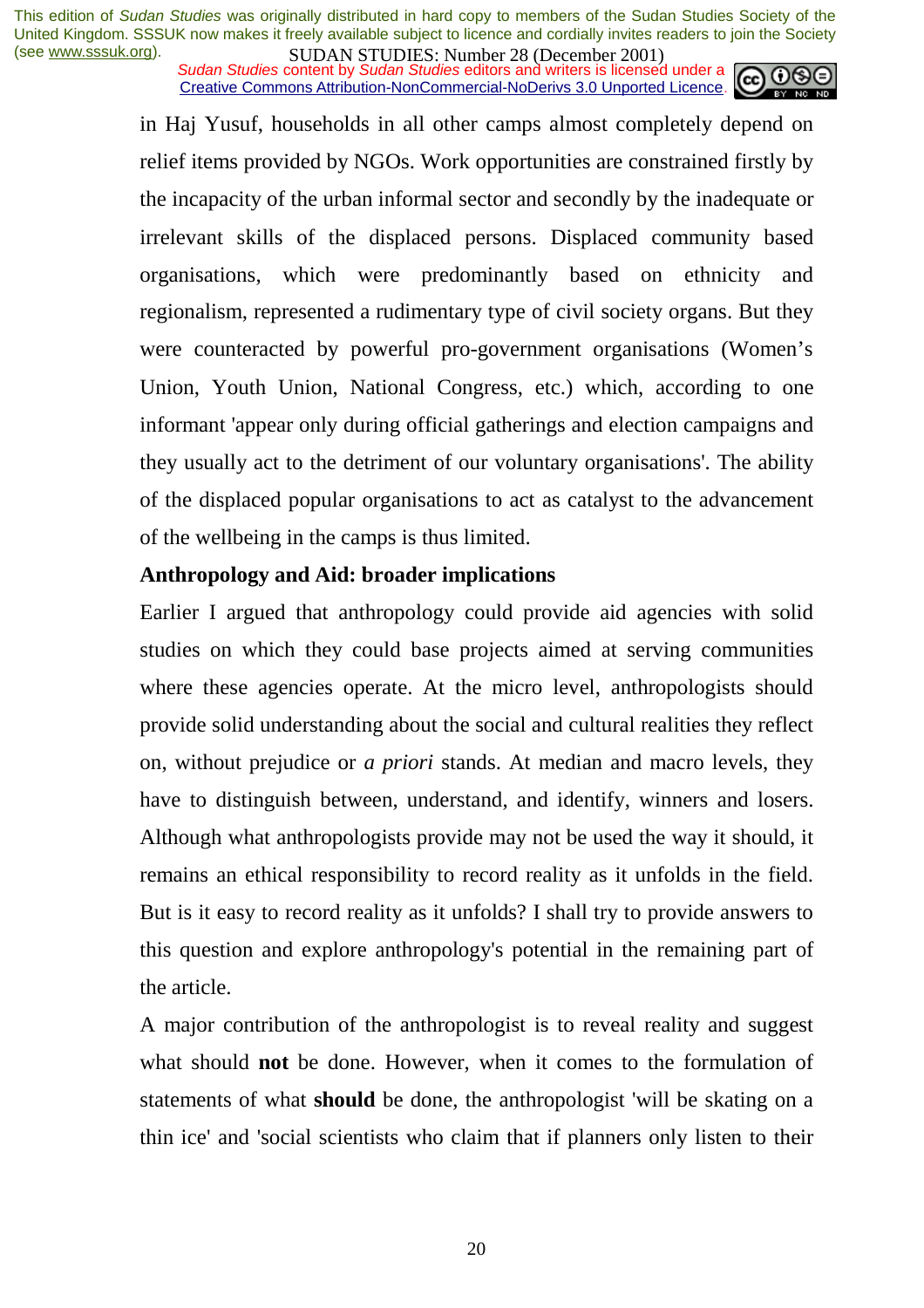*Sudan Studies* content by *Sudan Studies* editors and writers is licensed under a Creative Commons Attribution-NonCommercial-NoDerivs 3.0 Unported Licence.



advice, they have the guarantee for success, are just naive' (Haaland 1982:25). The implication here is that the contribution of the social anthropologist should be limiting the margin of error in aid projects aimed at community development, rather than producing a blueprint for development. Such a role should extend to account for the unintended or undesired consequences of, for instance, both displacement and aid. This would represent help for both aid concerned agencies and sceptic government bureaucrats who, most of the time, view anthropologists as problem-fosters and not solvers.

Let me go back to the displaced in Greater Khartoum. The first step towards understanding the complexity of displacement must start by a consorted fieldwork. Such fieldwork should seek, for example, to find out what concepts like *sharf* (honour) and *aib* (shame) mean for a community whose members are drawn from *conservative* rural Sudanese society, and how such concepts impinge on women's work.

This simple model is based on the conviction that realities are always interconnected and the ambition of any serious researcher is to be able to say something sensible about such interconnectedness. The case studies presented in this paper relate in the first instance to the basic life realities of the displaced women. Those realities cannot, and should not, be disentangled from other realities in an urban informal sector that subjects displaced women to all sorts of inconveniences (insecurity, harassment, low remuneration, etc.). Furthermore, these two levels are necessarily to be seen in the context of mounting economic and social crises in the country as a whole and, almost as equal, within the context of an urban upper class ideology that is hostile towards displaced persons. The evacuation of displaced persons to areas far from cities attests to such an ideology. The core of this ideology is that the displaced are responsible for all sorts of

21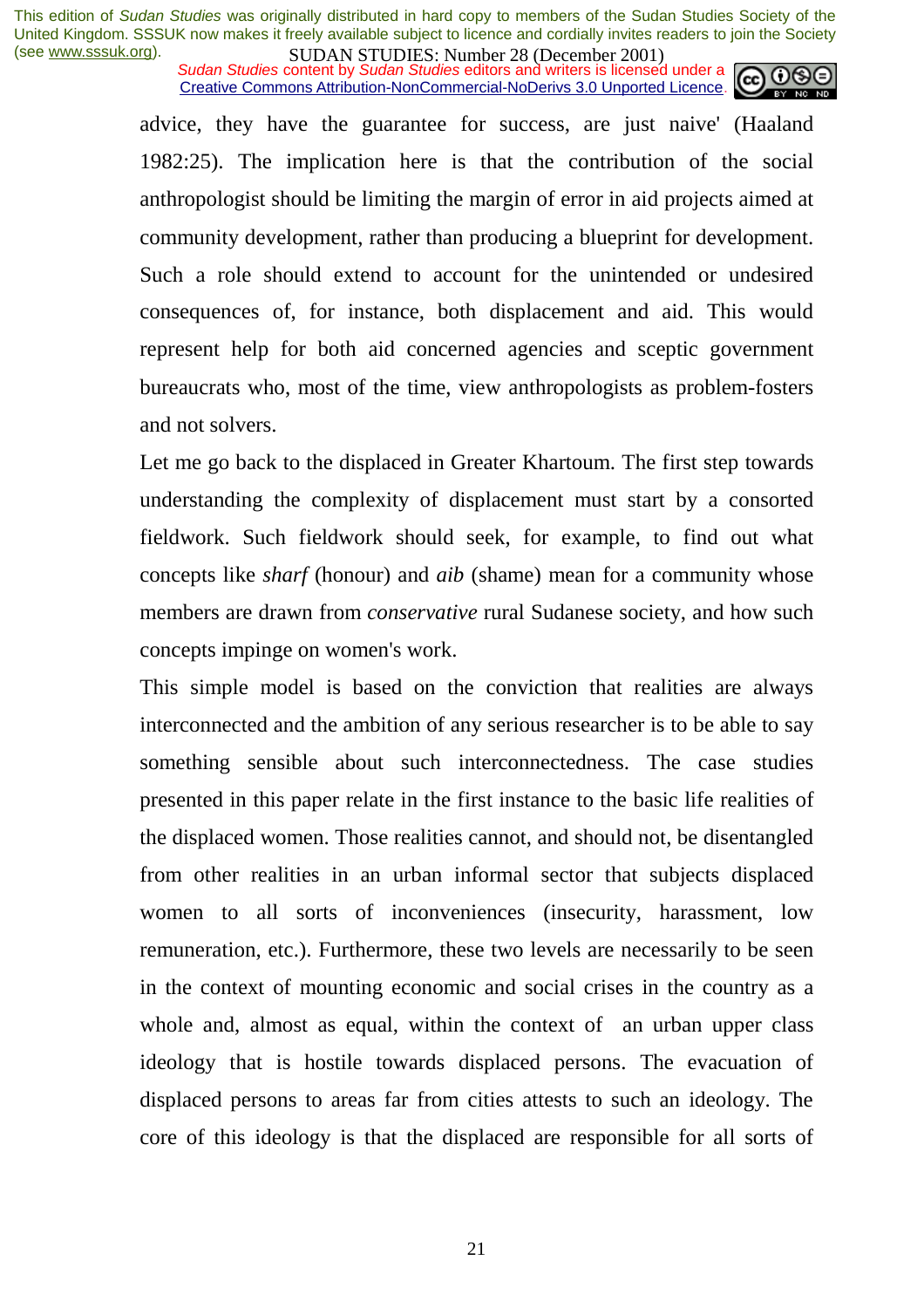*Sudan Studies* content by *Sudan Studies* editors and writers is licensed under a Creative Commons Attribution-NonCommercial-NoDerivs 3.0 Unported Licence.



urban problems (crime, alcoholism, congestion in public transport, threatening public peace and order, etc.), and as such they should go back to where they came from, or to their "home". But if 'home' is where one feels safe and at ease, instead of some essentialised point in the map, then it is far from clear that returning to where one fled from is the same thing as going home.

There are limits to what anthropologists or social scientists can offer. By unmasking interconnectedness, the anthropologist's crucial part is done. What remains is the dissemination of research findings to the users (the community in question, aid agencies, government bureaucracy as well as the academic community). The uses to which these findings will be directed are beyond the anthropologist's responsibility. But in the first place, can anthropologists carry out such a role successfully? In the First World (the North), anthropologists or social scientists in general are faced with institutional problems (Kapferer 2000) and other problems that relate to 'ethics of research'. Tvedt (1998b: 214) has clearly pointed out to this problem of ethics:

In many OECD countries the most active research centres are often funded by the foreign ministry or by the aid bureaucracies themselves, as is definitely the case in Norway. In Norway development research has to a large extent been financed by the Ministry of Foreign Affairs or by the Ministry for Development Co-operation. The ministries pay most of the bill for influential research centres and build up whole research programs for political purposes, institutions and programs that in some cases have become integrated parts of traditional university affairs.

Although some critics believe that Tvedt "seems to spend a lot of time in breaking open doors" (Tostensen, 1999:133), the pertinent point is that the association of researchers with such powerful institutions necessarily erodes research ethics. In the Third World (the South) development research is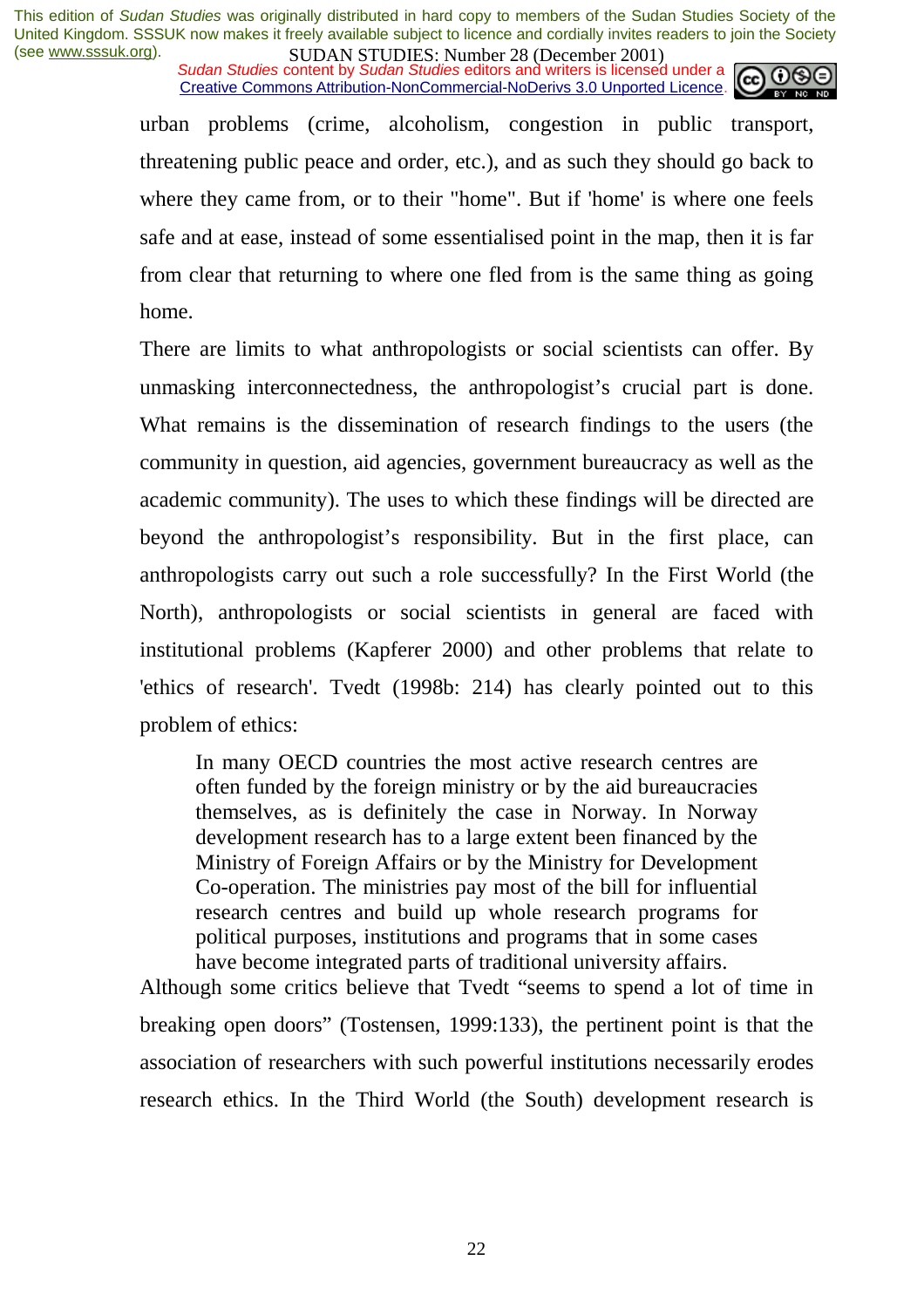*Sudan Studies* content by *Sudan Studies* editors and writers is licensed under a Creative Commons Attribution-NonCommercial-NoDerivs 3.0 Unported Licence.



particularly contingent on other equally compelling circumstances. Let me quote Tvedt again:

Academic freedom is weak in many of the so-called developing countries, not only because they live under oppressive regimes, but almost as important, because they also are even more dependent on funds from different aid donors than what we are.

Tvedt's point is that in the process of seeking to influence powerful aid agencies, development research may itself become influenced by the values of power and affluence to be found in these agencies. He believes that researchers should be autonomous and strive to understand the complexities of life in more profound ways than aid workers, politicians or media people are normally in a position to do.

However, to be autonomous neither implies to detach oneself from aid agencies or to try to be *absolutely* neutral. To detach oneself from funding agencies necessarily means to stop doing research. This is particularly the case with anthropology, the basis of which is prolonged fieldwork. To be neutral is synonymous with not making a moral commitment. This way of thinking implies that anthropology cannot concern itself only with powerless and marginal communities. Rather, it must look into the macro structures that impinge on powerless and marginal communities.

#### **References**

Abdel Ati, Hassan, 2000,

'Political Economy of Humanitarian Assistance: with emphasis on the capacity of Sudanese NGOs to handle it', CMI, Bergen

Abdel Ati, Hassan, 1993,

'The Developmental Impact of NGOs Activities in the Red Sea Province: a critique', *Development and Change*, Vol. 24, No. 1: 103- 139.

Abdel Ati, Hassan, 1988,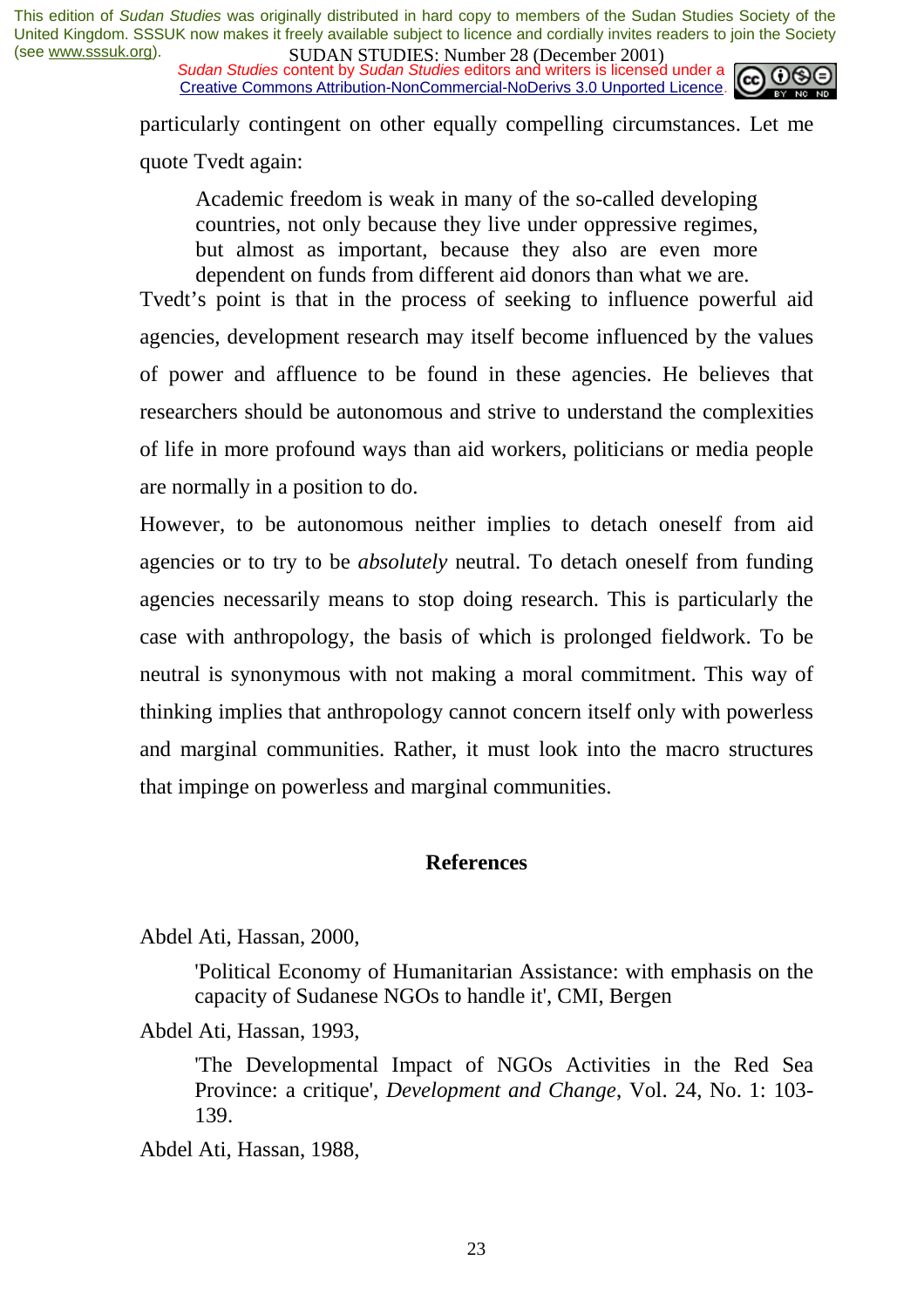*Sudan Studies* content by *Sudan Studies* editors and writers is licensed under a Creative Commons Attribution-NonCommercial-NoDerivs 3.0 Unported Licence.



'The Process of Famine: Causes and Consequences in Sudan', *Development and Change*, Vol. 19, No. 2: 267-300.

Ahmed, Adil Mustafa and El Battahani, Atta, 1995,

'Poverty in Khartoum', *Environment and Urbanisation*, Vol. 7, No. 2, 195-206.

Ahmed, Abdel Ghaffar, 1973,

'Some Remarks from the Third World on Anthropology: The Sudan', in Asad, Talal (ed.) *Anthropology and the Colonial Encounter*, 259- 272, Ithaca Press.

Ahmed, Abdel Ghaffar, 1983

*Economic Anthropology and Issues of Development in Sudan* (in Arabic), Khartoum University Press: Khartoum.

Ahmed, Abdel Ghaffar, 1992,

'Rural Production Systems in Sudan: A General Perspective', in Doornbos, Martin et al (eds.), *Beyond Conflict in the Horn: Prospects for Peace, Recovery and Development in Ethiopia, Somalia and the Sudan*, 133-142, The Hague.

Al-Battahani, Atta et al, 1998,

'Urban Problems in Khartoum', Report for OXFAM, Khartoum, Sudan.

Ali, Ali Abdelgadir, 1994

*Structural Adjustment Programmes and Poverty in the Sudan* (in Arabic), Centre for Arab Research, Cairo, Egypt.

Asad, Talal, 1972,

'Political Inequality in the Kababish Tribe', in Cunnison, Ian and Wendy James (eds.) *Essays in Sudan Ethnography*, 126-148, C. Hurst and Company, London.

Asad, Talal, (ed.) 1973,

*Anthropology and the Colonial Encounter*, London: Ithaca Press.

Assal, Munzoul Abdalla. M., 1997,

'The Impact of Displacement on Gender Roles and Relations: A Study of El Salam Displaced Camp, Khartoum,' *DSRC Discussion Papers* No. 104.

Awad, Ahmed Safi el-Din, 1995,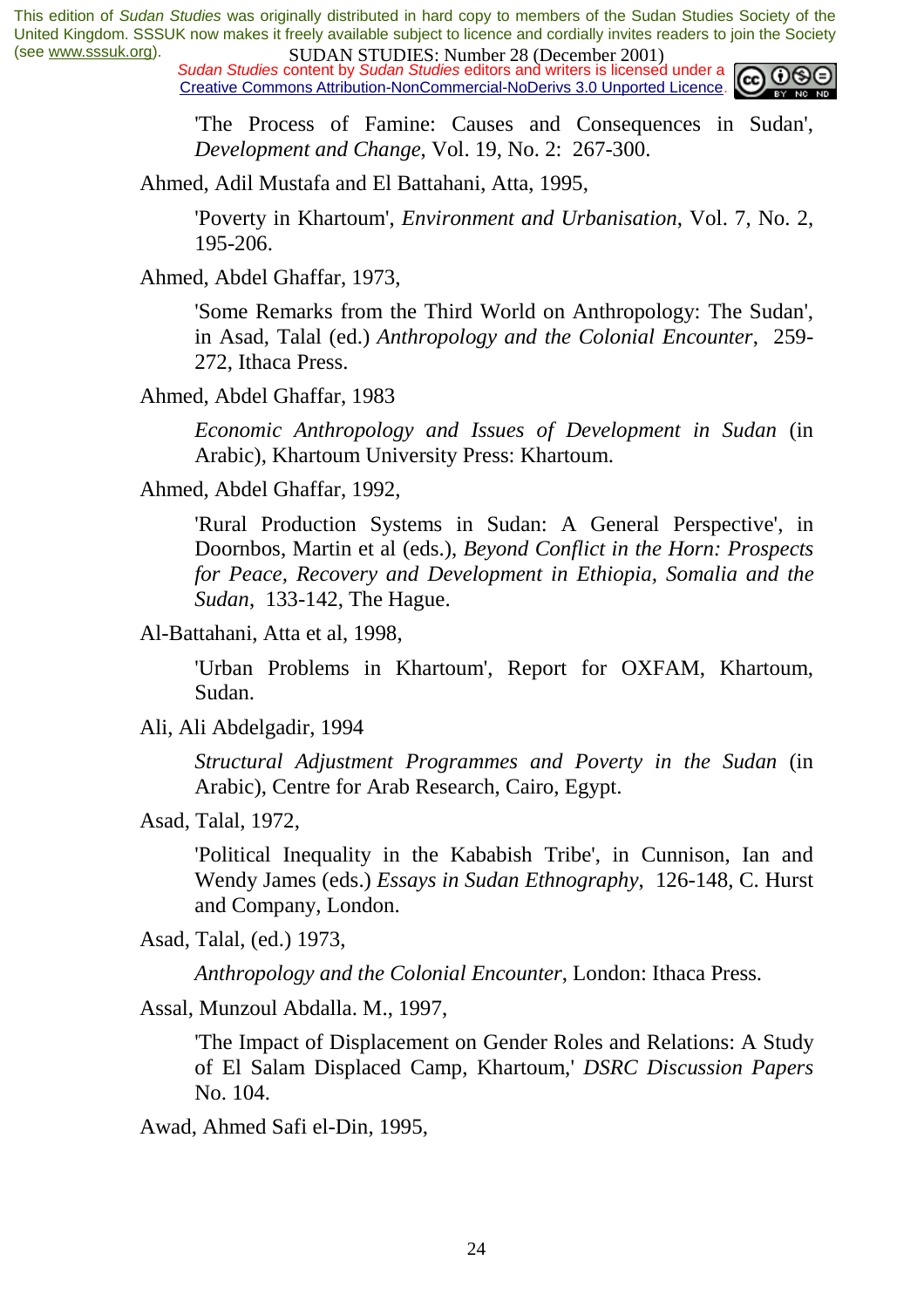*Sudan Studies* content by *Sudan Studies* editors and writers is licensed under a Creative Commons Attribution-NonCommercial-NoDerivs 3.0 Unported Licence.



'The Informal Sector: its nature and relationship with the government', *DSRC Discussion Paper* No. 99

Chambers, Robert, 1983,

*Rural Development: Putting the Last First*, Longman: London.

Daly, Martin, 1993,

'Broken Bridges and Empty Baskets: The Political and Economic Background of the Sudanese Civil War", in Daly, Martin and Sikainga, Ahmed Alawad (eds.) *Civil War in the Sudan*, 1-26, British Academic Press: London and New York.

Egeimi, Omer, 1996,

'From Adaptation to Marginalisation: The Political Ecology of Subsistence Crisis Among the Hadendowa Pastoralists of Eastern Sudan', in Ahmed, Abdel Ghaffar and Abdel Ati, Hassan (eds.), *Managing Scarcity: Human Adaptation in East African Drylands*, OSSREA.

El Nagar, Samia, 1992,

'The Impact of war on Women and Children in the Sudan', T. Tvedt (ed.), *Conflict in the Horn of Africa:Human and Ecological Consequences of Warfare*, 99-113, Uppsala.

Eltigani, E. Eltigani (ed.), 1995,

*War and Drought in Sudan: Essays on Population Displacement*, University Press Florida.

Haaland, Gunnar, 1990,

'Aid and Sustainable Development in A Dual Economy', *Forum for Development Studies*, No. 1, 105-125.

Haaland, Gunnar, 1982,

'Problems in Savannah Development', in Haaland, Gunnar (ed.) *Problems of Savannah Development: the Sudan Case*. 1-38. Bergen Occasional Papers in Social Anthropology, No. 19, Bergen.

Hampton, Janie, 1998,

*Internally Displaced People: a global survey*, Earthscan: London.

Harir, Sharif, 1994,

'"Arab Belt" versus "African Belt": Ethno-political Conflict in Darfur and the Regional Cultural Conflict', in S. Harir and T. Tvedt (eds.) *Shortcut to Decay: the case of the Sudan*, 144-185, Uppsala.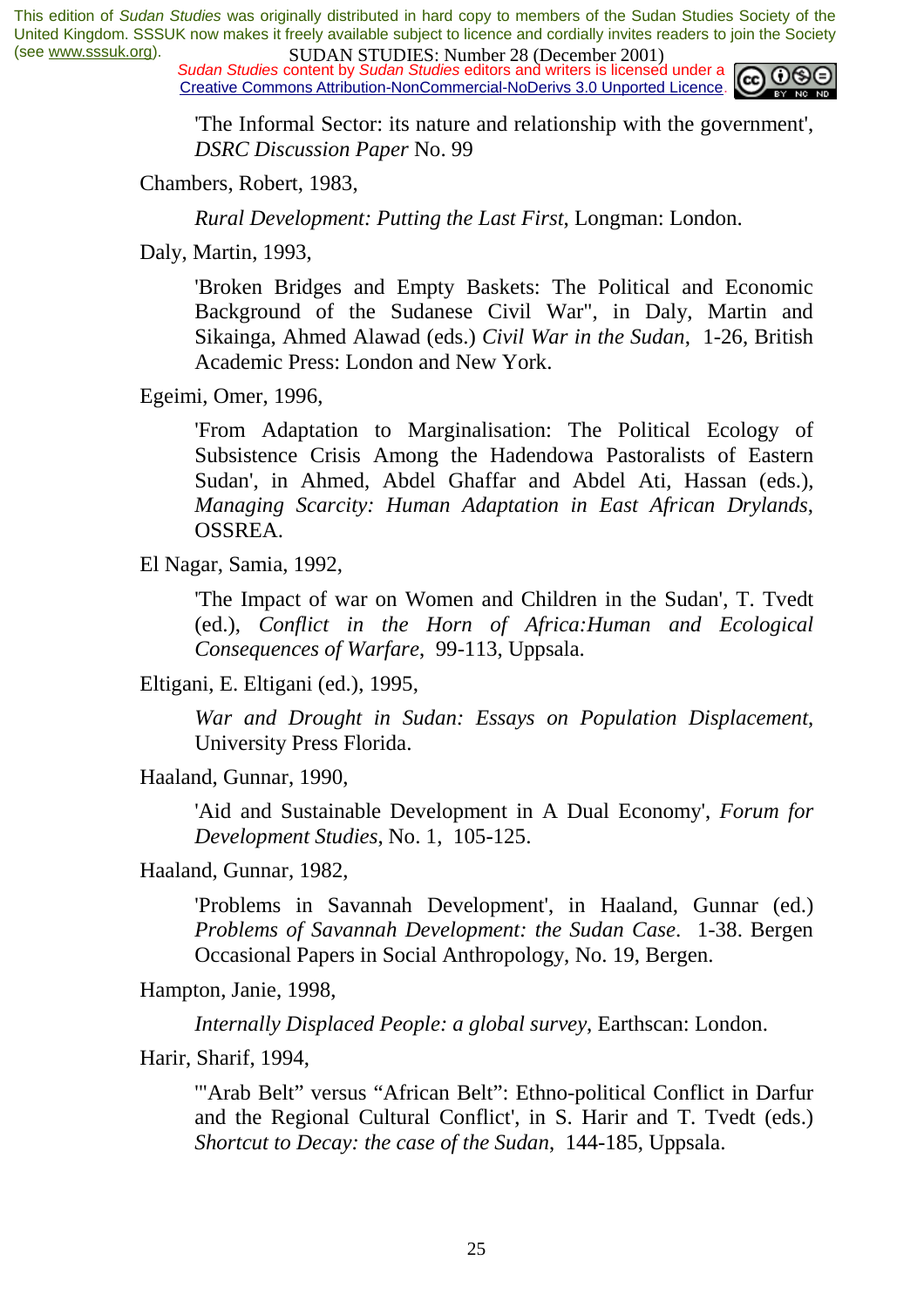*Sudan Studies* content by *Sudan Studies* editors and writers is licensed under a Creative Commons Attribution-NonCommercial-NoDerivs 3.0 Unported Licence.



Ibrahim, Salah Shazali, 1995,

'War Displacement: The Socio-cultural Dimension', in Eltigani, E. (ed.) *War and Drought in Sudan: Essays on Population Displacement*, 35-46, University Press Florida.

Ibrahim, Salah Shazali, 1992,

'Patterns of Internal wage Labour Migration in Sudan', in Doornbos, Martin, et al (eds.) *Beyond Conflict in the Horn: Prospects for Peace, Recovery and Development in Ethiopia, Somalia and the Sudan*, 117- 129, The Hague.

Kuiper, Edith, and Sap, Jolande, 1995,

*Out of the Margin: feminist perspectives on economics*, Routledge: London and New York

Mafeje, Archie, 1996,

'Anthropology and Independent Africans: Suicide or End of an Era?' Monograph Series No. 4/96, *Codesria*.

Magubane, Bernard, 1971,

'A Critical Look at Indices Used in the Study of Social Change in Africa', *Current Anthropology*, 12 (4-5), 419-446.

Magubane, Bernard and Marriotti, Amelda, 1979,

'Urban Ethnology in Africa: Some Theoretical Issues' in S. Diamond, Stanely *Towards a Marxist Anthropology*, 267-290, Mouton Publishers.

Malkki, Liisa, 1995,

'Refugees and Exile: From Refugee Studies to the National Order of Things', *Annual Review of Anthropology*, (24), 495-523.

Manger, Leif et al (eds.), 1996,

*Survival on Meagre Resources: Hadendowa Pastoralism in the Red Sea Hills in Eastern Sudan*, Uppsala.

Manger, Leif, 1985

'The Role of Basic Research', in Serkkola, Ari and Mann, Christine, (eds.), *The Cultural Dimension of Development*, 56-71, Publication of the Finnish National Commission for UNESCO, No. 33.

Marcussen, Henrik, 1996,

'NGOs, the State and Civil Society', *Review of African Political Economy*, Vol. 23, No. 69, 405-423.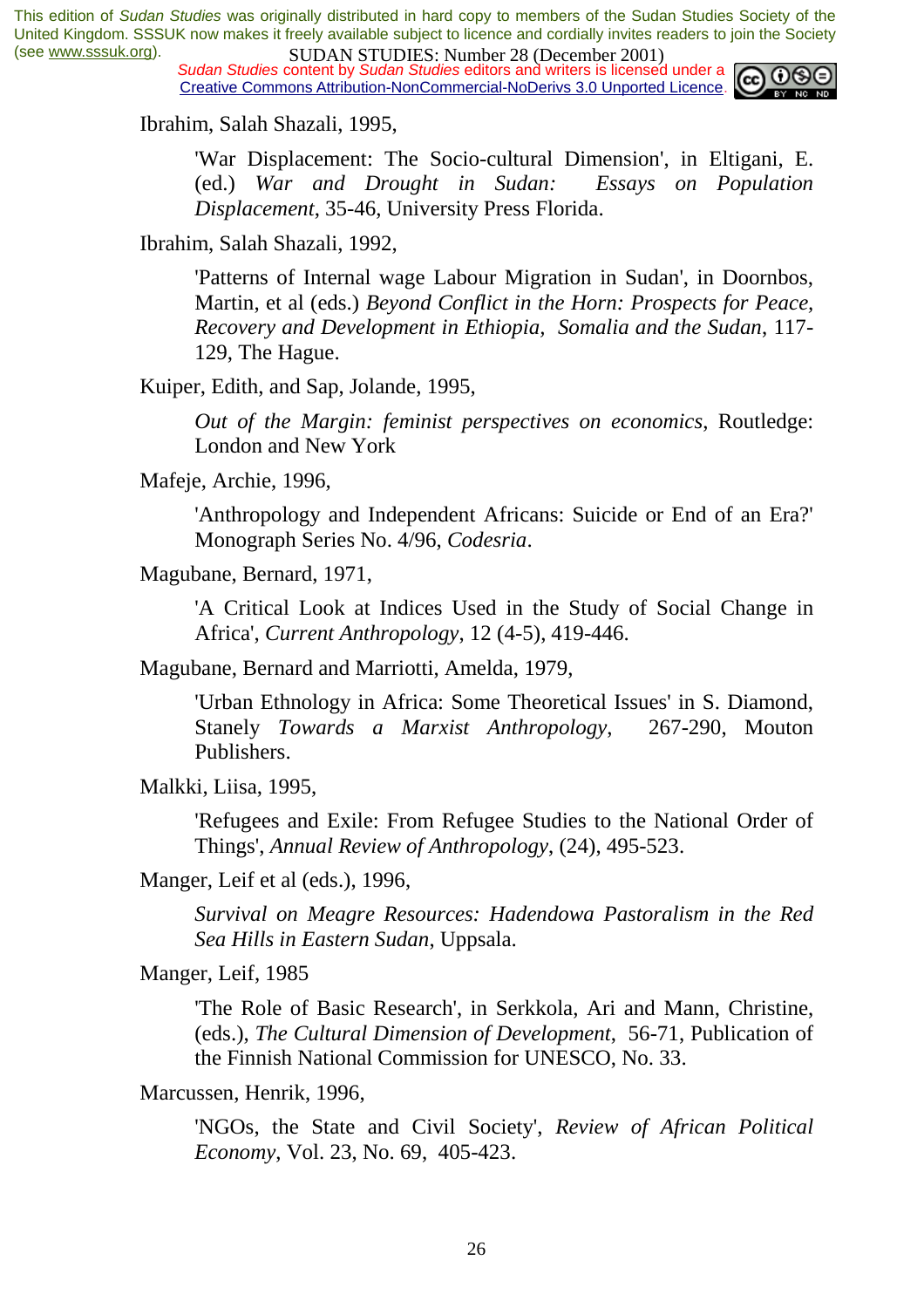*Sudan Studies* content by *Sudan Studies* editors and writers is licensed under a Creative Commons Attribution-NonCommercial-NoDerivs 3.0 Unported Licence.



Morton, James, 1994,

*The Poverty of Nations: The Aid Dilemma at the Heart of Africa*, British Academic Press: London and New York.

Sahl, Ibrahim., 1999,

'Crossing the Poverty Line: the destiny of the Sudanese middle-class public sector employees', *Social Science Research Review*, No. 11, Ossrea.

Sudan Government, 1989,

*A Report on the Conditions of the Displaced in Khartoum,* Khartoum, Sudan

Sudan Government, 1989,

*Final Report of the National Dialogue Conference on Peace Issues*, Khartoum.

Tostensen, Arne, 1999,

'Fact or Fiction? A Response to Terje Tvedt', *Forum for Development Studies*, (1)133-143.

Tvedt, Terje, 1998a,

*Angels of Mercy or Development Diplomats?: NGOs and Foreign Aid*, James Currey: African World Press.

Tvedt, Terje, 1998b,

'Some Notes on Development Research and Ethics', *Forum for Development Studies*, No. 2, 211-227.

Tvedt, Terje, 1995,

'NGOs' Role at the End of History: Norwegian Policy and the New Paradigm', *Forum for Development Studies*, 1-2, 139-167.

Tvedt, Terje, 1994,

'The Collapse of the State in Southern Sudan after the Addis Ababa Agreement: Internal causes and the Role of NGOs, in S. Harir and T. Tvedt, (eds.) *Short Cut to Decay: the Case of Sudan*, 69-104, Uppsala.

World Commission on Environment and Development, 1987

*Our Common Future*, Oxford: Oxford University Press.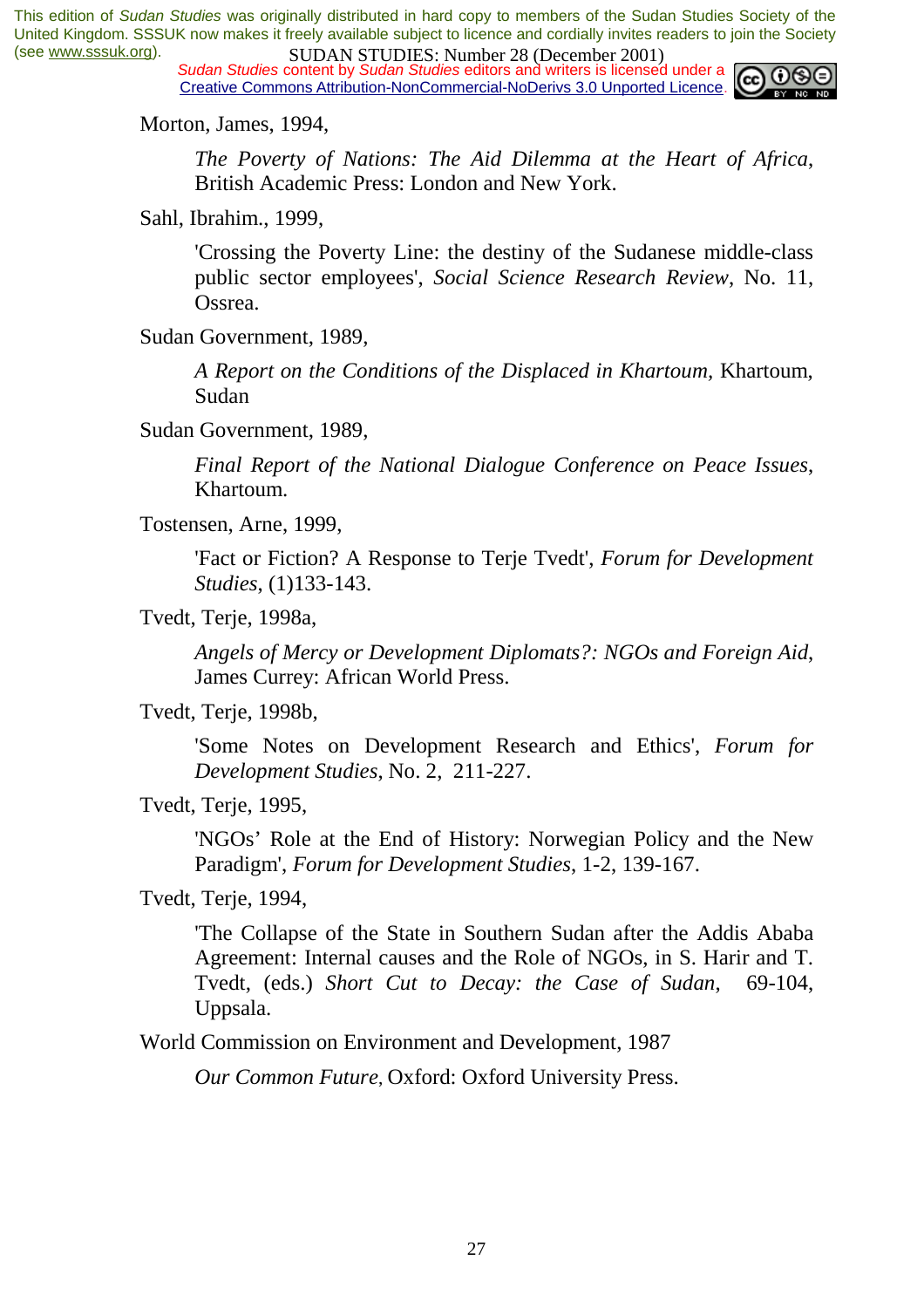*Sudan Studies* content by *Sudan Studies* editors and writers is licensed under a Creative Commons Attribution-NonCommercial-NoDerivs 3.0 Unported Licence.



# **KNOWLEDGE AND THE PRACTICE OF RELIEF IN SOUTHERN SUDAN**

By Simon Harragin

## **Introduction**

Operation Lifeline Sudan (OLS) has provided relief to the people of Sudan since 1989 - working on both sides of Africa's longest-running civil-war through OLS Northern sector, based out of Khartoum and OLS Southern sector, based in Kenya. Many people visiting the southern sector for the first time are impressed by the sheer amount that has been written about the work in the south. There are reports on human rights (Africa Watch 1999), capacity building (Africa Rights 1995), restocking (Iles 1994), fishing, childsoldiers, cultural orientation material for new relief workers (Perner 1993), food-economy assessments for every region of the south (WFP 1995), performance reviews of OLS (Duffield et al 1996) and piles and piles of assessments. Does all this material mean we have a good 'knowledge' of southern Sudan?

I wish to argue, that the material that exists on southern Sudan is, to quote Geertz, a 'model *for* reality' rather than a 'model of reality', where cultural forms have 'an intrinsic double aspect... they give meaning... to social and psychological reality both by shaping themselves to it and by shaping it to themselves' (Geertz 1973:93). It exists to provide relief workers with a simplified picture on which to map out their preexisting prejudices and plans, but does not accurately reflect a world that exists independent of the world of relief. The model is defined by what relief workers can do about the situation rather than the situation itself (see DeWaal 1989). It thus reflects less than half of the real picture - and cannot predict how the system will operate in times of stress when relief is needed. Above all, the knowledge that aid workers have of Sudan is insufficient to be able to control the system, and prevent events such as the famine of 1998.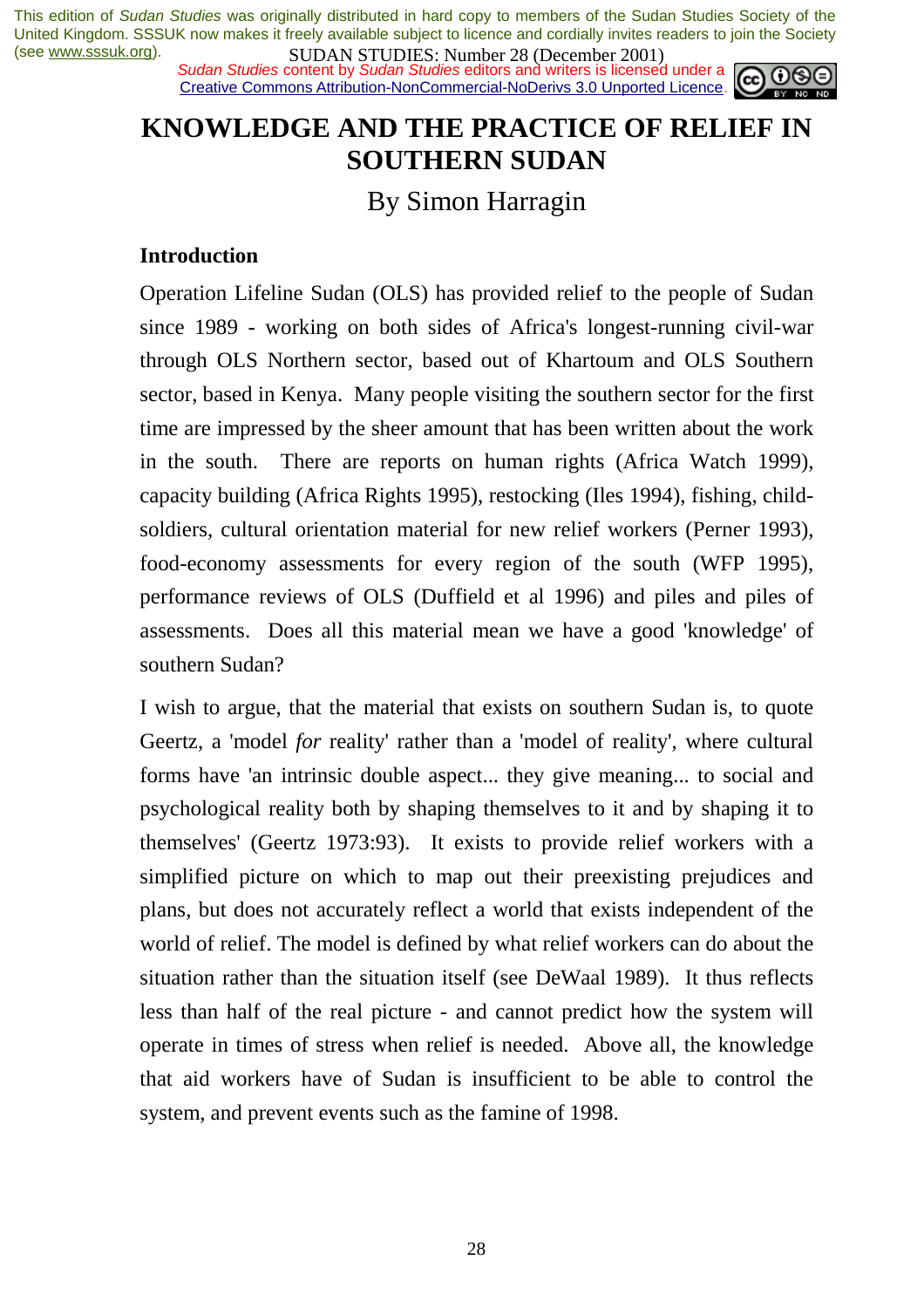*Sudan Studies* content by *Sudan Studies* editors and writers is licensed under a Creative Commons Attribution-NonCommercial-NoDerivs 3.0 Unported Licence.



To achieve a more thorough knowledge of the south, outsiders should understand that they need to adopt a more open, more anthropological agenda. However well-crafted, a food-economy questionnaire, for example, it will never have the ability to expose unexpected, unsolicited information that an open-ended anthropological interview will have. There will always be a body of knowledge of local reality that such choreographed questioning will ignore, and that body of knowledge might well be the basis for decisionmaking in a crisis. In addition, while a more anthropological approach can show the existence of a rational decision-making framework functioning with a set of priorities very different from those of relief workers, it cannot act as a substitute for giving people control over their own decision-making processes. In short, relief workers can never hope to control events such as the famine of 1998 without engaging with the local people that such events affect.

## **Knowledge and relief in the south**

Knowledge - in any context - does not exist in a vacuum. It is commissioned, published and acted upon within a very specific cultural milieu. In the context of relief, the available information is a very specific, and rather grubby, snapshot of what commissioning organisations chose to see. Often research in the context of relief reflects more about the cultural context of these commissioning organisations than the societies that they aim to represent. This is their fatal weakness, and the reason why, in most cases, they fail to comprise a body of data that really can have a beneficial impact on the practice of relief.

A healthy amount of time in the last few years in social anthropology has been spent examining the business of gathering 'knowledge' - using the insights of Clifford, Marcus, Said and Foucault, for example, to question the relationship between 'knowledge' and 'power', and concepts such as 'Orientalism' and representation. The dangers of misrepresenting a group of people because a researcher undertook his or her work with a specific agenda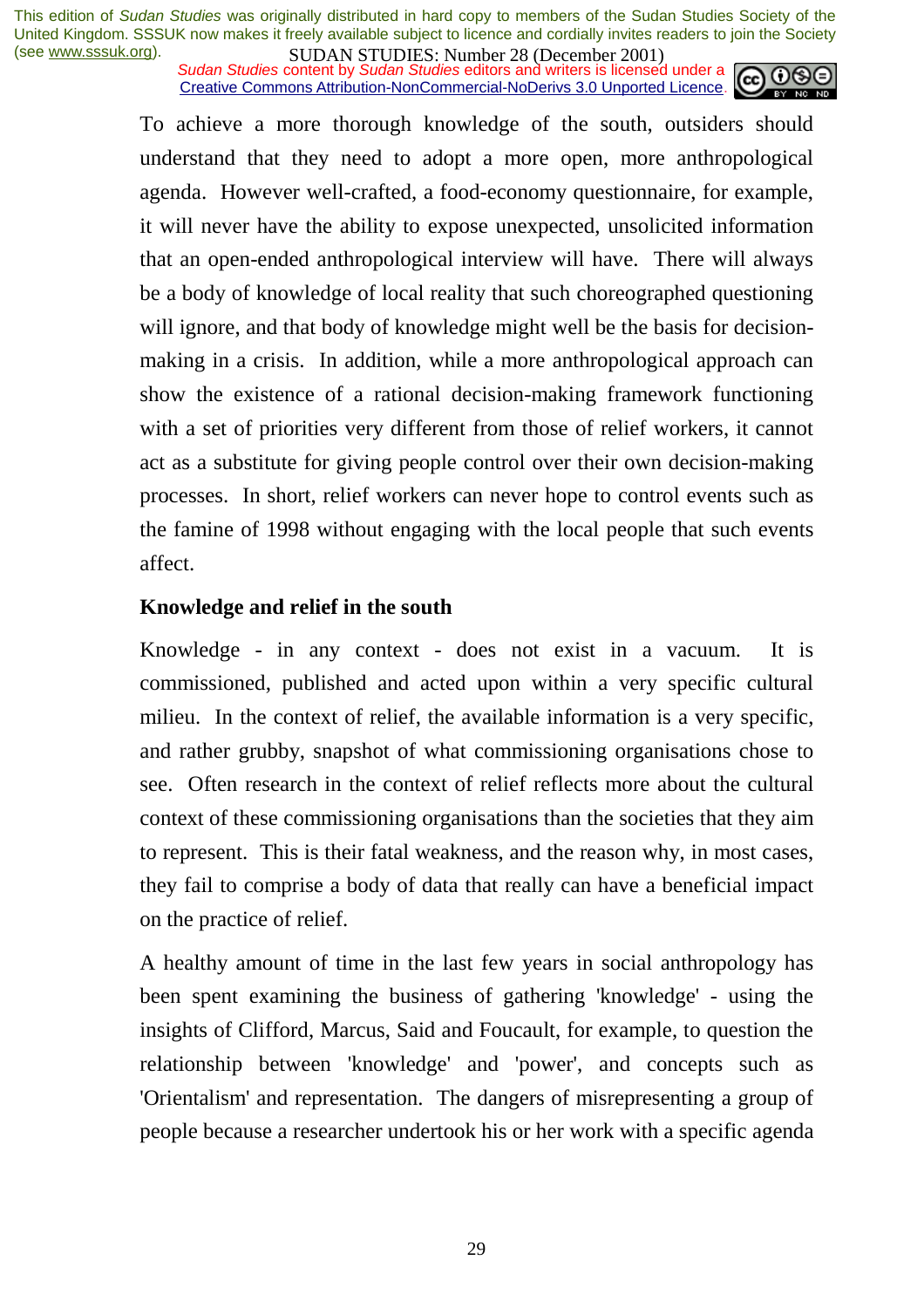*Sudan Studies* content by *Sudan Studies* editors and writers is licensed under a Creative Commons Attribution-NonCommercial-NoDerivs 3.0 Unported Licence.



in mind were amply displayed when Freeman deconstructed Margaret Mead's portrayal of adolescent bliss in Western Samoa. Even this, most basic of anthropological observations - the need to be constantly aware of ones own biases - does not seem to have affected the way that 'knowledge' is gathered in southern Sudan.

It is necessary to take as a *starting point* that human societies will misrepresent other societies - both voluntarily and involuntarily - as a necessary process of developing and justifying their own identity. Thus all research must begin with an awareness of this tendency to misrepresent other people. In defining southern Sudan as a recipient of aid and the West as the donor, one is simplifying relations between the two into a simple binary structure that leaves no place for beggars on the streets of London or world chess champions from the cattle camps of Sudan. Most players in this polarised world understand that they are playing roles. However, sometimes the position of being the donor fills the West with a kind of *hubris -* based on the idea that the West occupies a position of economic superiority because somehow it got something 'right' while the countries it assists got something 'wrong'. Thus it is justified in adopting the moral highground and prescribing solutions because of a perceived failure of local mechanisms (and hence leadership structures) to solve the problems without outside involvement.

Most of the time, this role-playing does not matter: southern Sudanese chess players do not accept the aid on the same terms that it is given. Aid is somehow destigmatised by sharing what was given for the orphans and cripples with all groups within the society - including men and soldiers. In any case the amounts given are so small, they are dwarfed by what local people produce for themselves - though they would never tell that to aid workers. However, Sudan is a country at war and, in bad years, relief could provide a vital fall-back mechanism, were it not for the fact that it is given on terms dictated by the West. During the crisis of 1998 in Bahr-el-Ghazal,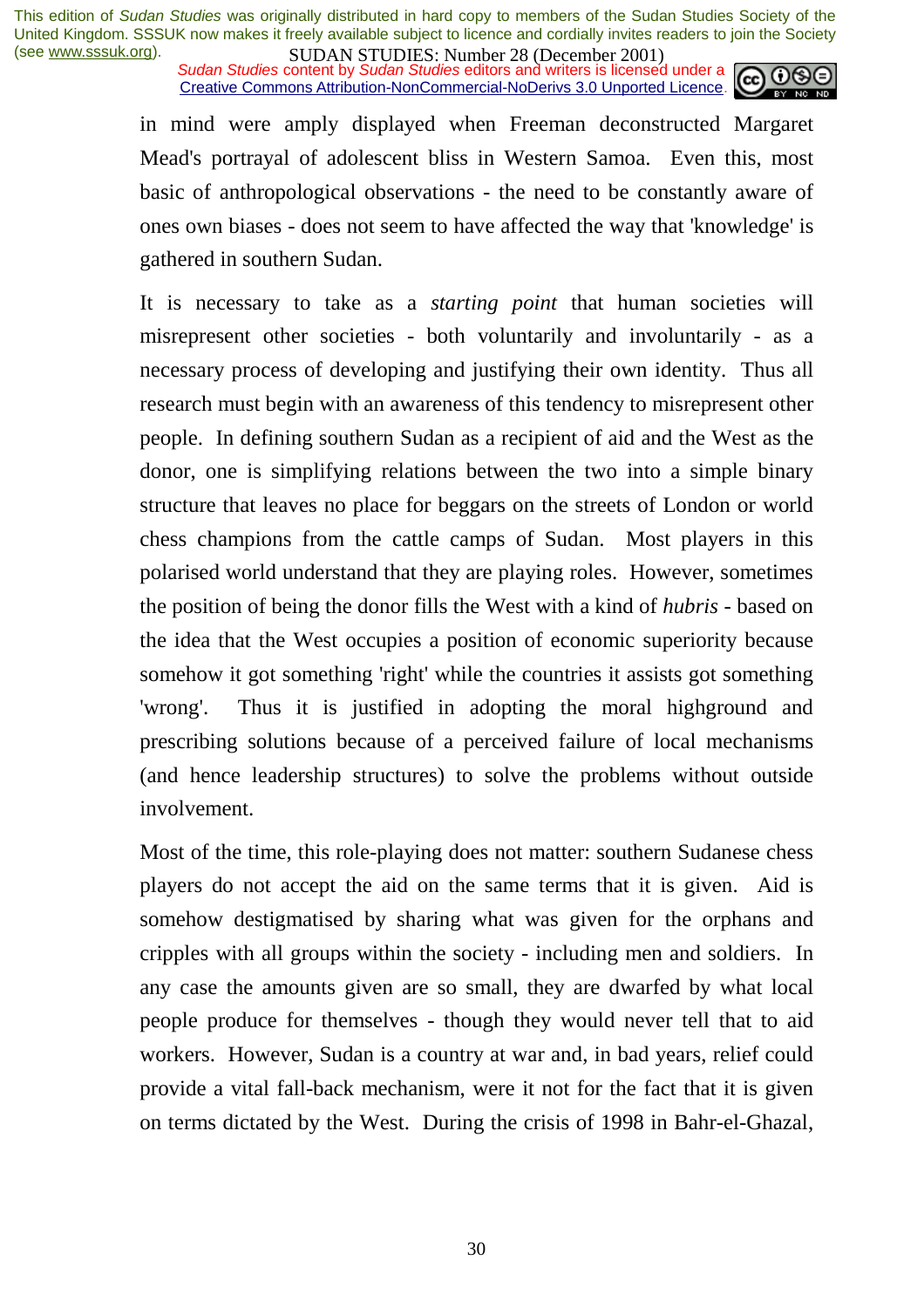*Sudan Studies* content by *Sudan Studies* editors and writers is licensed under a Creative Commons Attribution-NonCommercial-NoDerivs 3.0 Unported Licence.



relief agencies were determined to use their own definition of a 'famine' and their own definition of a 'beneficiary' because they were conscious that they had been 'cheated' too many times in the past by the requests for help on behalf of the 'orphans and cripples' - the very roles that agencies had been asking beneficiaries to adopt.

What followed was a grotesque tussle over defining the number of people who needed help (see SCF 1999:63) and a struggle over the moral highground between the SPLM and OLS that suggested that this was a media public relations exercise rather than an exercise to avert starvation<sup>14</sup>. Was it diversion by the - SPLA or the slow reaction of OLS that was causing the hunger? Who was to blame for not averting the famine? (the more profound question that goes beyond the symptoms - who was to blame for causing the famine - was asked less often). In fact there seems to have been so little accountability for what went on in 1998 that it is tempting to think that agencies have some higher agenda to which they are answerable, such as perhaps ambassadors of western values, including peace and democracy, rather than the more mundane task of keeping people alive (c.f. Clare Short (1998) talks of a new 'rights-based humanitarianism [which is] not about discretionary assistance when the mood for benevolence takes us', which begs the question - what has happened to the 'humanitarian imperative?').

While the power-struggles were being acted out on a political level and were being resolved according to which group had the greater power to control information (the West), OLS were increasing by 100 times the amount of food being sent in to the south (SCF 1999:65), and were beginning to assist by August 1998 approaching the number of people that the SRRA had said needed help earlier in the year. They were thus recognising by their actions

<sup>14</sup> An SPLM/SPLA press statement on 27th July 1998 read: 'rather than address these issues and shortcomings [double standards in food distributions], UNICEF/OLS is mounting a concerted media campaign to divert attention from its inability to mount an effective response to avert the humanitarian crisis by accusing the SPLM/A of food diversion' and 'attempting to portray that it cares more for our people than SPLM itself.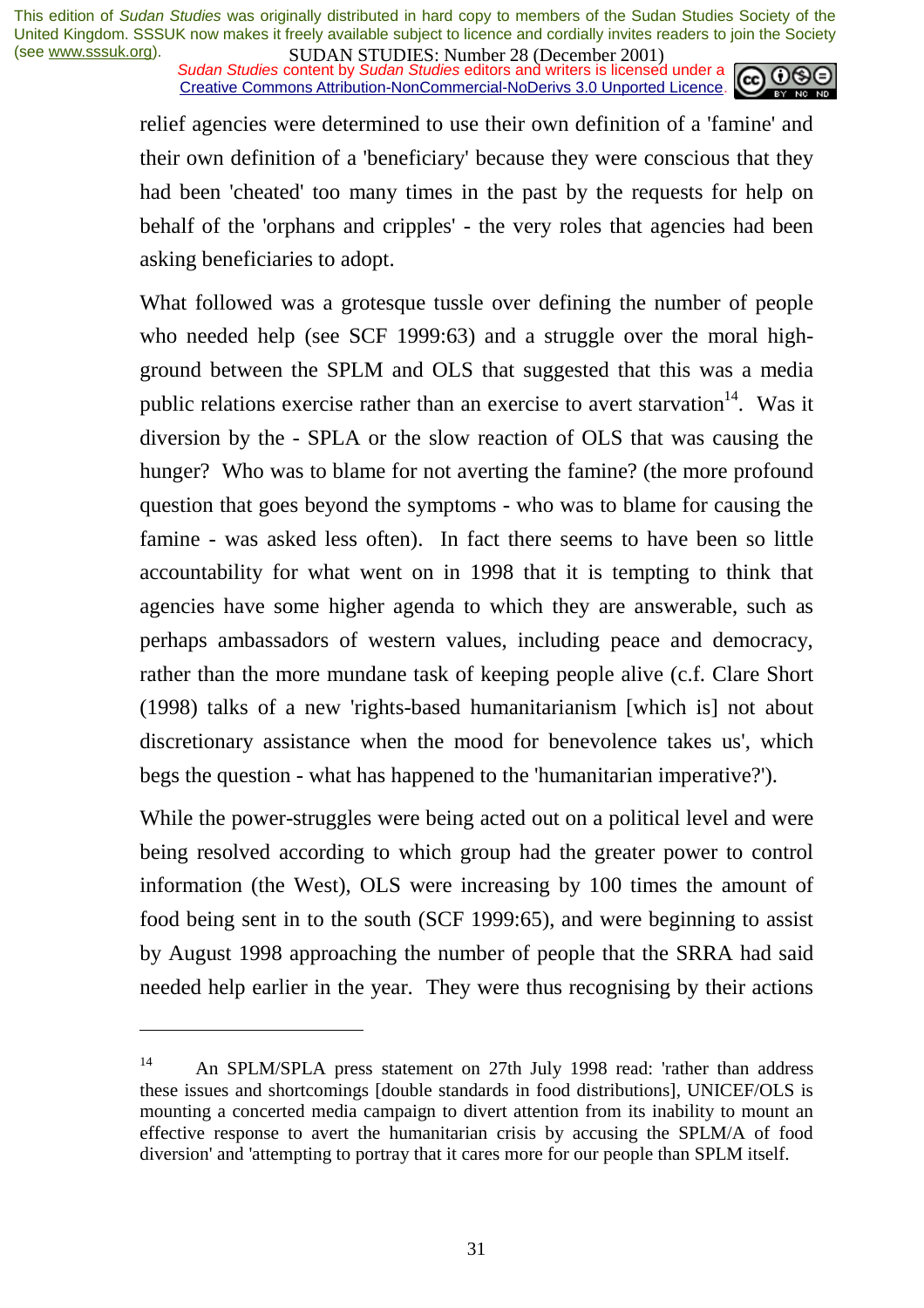*Sudan Studies* content by *Sudan Studies* editors and writers is licensed under a Creative Commons Attribution-NonCommercial-NoDerivs 3.0 Unported Licence.



that they had been wrong in saying that there was no famine and blaming the diversion of food rather than the lack of food for the famine. Did the international community learn the lesson of this crisis - the fact that being rich and powerful does not mean that one is always right and that one does not need to consult local people who understand local conditions better? That will be clear when the next 'famine' comes along. However, the dispute over the signing of a Memorandum of Understanding in March 2000 reran many of the arguments used in 1998 - including the idea that the SPLM were getting in the way of agencies trying to reach the poor and the vulnerable, while the agencies were accused of not wanting to be held accountable for their poor performance by the SPLM. This would suggest that things have not changed very much. In other words, if the provision of relief in southern Sudan is to be improved, there needs to be a greater degree of selfknowledge and candour on behalf of all parties. Relief agencies have to admit the knowledge they do have -for example how to operate aeroplanes and dig boreholes - and the knowledge they do not have - such as how to divide up southerners from the outside into those who need relief and those who don't without their co-operation.

## **Towards** a **better knowledge for relief in southern Sudan**

There was a greater introspection within anthropology during the 1980's and 1990's following accusations that anthropology had been tainted by its involvement with colonial administrators (Said 1979). The attempt to create a greater self-awareness and to be more neutral observers of society, has produced the following observation:

the colonialism in anthropology has not simply come from white anthropologists studying nonwhite third World people. Rather, it has come from the rich, powerful and dominant studying the poor, powerless and subordinate; and racism has been more symptom and by-product than cause of this exploitation (Keesing 1981:491)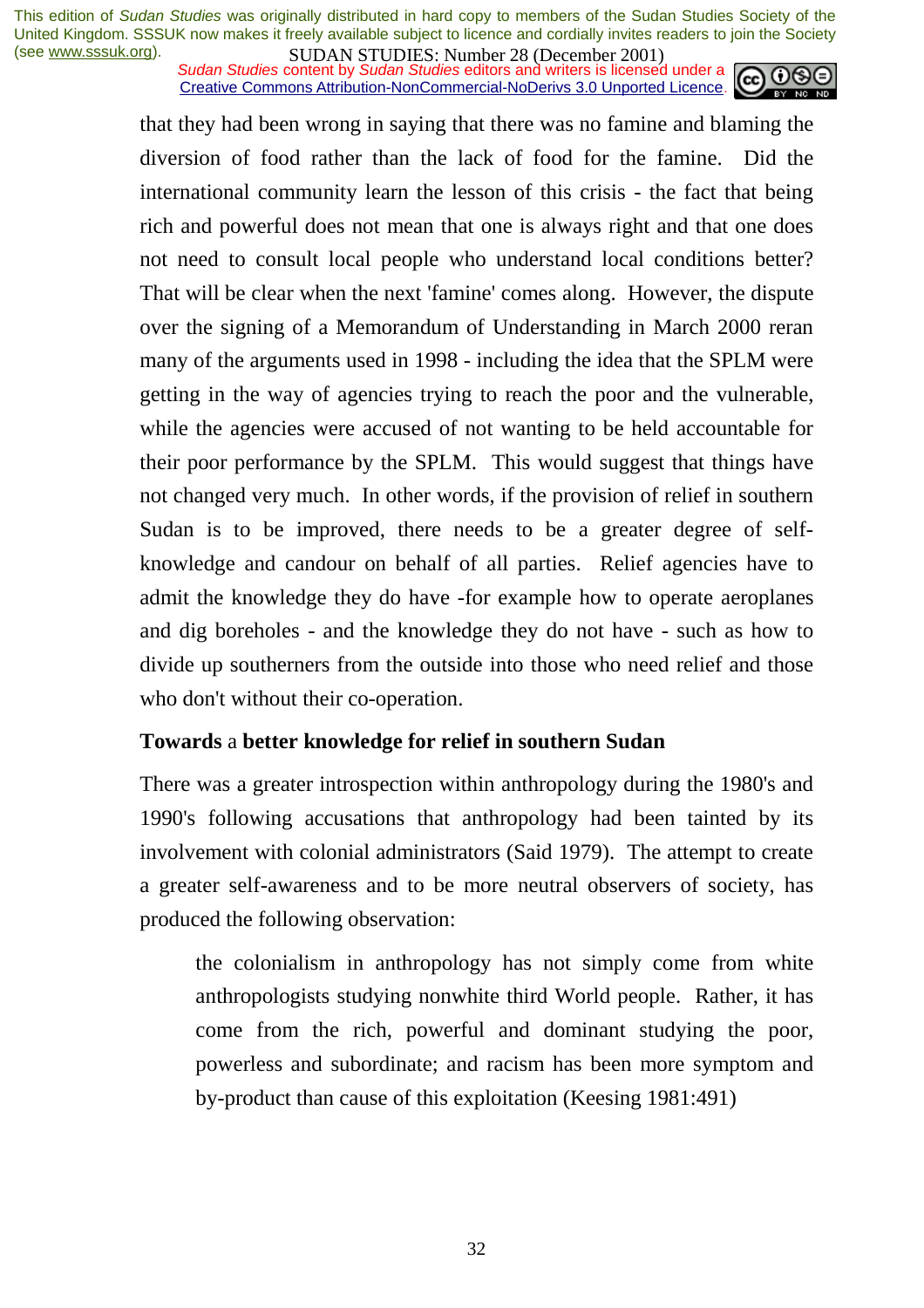*Sudan Studies* content by *Sudan Studies* editors and writers is licensed under a Creative Commons Attribution-NonCommercial-NoDerivs 3.0 Unported Licence.



The aid industry has strong vested interests in hiding the fact that a lot of the time it is acting in a neocolonial way and getting things very wrong in southern Sudan. For an outside consultant to admit that they do not know enough about Sudan to assess the situation of child-soldiers after a two-week visit takes humility and courage, as it would probably mean that person would not get another job! Most of the time such people try instead to fabricate 'knowledge' and give it a false degree of academic credibility by using the current terms and techniques that give the aura that 'development' is genuinely progressing towards a greater knowledge of its 'subjects'<sup>15</sup>. In anthropological fieldwork, ironically, a greater depth of knowledge only opens up new vistas of areas one does not understand - and an ultimate conclusion that there are aspects of a society (so-called 'experience-near' concepts) that can only be understood by members of that society.

After several months of fieldwork, a researcher learns the formal rules and groupings that lie on the surface of a society and its culture. At this stage one might feel a confidence and understanding that later evaporates into a feeling of ignorance as one penetrates to a deeper level... Those who have penetrated most deeply into another way of life are [more] often left with a feeling of how complex it is and how profound and unpredictable are the ramifications of any decision or event ... than with a feeling that everything is known, that predication is possible.... Too often the role of consultant has taken the anthropologist into an area just long enough for the formal outlines to come into focus, and not long enough for them to disappear into a blur again (Keesing 1981:487)

<sup>15</sup> c. f Odhiambo (1993:44-470): 'understanding people's culture requires some degree of humility on the part of the researchers, since they are required to confess ignorance about the subject of their research' and also ...'the current process is that researchers and development agents claim to be representatives of the people, on the arrogant assumption that their particular techniques are the exclusive domain of trained academics and elites'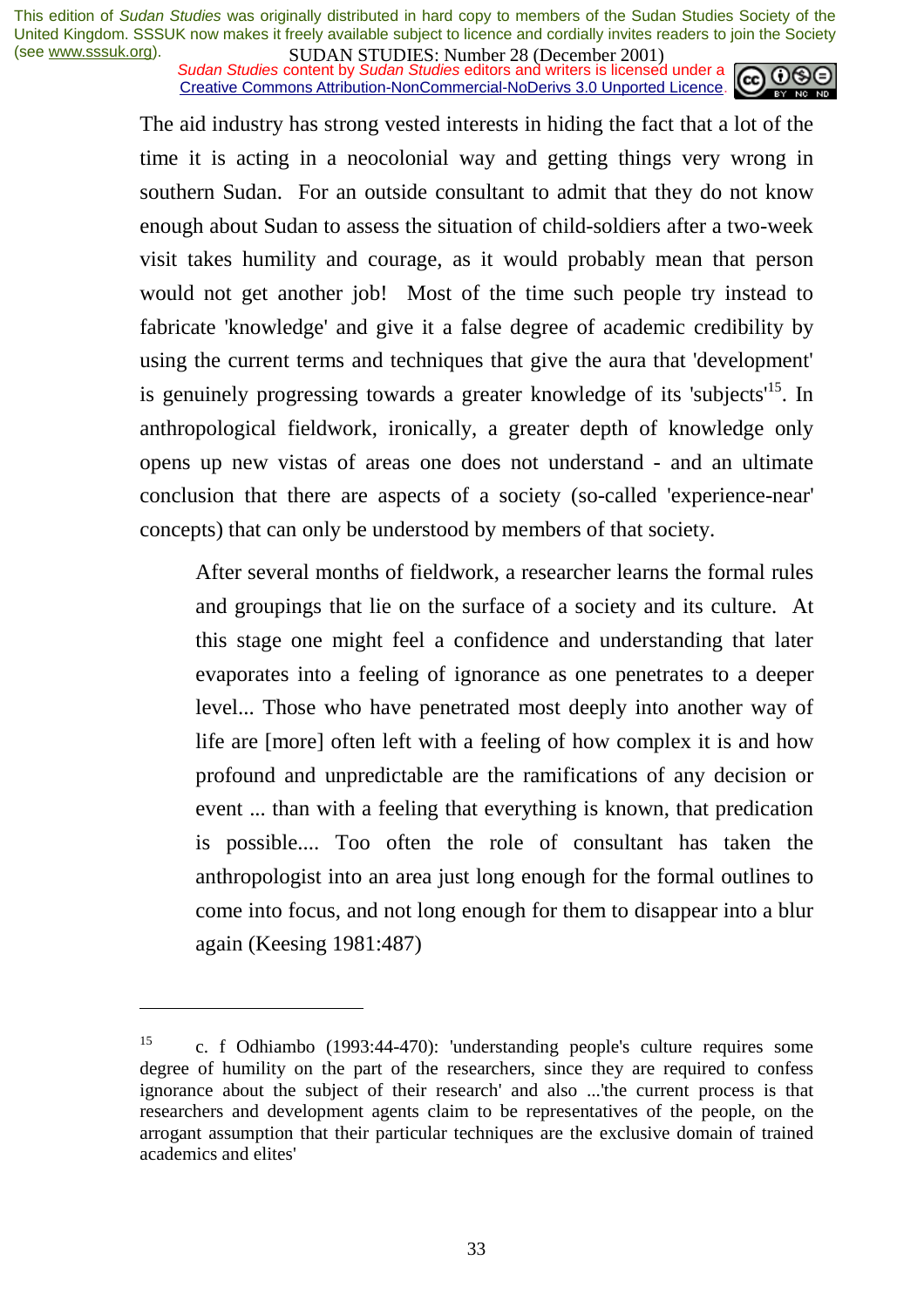*Sudan Studies* content by *Sudan Studies* editors and writers is licensed under a Creative Commons Attribution-NonCommercial-NoDerivs 3.0 Unported Licence.



I have the feeling that the events of 1998 would not have been allowed to be seen in such simplistic black-and-white terms if the victims had been westerners. Soldiers for example in World War Two Europe were seen as heroes not scroungers. Of course there is racism here - but it is a racism bred in aid workers after some years of work in the exploitative atmosphere of aid, rather than necessarily a racism they entered with. As such, one then has to ask to what extent does the mechanism of aid - with its 'foreign experts' and assumption of technical superiority - prevent aid workers from seeing local people as competent performers in their own lives and translate them into being simply recipients of charity<sup>16</sup>.

To say that this kind of misrepresentation of other people is a natural part of human identity is not to say it is forgivable in an aid worker. It is just to say that one must be aware that it will always be present. A good anthropologist knows that 'where a person stands on an issue depends on where they sit'. And unless aid workers undertake a rigorous and constant process of understanding the position they occupy as representatives of a powerful block of countries that feel they have won the right to tell other countries what to do, they will never be able to see the perspective of those other people (compare for example Jok Madut's questioning of his identity as an aid worker and a Dinka and what biases that might introduce (Jok Madut Jok 1997: 53). Gathering knowledge is not about devising ever-more complex methods of getting around the lies of local people. It is about understanding that they have a perspective - but that that perspective will be hidden if one goes into a place carrying a very clear and powerful agenda.

When my fieldwork was commissioned in Sudan, the intention of the donor was to find out who was vulnerable in southern Sudanese society (it was called 'The Southern Sudan Vulnerability Study'), so that these people could

<sup>&</sup>lt;sup>16</sup> There will be a tendency by relief workers to 'foreground' any topic related to their work, while relegating to the background the real lives of local people - the marriages, the court cases, mythical tales or whatever.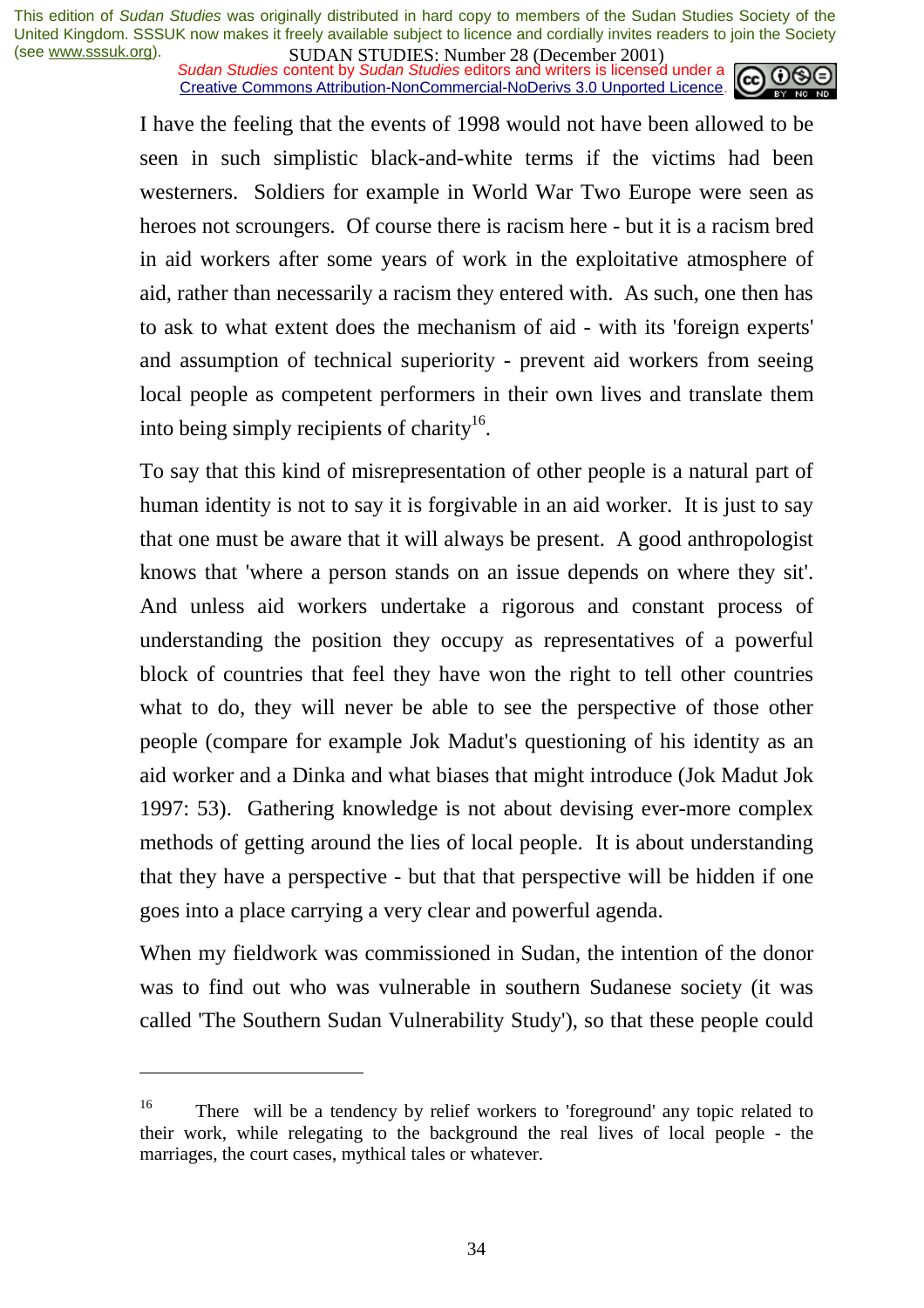*Sudan Studies* content by *Sudan Studies* editors and writers is licensed under a Creative Commons Attribution-NonCommercial-NoDerivs 3.0 Unported Licence.



be better targeted. However, by adopting an anthropological approach - to try to understand what equivalent there was to vulnerability in Dinka society and what it meant from a Dinka perspective - I realised that things were more complex than a simple 'logy' would allow. It was clear that there was a concept of vulnerability and a knowledge that some people were better off than others, but the idea that a resource such as food aid should be shared out unequally in a famine went against deep-seated convictions within the society and strongly-held principles about what relief food represented. 'Redistributions' of aid were thus conducted on a regular basis to share food with those who had not received at the distribution site. Of course there was corruption and taxation during the famine of 1998, but not to the extent portrayed by those wishing to paint the famine as having been caused by 'diversion' to the SPLA.

The fieldwork caused me to question regularly the prejudices and perceptions that the western world has of southern Sudan and constantly ask if these were getting in the way of an accurate portrayal of the situation. One theme that was constantly recurring from relief workers and the media was the idea that food-aid was feeding the warring parties - in effect the outside world was muscling in and claiming that it was causing the war. While the above description shows the inevitability of seeing another culture through ones own cultural spectacles - what struck me was the realisation that war and famine in Africa only matter to the West to the extent that we ask ourselves how we are involved in it and what we are doing about it. If there is a war, we believe that there must be a simple solution such as telling people to 'co-exist' and encouraging peace negotiations<sup>17</sup> or if there is a famine we should provide food; but if one should suggest that maybe there is a logical rationale for the war, and that supporting one side or the other

<sup>&</sup>lt;sup>17</sup> War, it seems, is seen by most relief workers as a bothersome encumbrance to doing quality relief work rather than the principle reason why they are there - and hence they exaggerate the relative importance of aid and underestimate the destructive capacity of the war.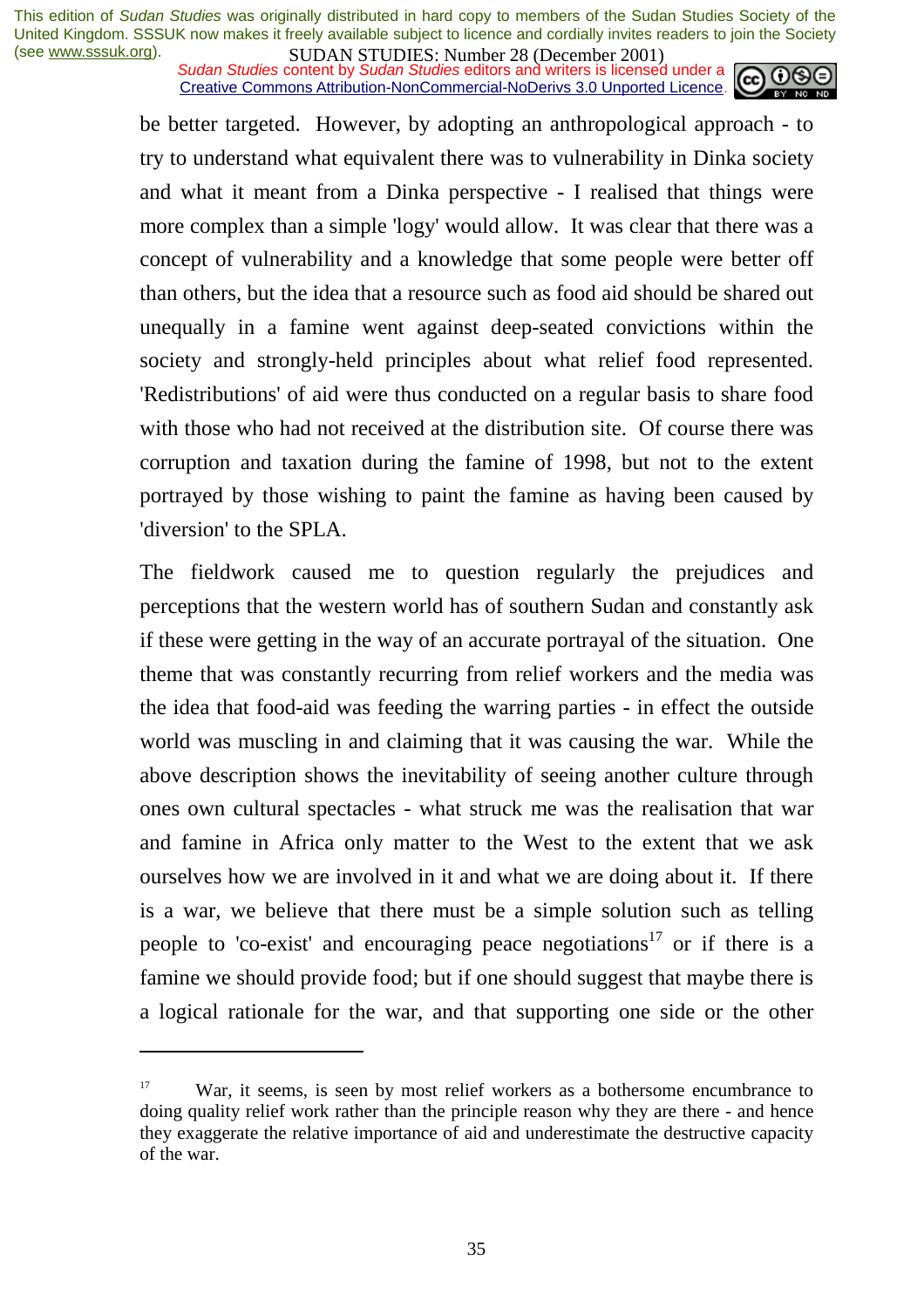*Sudan Studies* content by *Sudan Studies* editors and writers is licensed under a Creative Commons Attribution-NonCommercial-NoDerivs 3.0 Unported Licence.



would bring an end to the suffering this is seen as overstepping the mark; similarly, if one suggests that people should be helped to build up their lives rather than being kept dangling over an abyss, one is accused of encouraging a dependency. In other words, solving the problem is not as important as *being seen* to solve the problem - and this is why the media and public relations matter. Genuinely 'solving the problem' might involve difficult moral choices and potential financial hardships, while bringing no greater a moral reward than feeling that the problem is being addressed (it would require a less lazy and patriotic press to reveal this hypocrisy).

'Knowledge' in this case means self-knowledge. If relief in south Sudan is to be improved, practitioners need to begin by seeing that the *hubris* of humanitarian relief, which contributed to the dispute in 2000 over the signing of the Memorandum of Understanding, is preventing relief workers from realising that people know how to lead their own lives. It is also preventing them from seeing that relief is not helping to build up people's defenses against famine. Maybe it will only work when people are taking care of their own kith and kin. Perhaps in the end we do not care enough after all Sudan is a very different, very foreign place that does not really have much impact on everyday lives in the West. If self-knowledge teaches us this, then it can give us an insight - that we need to *be forced to* confront our failure to care enough for Sudan, and not allow our lazy disinterest to blame things on the intransigence of locals so that we can feel principled about our foreign aid policies.

'It is when we try to grapple with another man's intimate need that we perceive how incomprehensible, wavering and misty are the beings which share with us the sight of the stars and the warmth of the sun' (Conrad 1900/1986:175)

## **References:**

African Rights (1995) *Imposing Empowerment? Aid and Civil Institutions in southern Sudan.* Discussion Paper no. 7. Africa Rights. London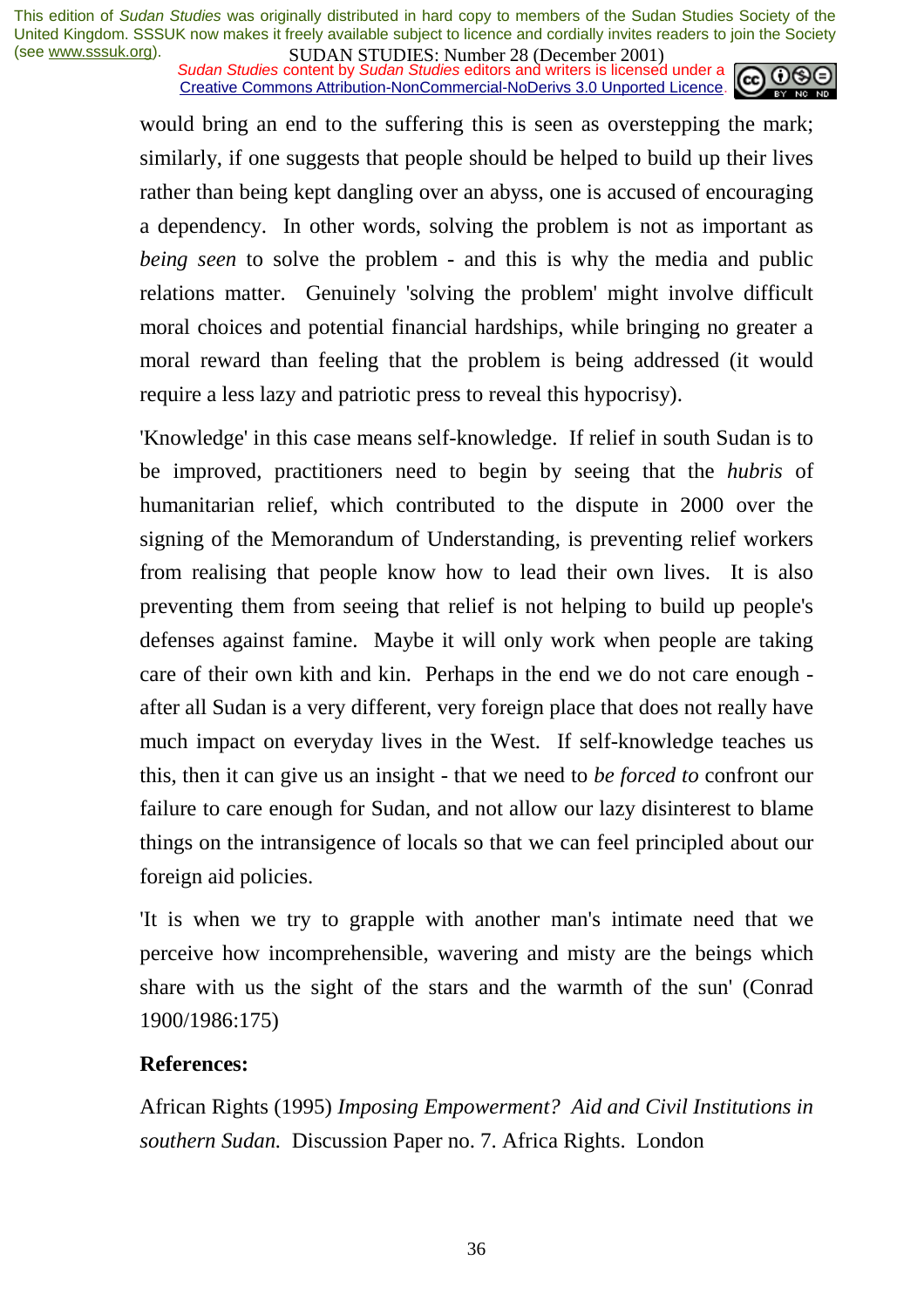*Sudan Studies* content by *Sudan Studies* editors and writers is licensed under a Creative Commons Attribution-NonCommercial-NoDerivs 3.0 Unported Licence.



Clifford, J. & G. Marcus (eds) (1986) *Writing Culture: The Politics and poetics of Ethnography.* University of California. Berkeley

Conrad, J. (1900 - republished 1986) *Lord Jim.* Penguin. London

DeWaal, A. (1989) *Famine that Kills: Darfur, Sudan 1984-5.* OUP. Oxford

Foucault, M. (1980) *Power/Knowledge.* Pantheon Books. New York

Geertz, C. (1973) *The Interpretation of Cultures: Selected Essays.* Fontana Press. London

Iles, K. (1*994) Feasibility Study for Restocking Displaced Dinka and Nuer Peoples in Southern Sudan.* Unicef/OLS. Nairobi

Jok, Jok Madut (1998*) Militarization, Gender and Reproductive Health in South Sudan* Lewiston, NY ; Lampeter : Edwin Mellen Press.

Odhiambo, Anacleti (1993) 'Research into Local Culture: Implications for Participatory Development', *Development in Practice* 3(1), 44-47.

Perner, C. (1993*) Introductory Notes and Remarks on the Southern Sudan and its People.*

Said, E. (1979) *Orientalism.* Vintage Books. New York

SCF (1999) *The Southern Sudan Vulnerability Study.* Republished December 1999 with additions. Save the Children (UK). Nairobi

Short, C. (1998) *Principles for a New Humanitarianism.* Keynote address to the ECHO/ODI conference on 'Principled Aid in an Unprincipled World', 7 April 1998. London.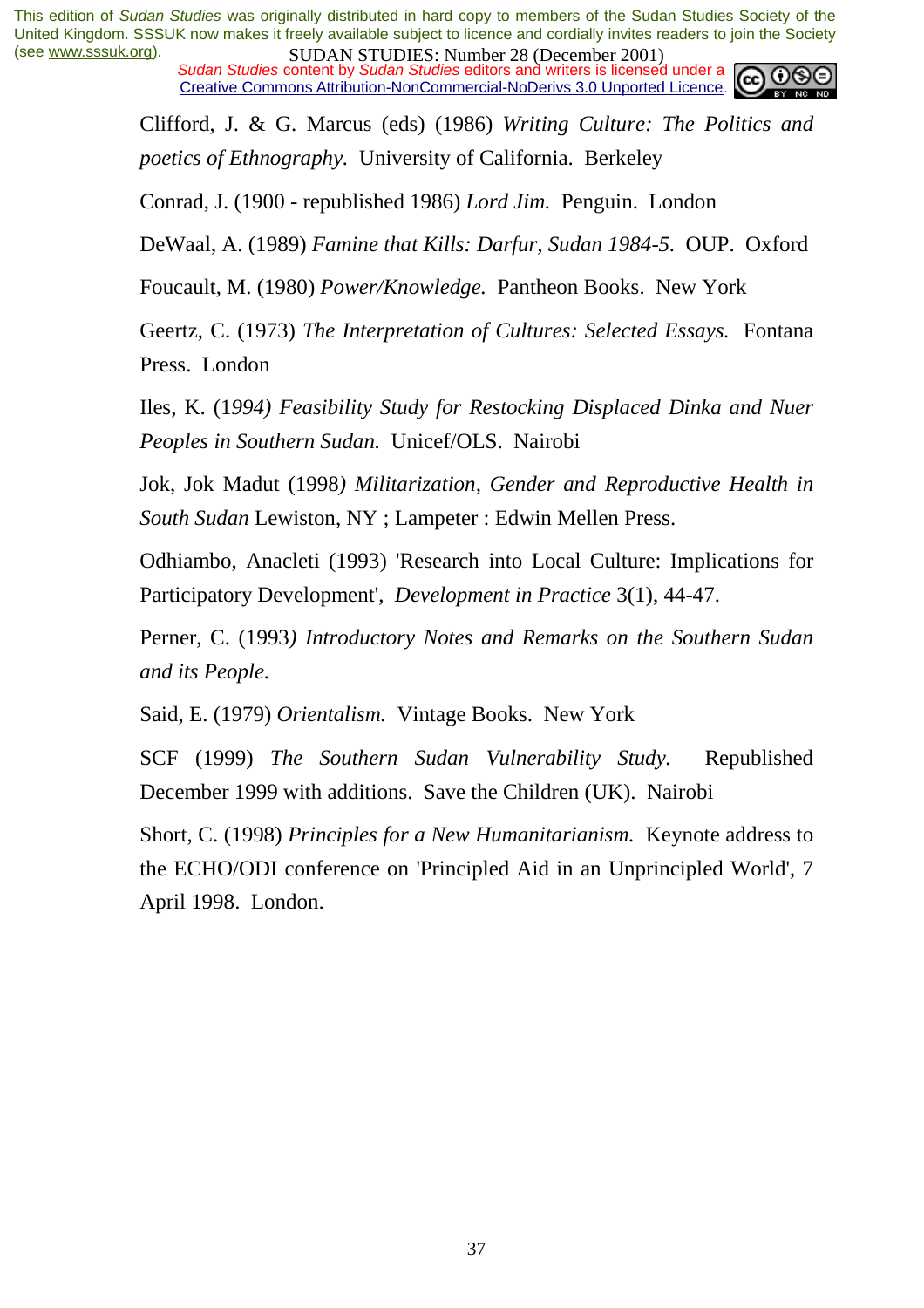*Sudan Studies* content by *Sudan Studies* editors and writers is licensed under a Creative Commons Attribution-NonCommercial-NoDerivs 3.0 Unported Licence.



# **THE CURRENT STATE OF SCHOOL EDUCATION IN THE SUDAN**

By Hasan Nuri el-Amin

Abdel-Karim Mirghani Cultural Centre, Omdurman

The Sudan is a vast country - one million square miles - with a small population. Economic resources are meagre, and services in all fields are poor. It is difficult to trace the limits of quality in the area of education and more so to identify satisfactory criteria for measurement. However it can be said, generally that quality in education is the sum of interactions between inputs, processes and outputs.

Lack of financial and human resources has hindered development. What had been allotted for education in the country's budget did not cope with the aspirations and the optimistic plans. The failure to train qualified teachers to properly carry out the educational policy also played a part in this. Moreover language and cultural differences between North and South also contributed to this. Lack of integration between the two parts of the country helped in heightening the political struggle and thus the educational policy was adversely affected. The absence of stability since the independence of Sudan has had its effect on education. With the fall of governments and the appearance of new ones, policies are cancelled and new ones started and so things used to move in a vicious circle.

## **The General Education Act of 1992**

This act was meant to cover and reform the whole system of education. It has been issued and put into force hurriedly, and it stressed the administrative side and concerned itself with the condition of school buildings and similar issues,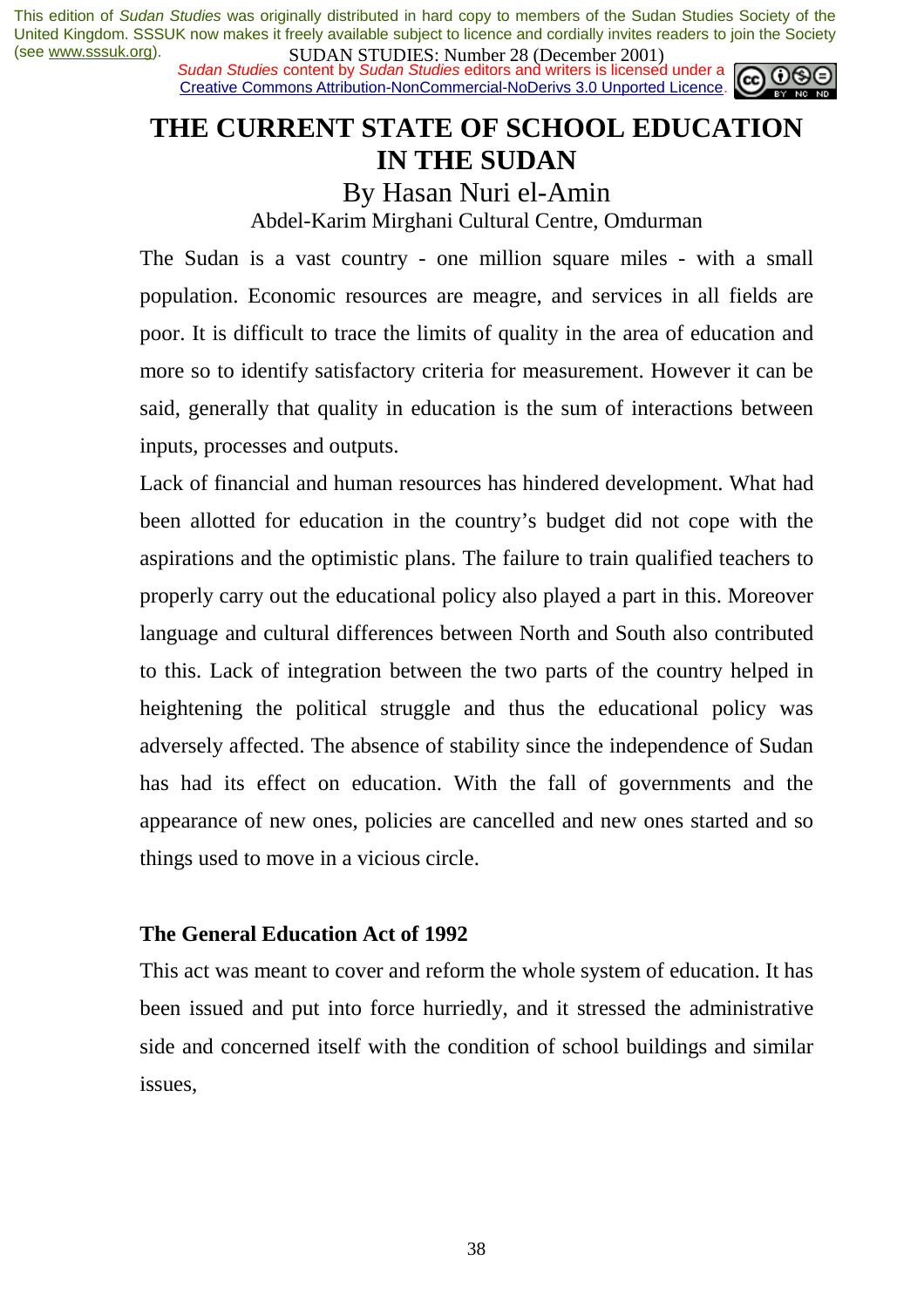*Sudan Studies* content by *Sudan Studies* editors and writers is licensed under a Creative Commons Attribution-NonCommercial-NoDerivs 3.0 Unported Licence.



but ignored the academic side of the problem, the most important aspect of which is the training of teachers.

#### **Teacher training**

Previous to the educational reform of 1991 there were three modes of primary school teacher training.

- 1. Pre-Service training in institutes which offered four-year courses for junior secondary school graduates (there were nine for men and eight for women).
- 2. In-Service training in 'In-service Educational Training Institutes' (ISETIs) which offered two year on-the-job training courses for untrained secondary school graduates with at least one year teaching experience in primary schools, using the integrated multimedia approach applied by the UNRWA-UNESCO Institute for training refugee teachers in Palestine.
- 3. The third form, known as Successive Training, offered two successive three-month courses for untrained secondary school graduates teaching in primary school during the summer vacation.

The training capacity of the three forms was some 3,000 teachers per year, which was considered adequate for normal expansion.

Junior secondary school teachers were trained in 8 institutes, which offered two-year training courses for senior secondary school leavers. Senior secondary school teachers were drawn mainly from three sources: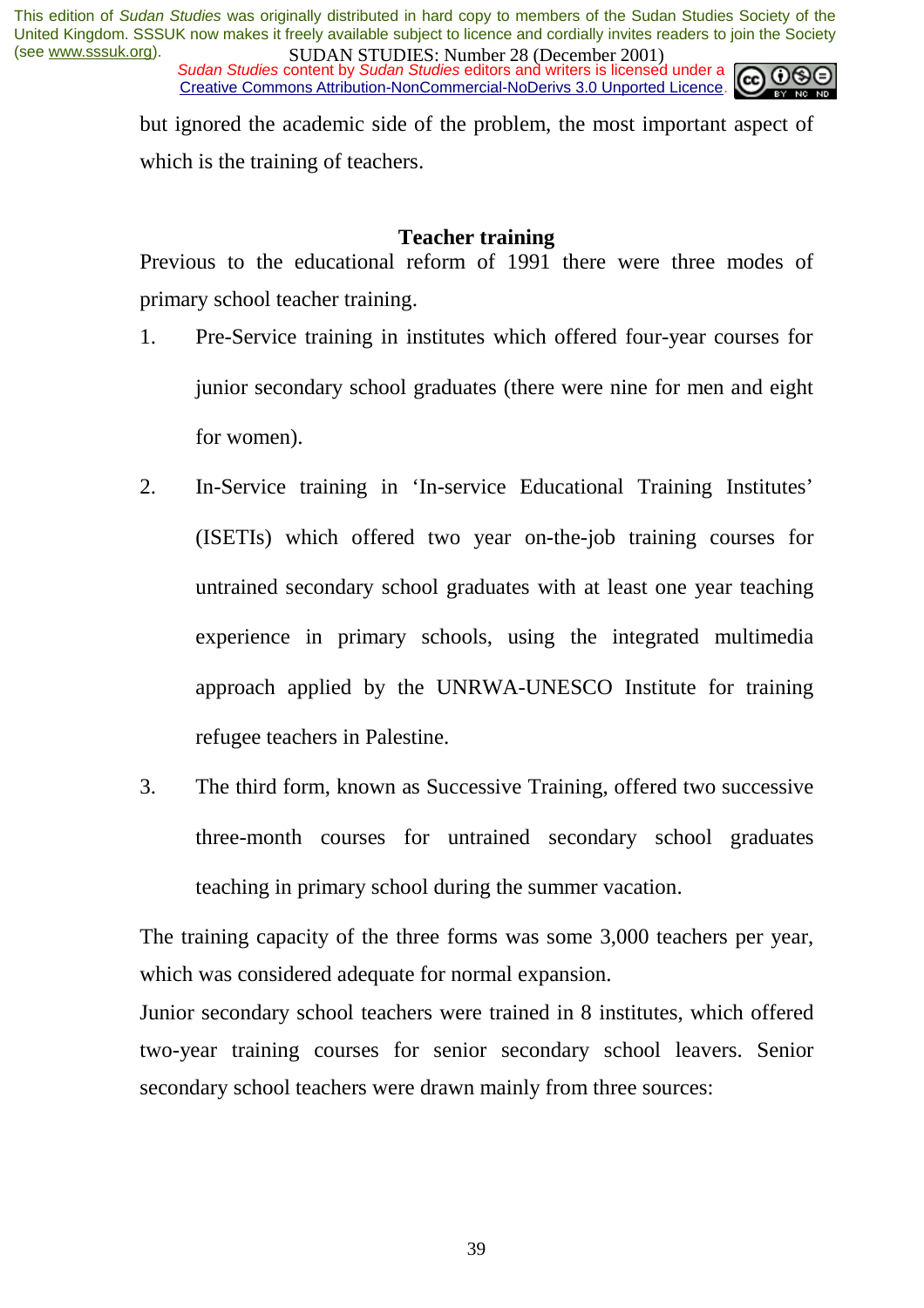*Sudan Studies* content by *Sudan Studies* editors and writers is licensed under a Creative Commons Attribution-NonCommercial-NoDerivs 3.0 Unported Licence.

- (a) university graduates from faculties of education, who were fully qualified and present no problem;
- (b) university graduates from other faculties who, though academically qualified, lacked teacher training qualification;
- (c) non-graduates were those who have had some years of university education but lack academic and teacher training qualifications.

The reform policy raised the minimum qualification of teachers from a secondary school certificate to a university degree. Consequently all the former institutes have been converted to university college level to provide in-service degree courses for ex-primary and junior schoolteachers as well as training new teachers.

The main reasons for raising the qualification of schoolteachers were

- a) to enable them to cope with the changes in the goals, the content and methods of education;
- b) to give specialised training, for example for class teachers, multigrade teachers, or special education teachers;
- c) to help teachers develop academically and professionally so as to participate in the development of education in the country.

However the implementation of the new policy was hampered by many constraints.

- Shortages of teachers discouraged many state educational authorities from releasing large numbers of teachers for long training periods.
- Difficulty of co-ordination between centre and states in financing, planning and implementing training programmes.
- Often a shortage of financial resources has prevented some states from bearing the training costs.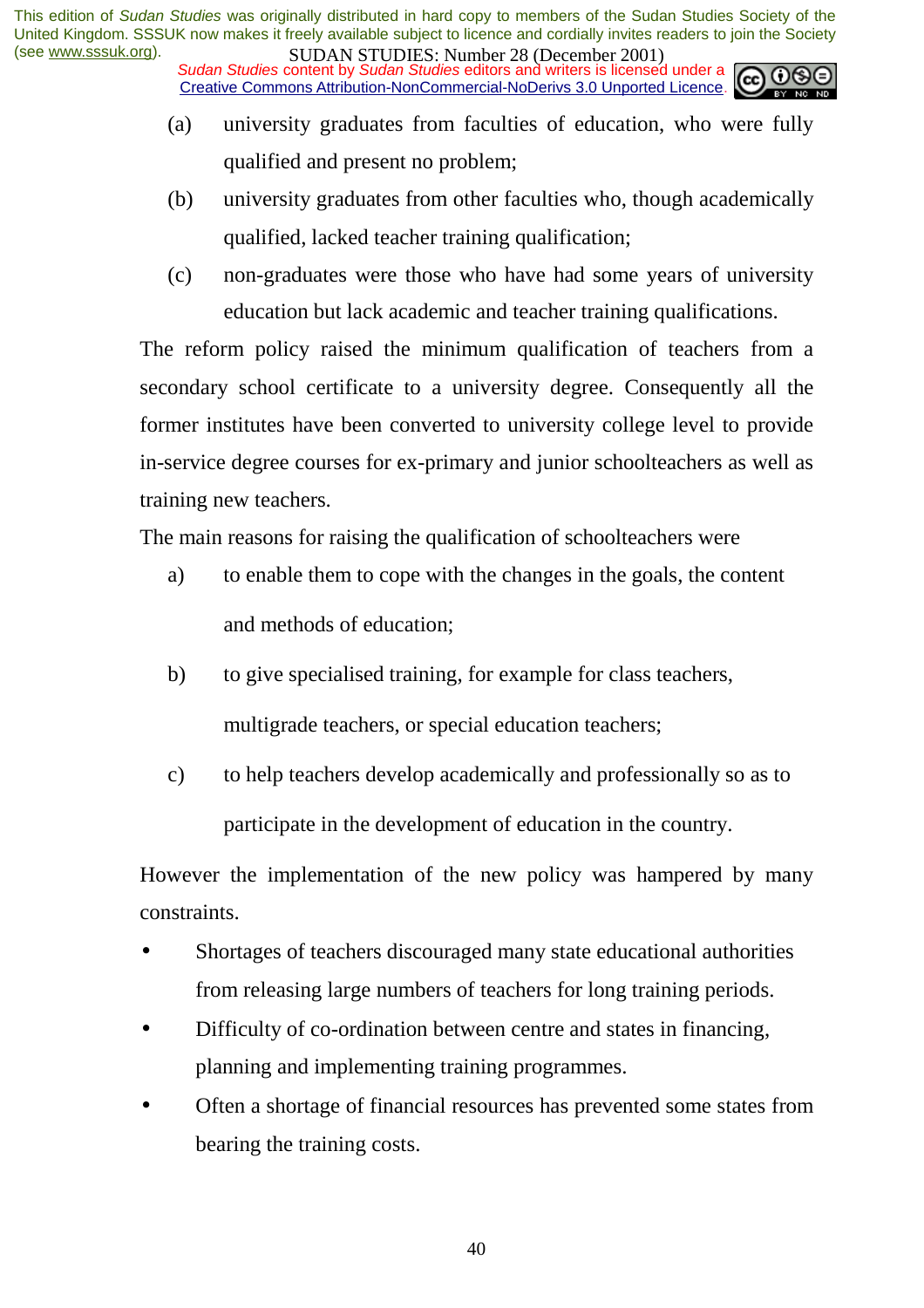*Sudan Studies* content by *Sudan Studies* editors and writers is licensed under a Creative Commons Attribution-NonCommercial-NoDerivs 3.0 Unported Licence.



Many teachers have family obligations and prefer to stay near or with their families and resist any movement, which may disturb their family life. This has resulted in a comparatively high rate of dropout from the training courses.

The Comprehensive National Strategy for Development (1992-2002) set the year 2000 as the target date for Universal Primary Education by which the total number of basic education teachers should rise to an estimated number of 140,000 teachers, entailing the training of 45,000 new teachers in six years (1994/95-2000/1), an average of 7500 teachers per year.

| <b>State</b>      | Male      |         | Female       |                | Both sexes |         | <b>Total</b> |
|-------------------|-----------|---------|--------------|----------------|------------|---------|--------------|
|                   | Untrained | Trained | Untrained    | <b>Trained</b> | Untrained  | Trained |              |
| Northern          | 32        | 241     | $^{\circ}88$ | 87             | 120        | 328     | 448          |
| <b>River Nile</b> | 75        | 244     | 142          | 227            | 217        | 471     | 688          |
| Khartoum          | 678       | 678     | 761          | 508            | 1,439      | 1,186   | 2,625        |
| El Gezira         | 486       | 366     | 362          | 768            | 848        | 1,134   | 1,982        |
| <b>Blue Nile</b>  | 61        | 21      | 34           | 15             | 95         | 36      | 131          |
| <b>Sinar</b>      | 195       | 123     | 97           | 79             | 292        | 202     | 494          |
| Wh. Nile          | 323       | 100     | 268          | 55             | 591        | 155     | 746          |
| N. K'fan          | 111       | 102     | 116          | 59             | 227        | 161     | 388          |
| S. K'fan          | 150       | 31      | 48           | 21             | 198        | 52      | 250          |
| W. K'fan          | 57        | 101     | 34           | 33             | 91         | 134     | 225          |
| N. Darfur         | 63        | 189     | 112          | 51             | 175        | 240     | 415          |
| S. Darfur         | 188       | 84      | 57           | 18             | 245        | 102     | 347          |
| W. Darfur         | 108       | 57      | 10           | 10             | 118        | 67      | 185          |
| Red Sea           | 27        | 74      | 97           | 129            | 124        | 203     | 327          |
| Kasala            | 92        | 138     | 68           | 81             | 160        | 219     | 379          |
| El Gedarif        | 25        | 210     | 20           | 48             | 45         | 258     | 303          |
| Warab             | 80        | 87      | 87           | 48             | 167        | 135     | 302          |
| B. el Gh.         | 31        | 58      | 4            | 3              | 35         | 61      | 96           |
| U. Nile           | 16        | 19      | $\mathbf{2}$ | $\overline{2}$ | 18         | 21      | 39           |
| <b>TOTAL</b>      | 2,741     | 2,893   | 2,342        | 2,347          | 5,088      | 5,135   | 10,223       |

Table 1: Number of teachers in Government secondary schools, 1994-95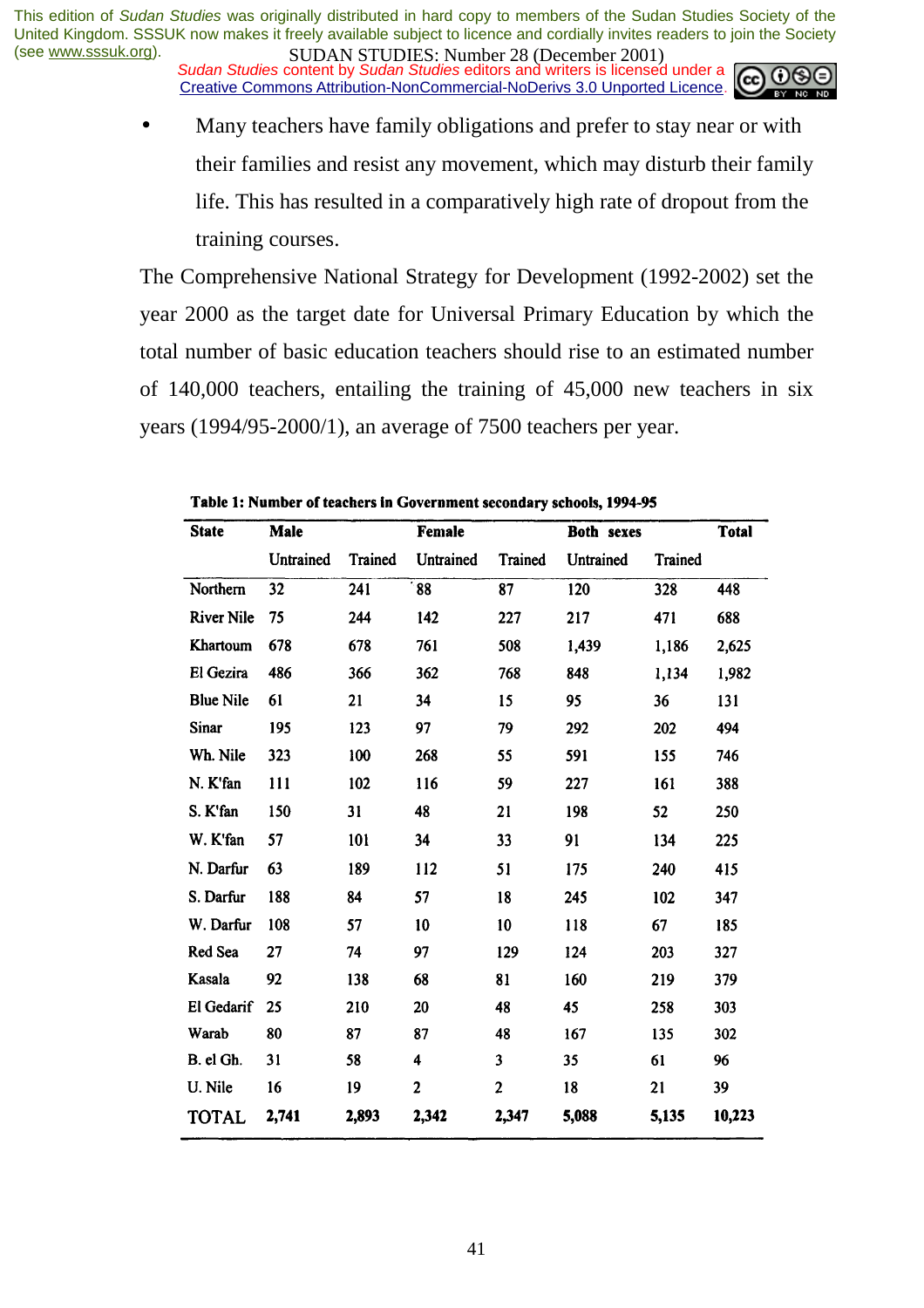*Sudan Studies* content by *Sudan Studies* editors and writers is licensed under a Creative Commons Attribution-NonCommercial-NoDerivs 3.0 Unported Licence.



As tables 1 and 2, show, if we add 41,000 untrained serving teachers, a total of 86,000 needed to be trained during the period, an undertaking for which the existing training facilities and programmes were decidedly inadequate.

| <b>State</b>      | <b>Male</b> |         | Female    |                | Both sexes |         | <b>Total</b> |
|-------------------|-------------|---------|-----------|----------------|------------|---------|--------------|
|                   | Untrained   | Trained | Untrained | <b>Trained</b> | Untrained  | Trained |              |
| Northern          | 266         | 2,050   | 1,235     | 1,935          | 1,501      | 3,985   | 5,486        |
| <b>River Nile</b> | 444         | 2,621   | 1,235     | 1,935          | 2,159      | 5,735   | 7,894        |
| Khartoum          | 2,477       | 1,239   | 8,833     | 2,945          | 11,310     | 4,184   | 15,494       |
| El Gezira         | 3,250       | 4,306   | 4,978     | 3,757          | 8,228      | 8,063   | 16,291       |
| <b>Blue Nile</b>  | 161         | 331     | 520       | 281            | 681        | 612     | 1,293        |
| <b>Sinar</b>      | 662         | 1,242   | 1,198     | 1,342          | 1,860      | 2,584   | 4,444        |
| Wh. Nile          | 655         | 1,573   | 2,480     | 1,981          | 3,135      | 3,554   | 6,689        |
| N. K'fan          | 378         | 1,157   | 1,616     | 2,268          | 1,994      | 3,425   | 5,419        |
| S. K'fan          | 509         | 733     | 186       | 1,904          | 695        | 2,637   | 3,332        |
| W. K'fan          | 312         | 988     | 437       | 1,548          | 749        | 2,536   | 3,285        |
| N. Darfur         | 865         | 1,255   | 1,346     | 1,525          | 2,211      | 2,780   | 4,991        |
| S. Darfur         | 321         | 2,179   | 648       | 1,895          | 969        | 4,074   | 5,043        |
| W. Darfur         | 362         | 378     | 491       | 267            | 853        | 645     | 1,498        |
| Red Sea           | 164         | 512     | 342       | 558            | 506        | 1,070   | 1,576        |
| Kasala            | 541         | 974     | 992       | 1,407          | 1,533      | 2,381   | 3,914        |
| El Gedarif        | 551         | 1,199   | 818       | 923            | 1,369      | 2,122   | 3,491        |
| Warab             | 410         | 630     | 212       | 317            | 621        | 947     | 1,568        |
| B. el Gh.         | 203         | 467     | 112       | 155            | 315        | 622     | 937          |
| U. Nile           | 239         | 429     | 129       | 170            | 368        | 599     | 967          |
| W. BeG.           | 79          | 299     | 41        | 166            | 120        | 465     | 585          |
| W. Equa.          | 74          | 91      | 29        | 23             | 103        | 114     | 217          |
| <b>TOTAL</b>      | 12,923      | 24,753  | 28,357    | 28,381         | 41,280     | 53,134  | 94,414       |

Table 2: No. of teachers in Government foundation schools, 1994/95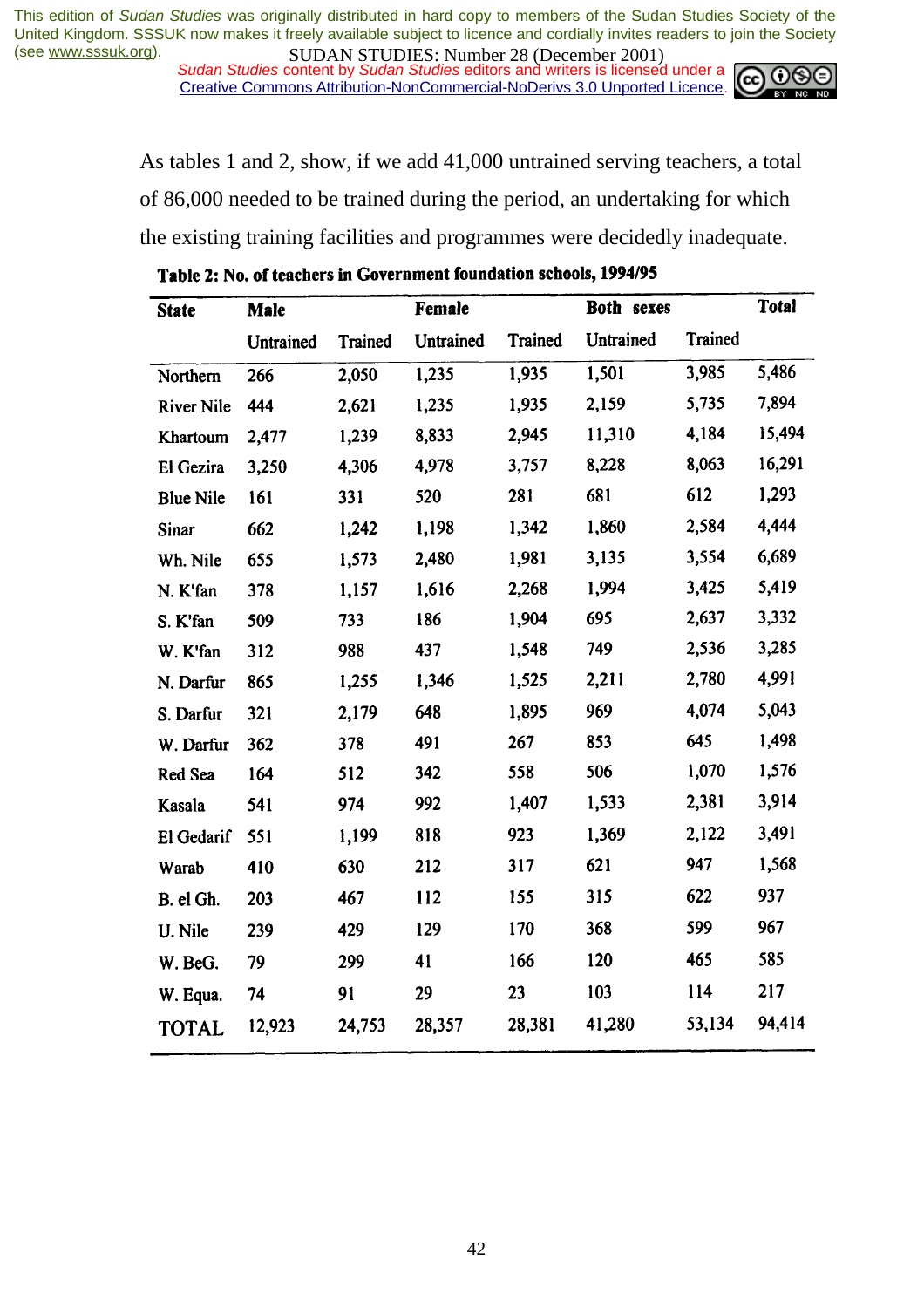*Sudan Studies* content by *Sudan Studies* editors and writers is licensed under a Creative Commons Attribution-NonCommercial-NoDerivs 3.0 Unported Licence.



Also some 50% of the secondary education staff were untrained, and there was a shortage of specialized subject teachers, particularly mathematics, science and language teachers. The problem was expected to worsen when the proposed multi-purpose secondary schools replaced the present academic secondary schools, a change planned for July 2000.

Table 3 shows changes in the number of schools, pupils and teachers in government foundation and secondary education in 1995/6 and 1998/9.

|                   |                 | 1995/96   | 1998/99   | Percentage |
|-------------------|-----------------|-----------|-----------|------------|
|                   | ÷.              |           |           | change     |
| <b>Foundation</b> | No. of schools  | 10,713    | 11,982    | $+11%$     |
| level             | No. of pupils   | 2,963,388 | 3,511,718 | $+16%$     |
|                   | No. of teachers | 95,262    | 103,820   | $+8%$      |
| <b>Secondary</b>  | No. of schools  | 1,206     | 1,517     | $+21%$     |
| level             | No. of pupils   | 363,699   | 485,610   | $+25%$     |
|                   | No. of teachers | 11,661    | 17,073    | $+32%$     |

#### Table 3: Government foundation and secondary education, 1995/96 - 1998/99

On Thursday 16th July 2000, in a speech to Omdurman Radio, the Minister of Education spoke about new curricula and about textbooks. He announced the intention of acting on the President's declaration concerning free education for everybody, together with availability of free textbooks. He said curricula in the foundation level are so settled that results in the final examinations were excellent, which encouraged a plan to renew the curricula for the secondary level. For the first year secondary level curricular and aims had been prepared, and the textbooks for the first year were printed.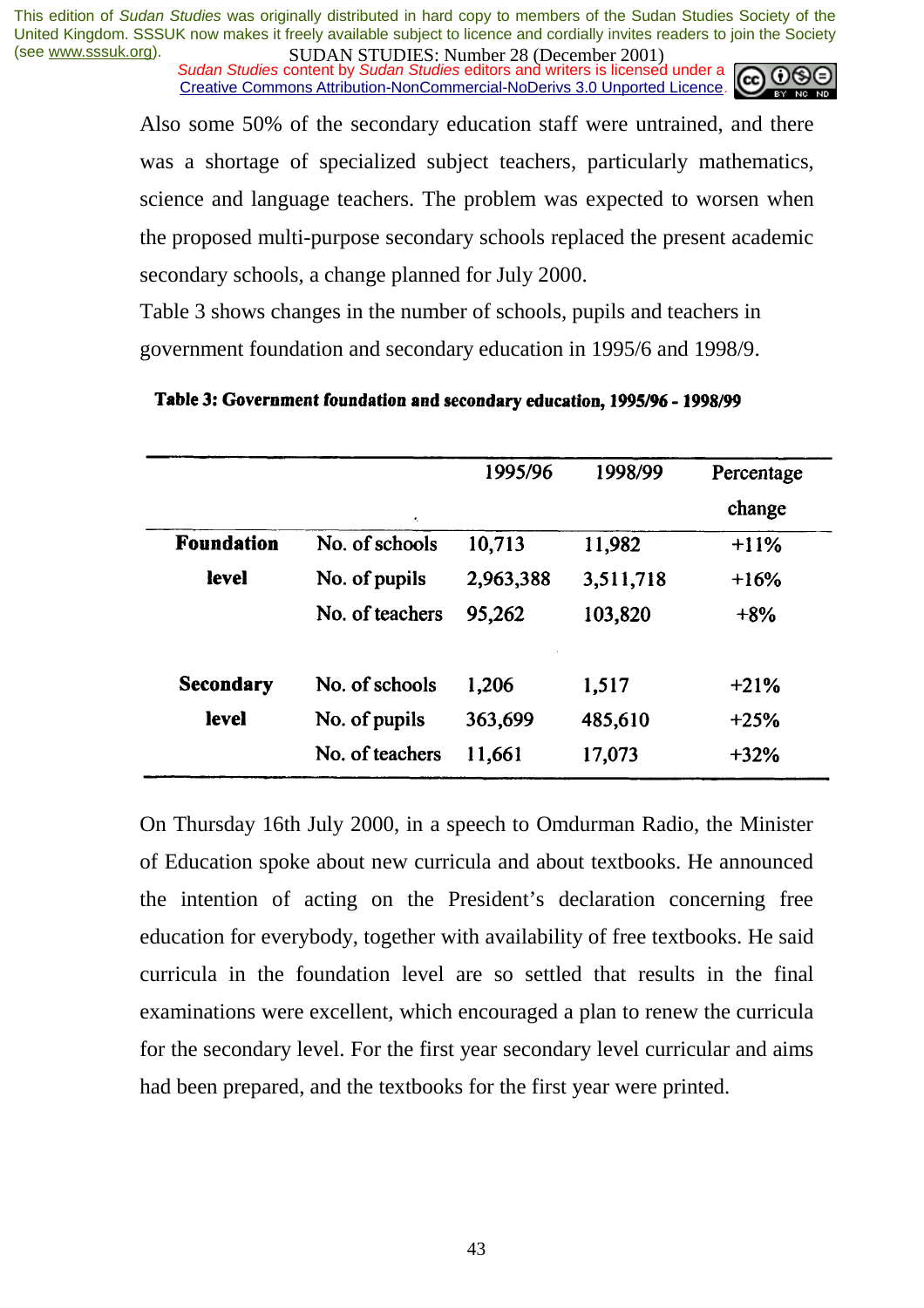*Sudan Studies* content by *Sudan Studies* editors and writers is licensed under a Creative Commons Attribution-NonCommercial-NoDerivs 3.0 Unported Licence.



However, instead of giving the textbooks free to the learners, school authorities compelled the learners to pay money indirectly, through charges for maintenance of class rooms and furniture; maintenance of school buildings; and donations. In practice, according to *Al-Ayam* of 22nd July 2000, the presidential decree has not been implemented.

On 26th June 2000 in Friendship Hall in Khartoum, the Ministers of Education of all the Sudanese states held a conference to discuss their worries and seek solutions for them. They concluded that education in their states is facing a lot of difficulties, notably lack of financing, lack of textbooks, pupils deserting schools, and entry to foundation level with low standards, so that students failed when moved to the higher levels. The Minister of Education for Red Sea State stated that schools in the state are scattered, with around 50% in nomad areas, and that 171 teachers are missing at secondary level; and complained that they don't receive any financing for adult education. All the ministers expressed their worries, but they did not suggest any solutions.

The new textbook for 1st year secondary level is complete but has not been tested, and teachers have not been trained how to use it.

#### **Solutions**

Education is a national concern. Every competent body should participate in making the curricula, not only those who are loyal to the political authority no matter whatever their age or experience. The solution lies in the rule of democracy, real democracy when the right person is put in the right place.

44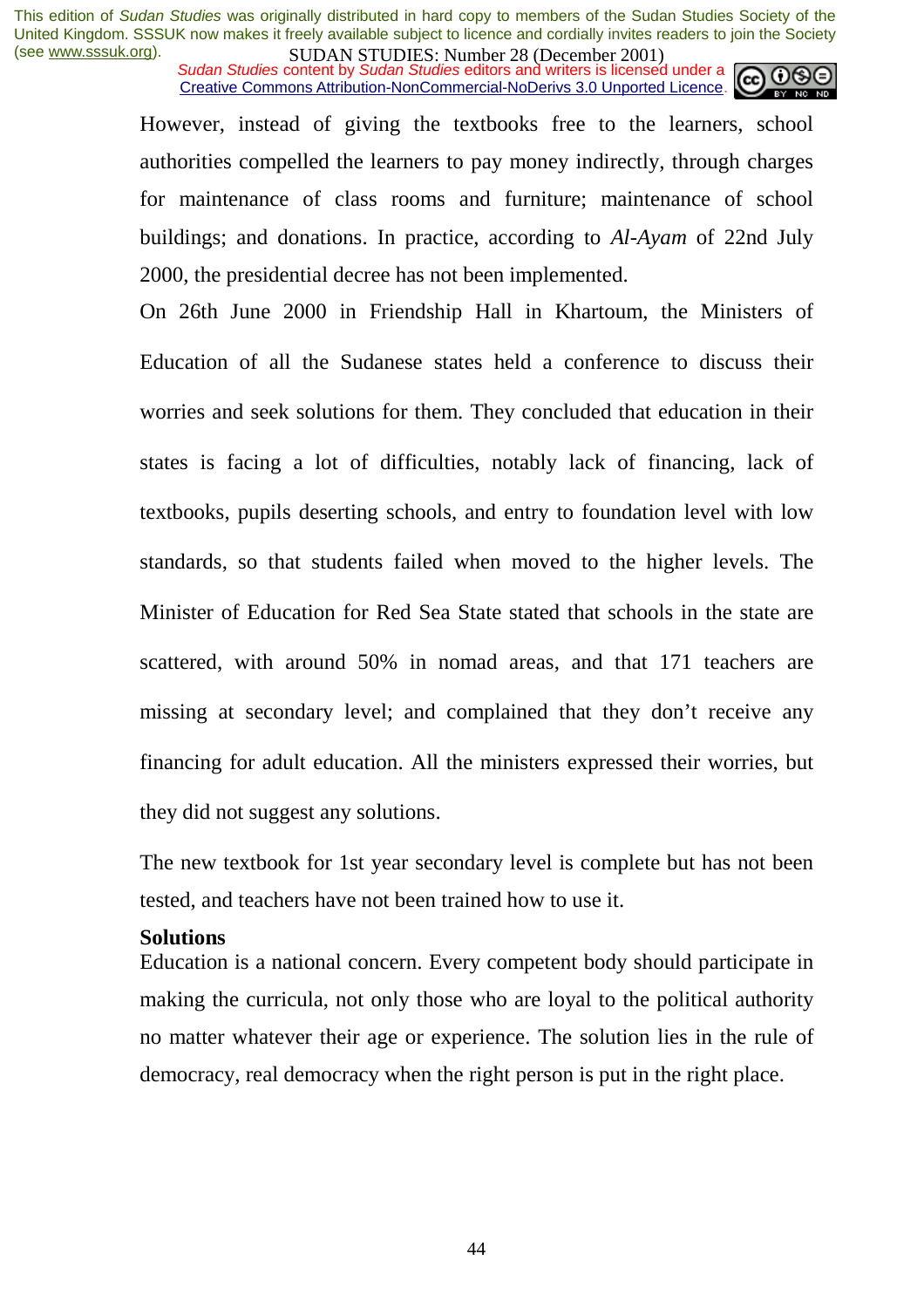*Sudan Studies* content by *Sudan Studies* editors and writers is licensed under a Creative Commons Attribution-NonCommercial-NoDerivs 3.0 Unported Licence.



# **Patrol No. 32: BRITISH COLONIAL VIOLENCE IN THE NUBA MOUNTAINS**  By Justin Willis

In 1917, a large punitive mission was despatched against the Nyima hills, in the north of the Nuba mountains. Such 'patrols' were by no means unusual in the Nuba hills; between 1900 and 1926, more than twenty were reported. The 1917 patrol was a little larger than usual - around 3,000 regular soldiers were involved, including artillery and machine-gun units. But what really makes it different is that we have a considerable photographic, as well as written, record of the event. This paper uses that record to examine this event; to understand what drove this kind of violent assault, and to understand too what effects it had on Nuba society. British officers treated these events as boyish adventures, but for African societies their effects were extraordinarily disruptive.

## *The making of colonial violence*

 $\overline{a}$ 

From their first contact with the inhabitants of the Nyima hills, British administrators were unhappy at what they saw as the propensity of these people - and the populace of other Nuba hills - to raid one another and neighbouring cattle pastoralists.<sup>18</sup> This was a direct challenge to the government's claim to a monopoly of legitimate violence; such defiance was a threat to the prestige of government which could not be tolerated. They believed that the fault generally lay with the rulers of communities living in the Nuba hills, who either instigated raids themselves or failed to restrain

<sup>&</sup>lt;sup>18</sup> Kordofan Province Annual Reports, 1904 and 1905, Sudan Archive Durham (SAD) 701/25/159-69.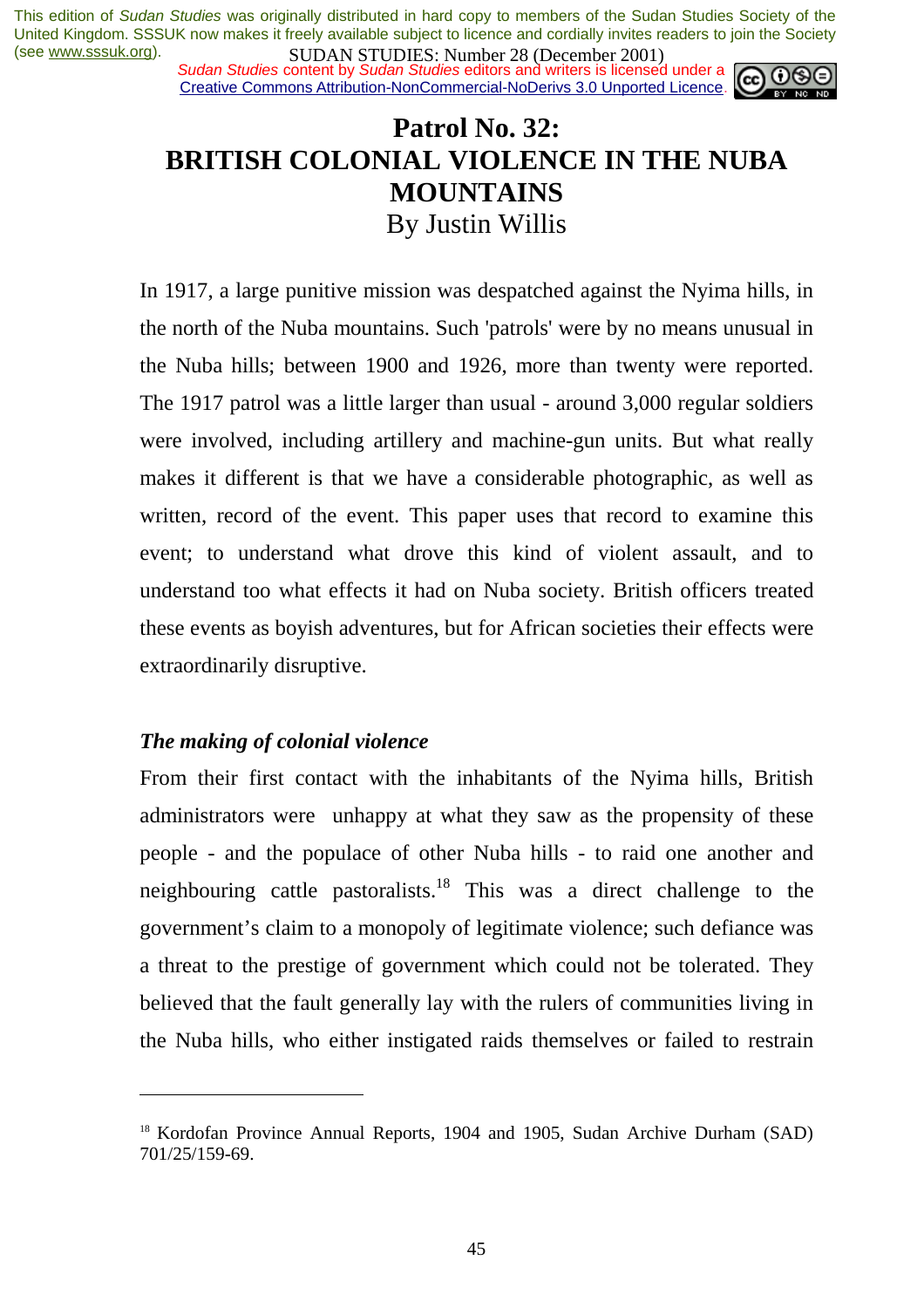*Sudan Studies* content by *Sudan Studies* editors and writers is licensed under a Creative Commons Attribution-NonCommercial-NoDerivs 3.0 Unported Licence.



others from doing so. In the first two decades of British rule, there was particular suspicion of the role of ritual specialists, who were viewed as a dangerous priestly caste, antipathetic to external authority and liable to undermine those chiefs, or *mek*s, who were inclined to prevent raids.<sup>19</sup> The British called such figures *kujur*s everywhere in the hills, although by no means all the disparate communities of the Nuba hills would have used this term. In 1917, British displeasure was focussed on the populace of the Nyima hills, and their ruler Agabna (whose name also appears as Agemna). Agabna had failed to prevent, or pay compensation for, a series of raids; he had also shown himself increasingly reluctant to pay the tribute which was required of every recognized ruler as evidence of their submission to the authority of the Condominium. This build-up of tension followed a wellestablished pattern. It is apparent that the British found Nuba raiding so offensive partly because of the way that they construed nineteenth-century Nuba history, as a period in which the peoples of the Nuba hills had been constantly at bay, harried by Arab slavers. The disorder, cruelty and incessant slave-raiding of that period were key elements in British legitimations of Condominium authority: in British eyes 'the Nuba' were victims, who had been saved from further torment by the advent of the Condominum - yet who (as was all too often the case) failed to respond appropriately to this turn of events, and had instead become 'arrogant'.<sup>20</sup> The people of the Nuba hills were that most irritating of colonial phenomena, ungrateful subjects.

 $19$  Lloyd, 'Draft report on the Kordofan province, 1908', SAD 283/9/40-68.

<sup>20</sup> J. W. Sagar, 'Notes on the history, religion and customs of the Nubas', *Sudan Notes and Records*, 5 (1922), 137-56.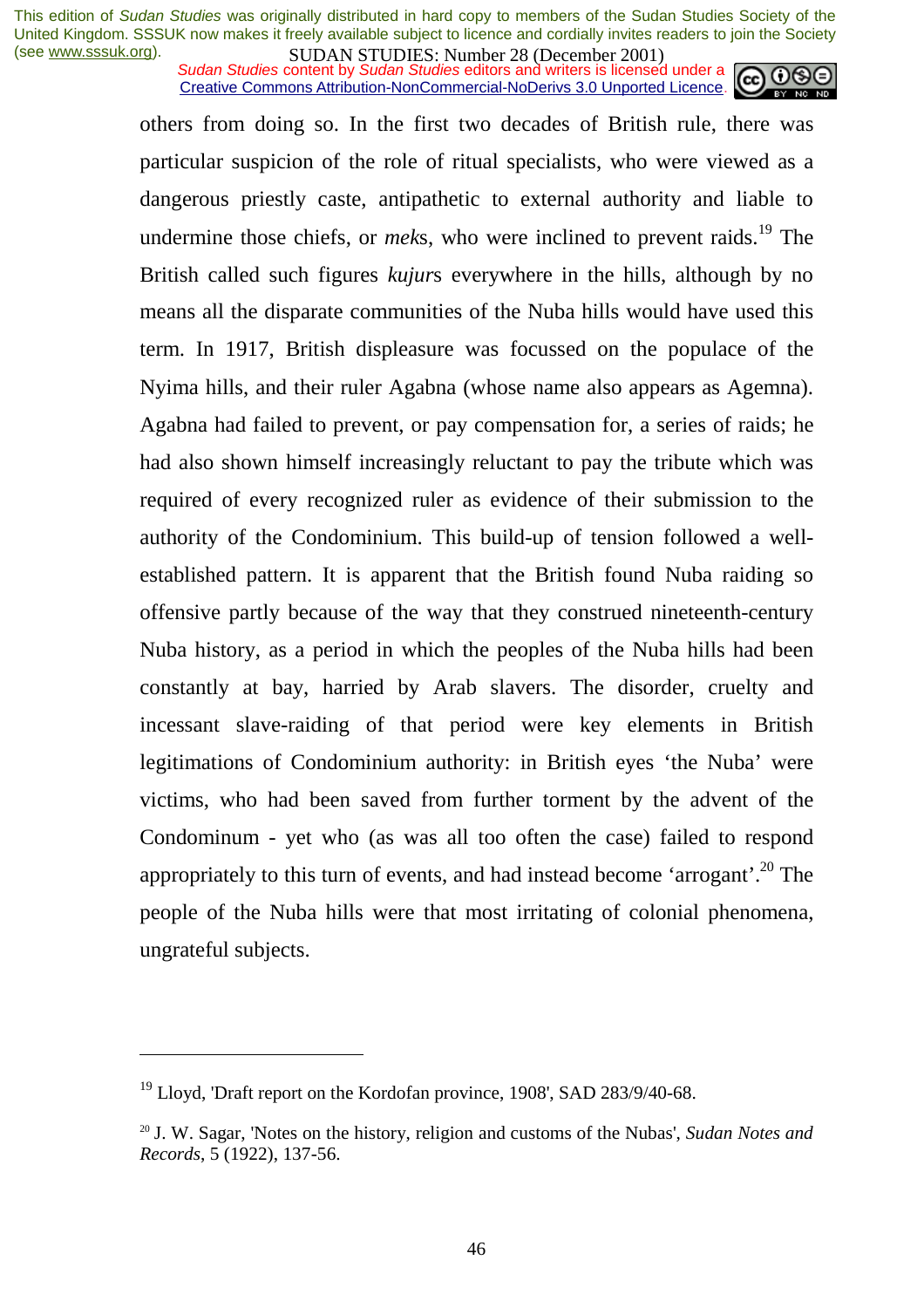*Sudan Studies* content by *Sudan Studies* editors and writers is licensed under a Creative Commons Attribution-NonCommercial-NoDerivs 3.0 Unported Licence.



Well-established too was another motivating factor in the raid: the desire of British officers in the army, and administrators, to see military action. For some years this had been an acknowledged issue: a punitive mission planned in 1910 against another part of the Mountains was swamped with volunteers.<sup>21</sup> In 1917 this factor was if anything more acute. Army officers (and some administrators) in Sudan were deeply uncomfortable at their position, fired by frustrated desire for action and, evidently, a sense of guilt that they were so distant from the appalling slaughter of the Western Front, and the opportunity for active service was eagerly sought.<sup>22</sup> So too was the opportunity to try out the rapidly evolving weapons and techniques of modern warfare. The official report of the patrol dwelt on the relative virtues of different kinds of artillery round; and the officer in charge was careful to capture on film the neat little machine-gun emplacements and barbed wire entanglements which his men constructed to deny the people of Nyima access to water holes. $^{23}$  For British officers, this raid offered the chance to play at soldiers and the opportunity (with limited personal risk) to expiate some of their guilt at missing the fate that was overtaking so many of their generation and class.

<sup>&</sup>lt;sup>21</sup> Asser to Wingate, 12 Oct. 1910, SAD 298/1/35-39.

<sup>&</sup>lt;sup>22</sup> Wingate to Drake, 11 Aug. 1915, SAD 196/2/93; Wingate to Cromer, 21 June 1915, SAD 195/4/197-98.

 $^{23}$  There are technical discussions of the efficacy of various new techniques in L. Smith, 'Report on Patrol No. 32, SAD 643/13/1-42; see also Sudan Intelligence Report No. 282 Jan. 1918, Public Record Office FO 371/3199.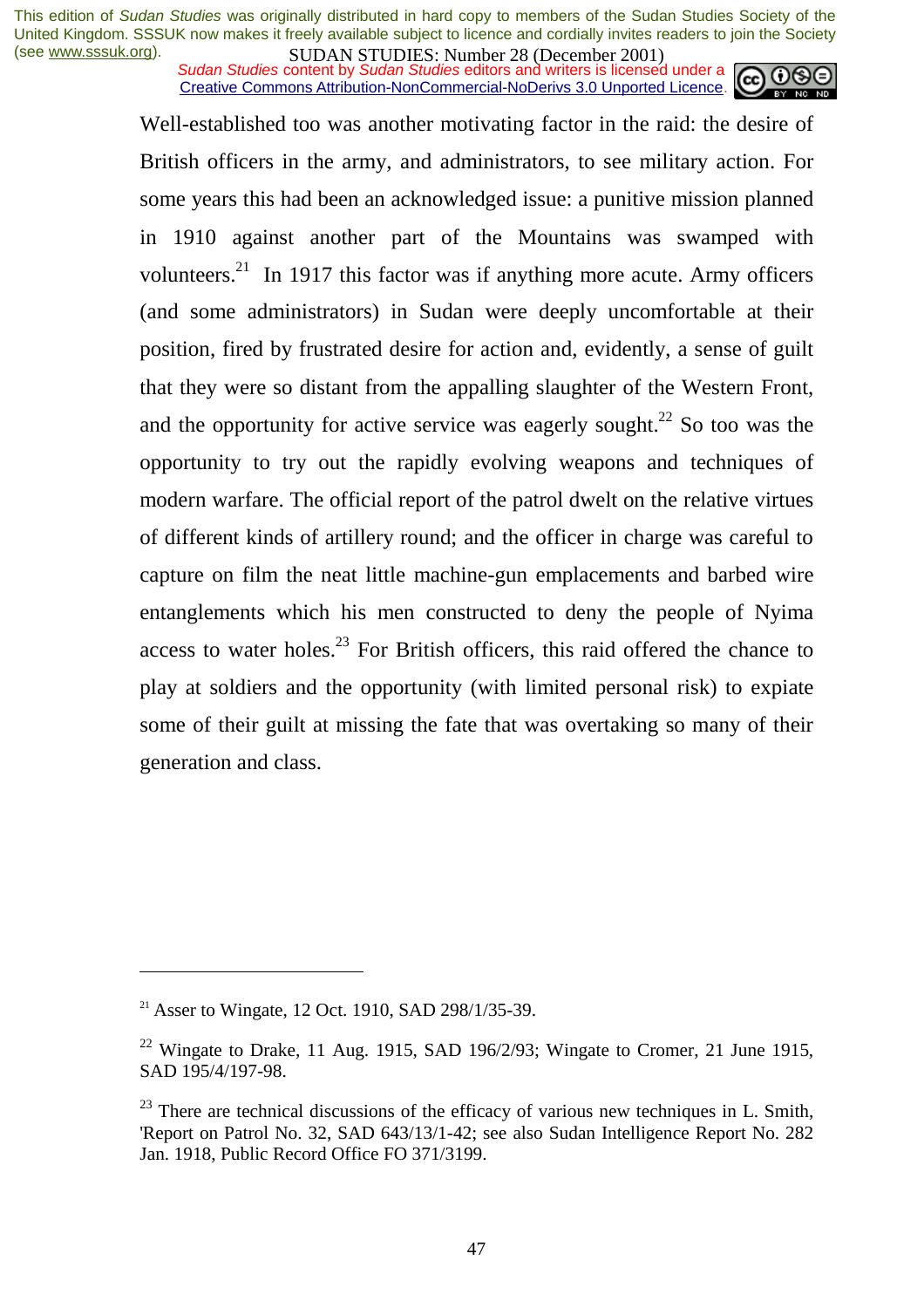*Sudan Studies* content by *Sudan Studies* editors and writers is licensed under a Creative Commons Attribution-NonCommercial-NoDerivs 3.0 Unported Licence.



## *The 'friendlies'*

 $\overline{a}$ 

Other factors too drove the raid; most notably, the complex relationship between the British (and Egyptian) administrators of the Condominium and the chiefs and influential men through whom they sought to exercise authority - those whom officials sought to turn from allies into agents (as Lonsdale has said of Kenya). For the 3,000 soldiers were not alone. They were supported by a levy of Baggara Arab horsemen, long in an ambivalent relationship with the people of Nyima, on whom they might rely for grain, from whom they might obtain slaves for trading - but to whose raids they were occasionally subject. $24$  The Baggara perceived that British rule had favoured the hill people against cattle nomads like themselves; ending the slave trade and punishing Arab raids on the hills, but apparently unable to stop hill people from stealing their cattle. They were ready to encourage British action, and ready to supplement British forces and - as British officers later acknowledged - were ready to exploit any opportunity for 'picking up a stray cow or a Nuba' in the wake of a raid.<sup>25</sup>

In later years British officials could categorize this Baggara involvement as part of a general pattern of Arab oppression (retrospectively excusing their own behaviour as the consequence of Arab manipulation).<sup>26</sup> But the chiefs, or *mek*s, of neighbouring hills - other 'Nuba' - were equally willing to encourage and exploit punitive raids, and one of them supplied seventy armed men for the punitive force, who were to play a crucial role. They too

 $^{24}$  Vicars-Miles, 'Notes on Nuba Administration', 11, SAD 631/10/1-64.

 $^{25}$  Vicars-Miles, 'Notes on Nuba Administration', 11, SAD 631/10/1-64..

<sup>26</sup> J. Gillan, *Some Aspects of Nuba Administration* (Khartoum, 1931), 48.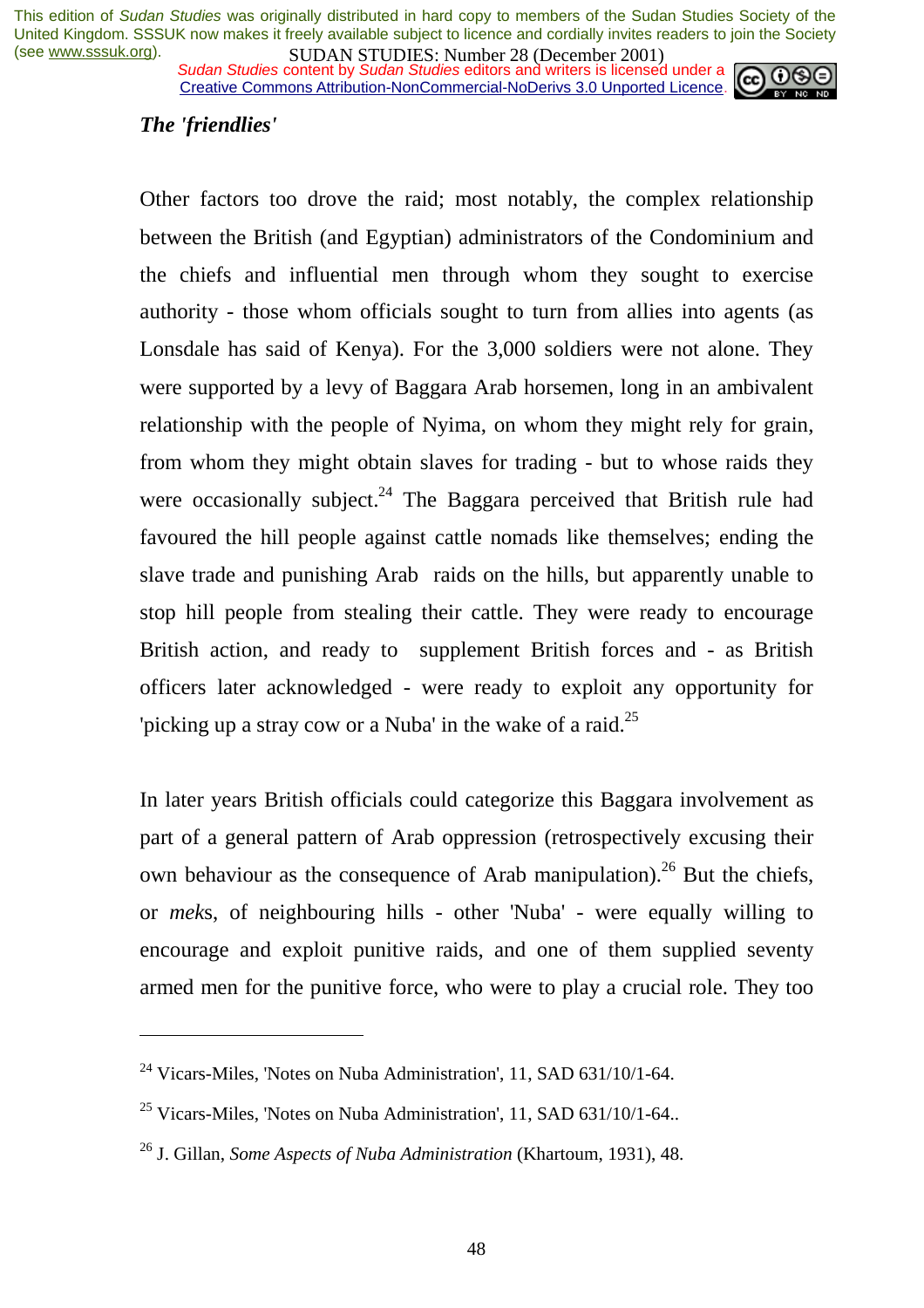*Sudan Studies* content by *Sudan Studies* editors and writers is licensed under a Creative Commons Attribution-NonCommercial-NoDerivs 3.0 Unported Licence.



saw such raids as the chance for themselves - and their followers - to pick up a little loot in authorised raiding. In 1910, one British administrator engaged in a punitive raid in the Nuba hills casually noted that he spent an afternoon with the 'friendlies', 'watching them doing a little looting';  $27$  and the photographic record of Patrol No. 32 reveals a similarly relaxed attitude to this kind of behaviour. $^{28}$ 

## *An outline of events*

Agabna had ceased to pay tribute by 1915, and the number of thefts blamed on his people had grown steadily. In consequence, the people of Nyima were by the beginning of 1917 subject to the kind of limited punitive measures which were commonplace; essentially an attempt at intimidation by a company-level force. In April 1917 this force made a botched raid on Agabna's own village; as they retreated, in some confusion, the district administrator, Hutton, was shot dead.<sup>29</sup> The death of this officer led to an immediate decision for a large-scale punitive mission, but for the next five months of the rainy season there was only limited activity: a slightly reinforced body of soldiers made a series of minor raids, burning houses indiscriminately and seizing livestock.<sup>30</sup> By October 1917, a much larger force had been assembled, ready for a much more methodical exercise in violence.

 $^{27}$  Diary, Savile, 4 Feb. 1910, SAD 427/7/1-150

 $^{28}$  SAD.A71/81.

<sup>&</sup>lt;sup>29</sup> Smith, 'Report on Patrol No. 32', 2, SAD  $643/13/1-42$ .

<sup>30</sup> Smith, 'Report on Patrol No. 32', 3-4, SAD 643/13/1-42.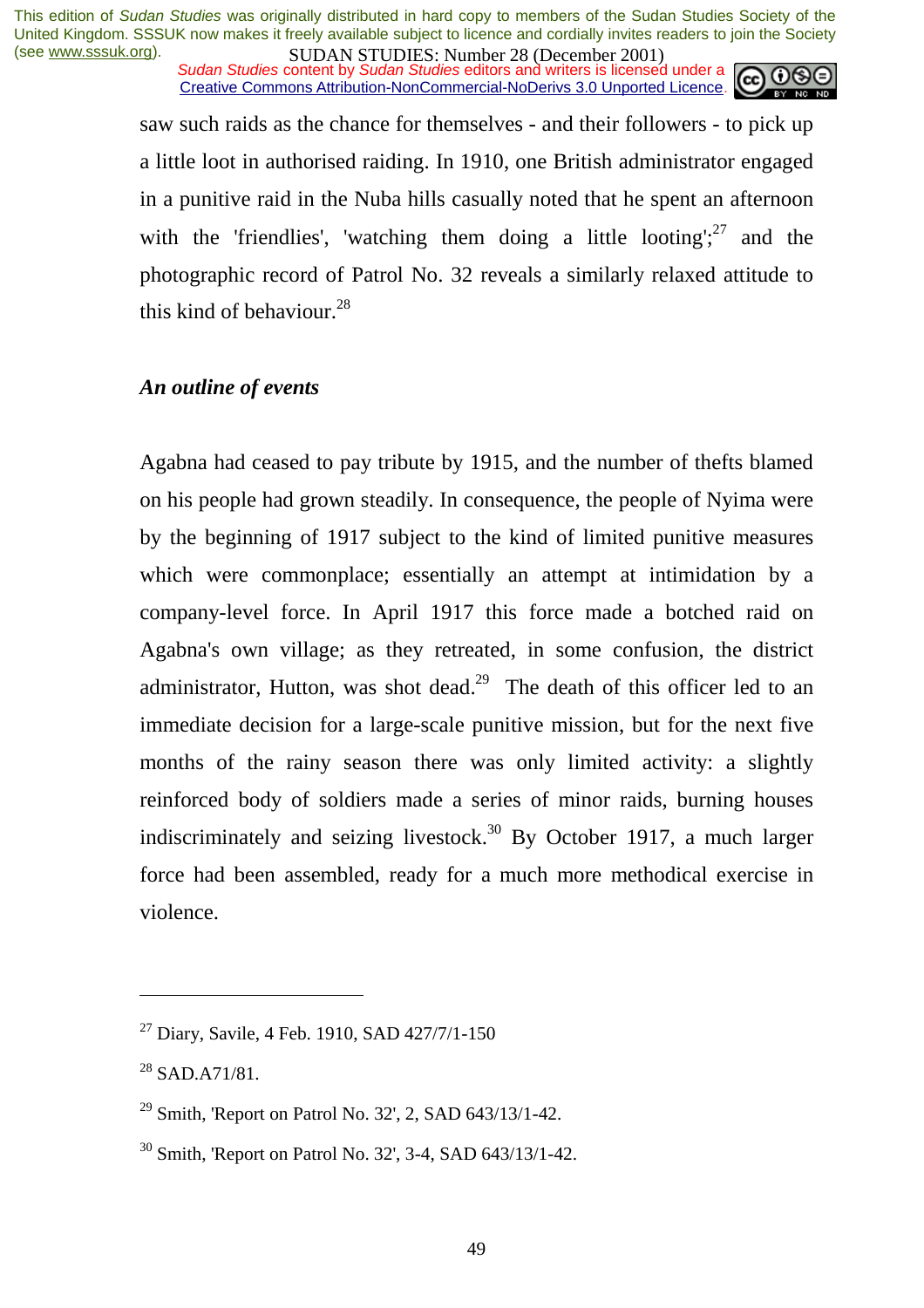*Sudan Studies* content by *Sudan Studies* editors and writers is licensed under a Creative Commons Attribution-NonCommercial-NoDerivs 3.0 Unported Licence.



 Leonard Smith, the commander of Patrol No. 32 was reluctant to risk direct assaults on the rocky hills of Nyima, which offered many natural hiding places and fastnesses for a populace who had ample stocks of firearms. The intention was to encircle the hills with fortified positions and so to force the surrender of the populace through hunger and thirst. The patrol followed this policy through; using artillery against the hills to prevent riflemen from sniping, and then drawing steadily closer in to the hills. When it seemed that there was no further resistance from a hill, it was stormed.<sup>31</sup> Captured houses and grain stores were destroyed; captured livestock were impounded to pay for 'fines' or to pay compensation to those who claimed to have been raided by Nyima people. However, only some people were *allowed* to surrender. Only young men, with guns, were accepted as prisoners. Older men, women and children, or even young men without guns who attempted to give themselves up were 'turned adrift', sometimes hundreds at a time; either to return and starve in the hills, or to seek refuge with the people on other Nuba hills, or with the Baggara - refuge which would in either case have involved the acceptance of a servile and marginal position.<sup>32</sup>

This policy was the centrepiece of the assault on Nyima society, and it was maintained even after the capture of Agabna at the end of December. Agabna, together with a *kujur* of Nyima, was captured by the *mek* of a neighbouring hill and his 'friendlies' who persuaded either them - or more likely, their remaining followers - that further resistance was futile. The two men were 'tried' and publicly hanged within a day of capture; no record

 $31$  Smith, 'Report on Patrol No. 32', 6, SAD 643/13/1-42.

 $32$  'Report on Patrol No. 32', 10, and 'Plan of operations', SAD 643/13/1-42.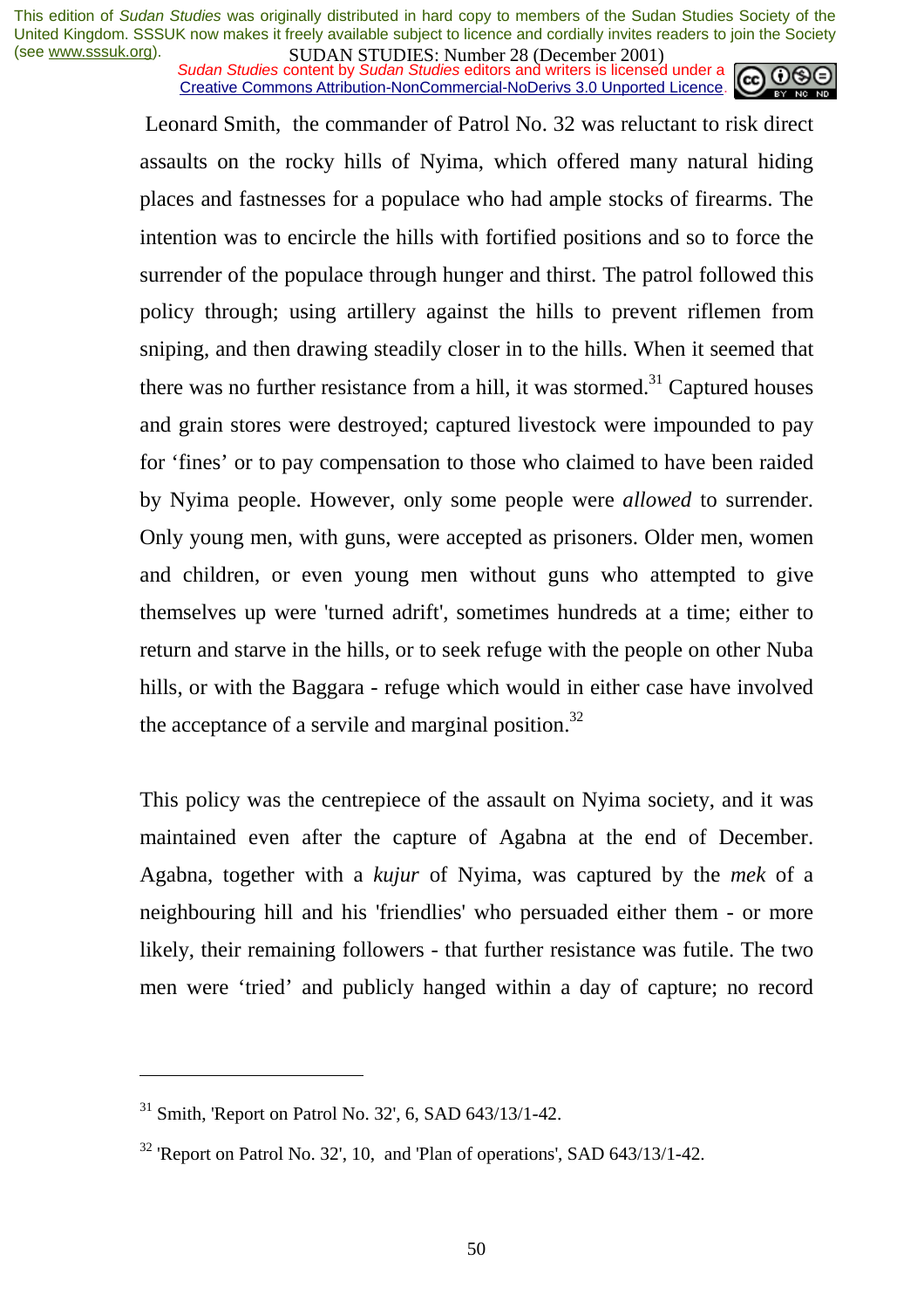*Sudan Studies* content by *Sudan Studies* editors and writers is licensed under a Creative Commons Attribution-NonCommercial-NoDerivs 3.0 Unported Licence.



survives of the trial or of the precise charges which they faced.<sup>33</sup> A later account revealed that their heads were cut off and displayed in public - a detail suppressed in reports at the time.<sup>34</sup> But the capture of Agabna was only one aim of the patrol; the stated objectives demanded 'the seizure of all arms, ammunition, cattle etc and the destruction of enemy crops' and 'the capture of all young men'.<sup>35</sup> The patrol continued until late February, at which point Smith deemed that a sufficient number of young men had surrendered with rifles and enough destruction had been done and the patrol was called off. Nimr, the neighouring *mek* who had helped the British was rewarded with a 'robe of honour' and a hundred pounds, and was recognized by the British as the new 'ruler' of the hill. Then the soldiers marched away, apparently taking with them dozens of young male captives who were forcibly conscripted into the army. Overall, 4,000 individuals had been captured, as well as 1,132 cattle and uncounted sheep and goats.<sup>36</sup>

## *The consequences of violence*

The cost of all this to the populace of Nyima was clear enough, in one sense: a cost which might be quantified in terms of dead, wounded and abducted; of livestock lost and grain destroyed.<sup>37</sup> And while Patrol No. 32 was unusual in its scale, the deliberate destruction of all items of value was characteristic of

<sup>33</sup> Smith, 'Report on Patrol No. 32', 14-15, SAD 643/13/1-42.

<sup>34</sup> Extract from Lamb, 'Operations against the Nuba Gebels' (published in the *Cavalry Journal*, 1935: SAD 795/8/183-87.

<sup>&</sup>lt;sup>35</sup> Operational Order No. 1, appended to Smith, 'Report on Patrol No. 32', SAD 643/13/1-42.

<sup>36</sup> Smith, 'Report on Patrol No. 32', 19, SAD 643/13/1-42.

 $37$  Although the report was curiously reticent on the issue of casualties to the Nyima population, estimating 500 killed by the end of January but giving no final totals for killed or wounded: Smith, Report on Patrol No. 32', 17, SAD 643/13/1-42...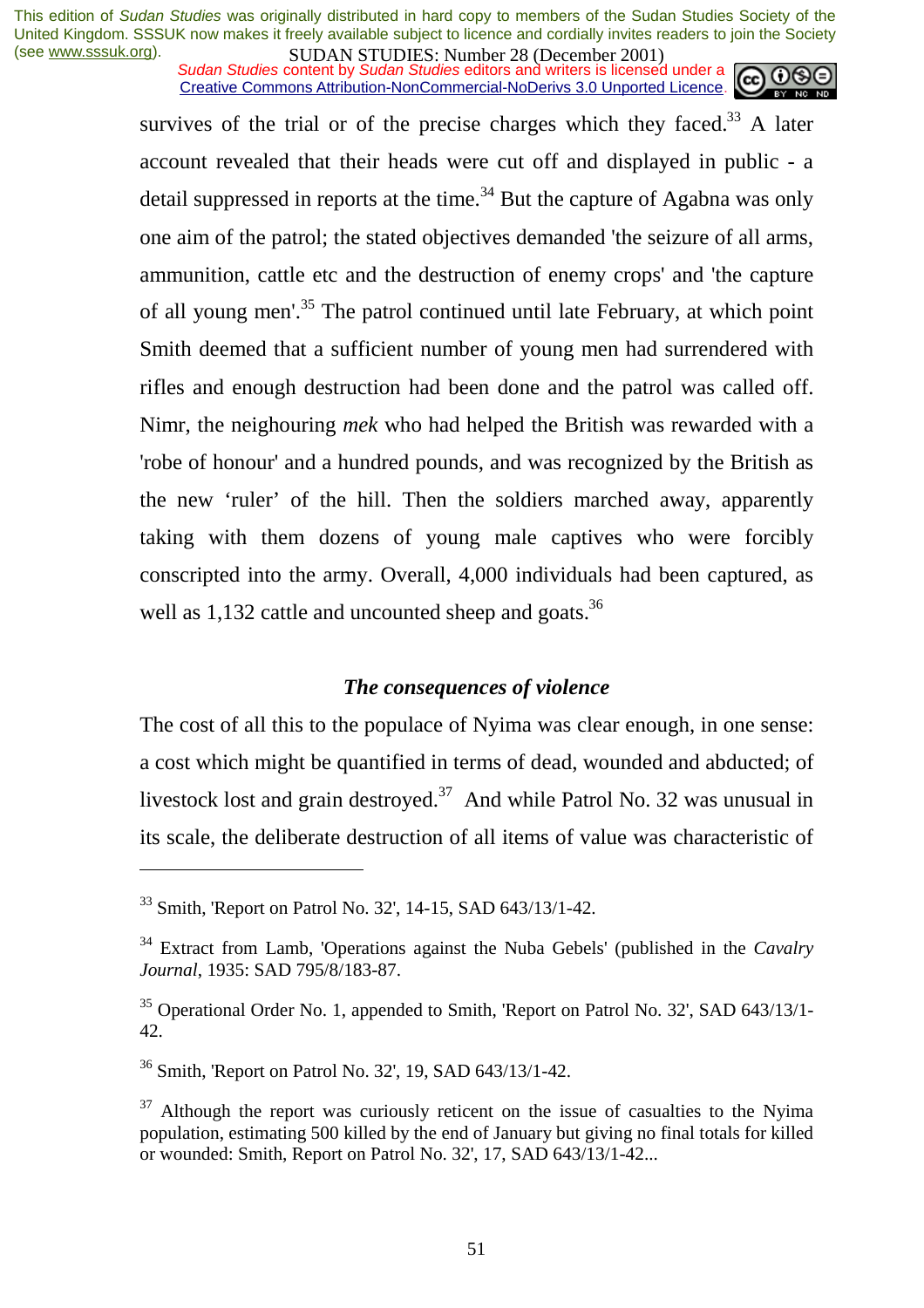*Sudan Studies* content by *Sudan Studies* editors and writers is licensed under a Creative Commons Attribution-NonCommercial-NoDerivs 3.0 Unported Licence.



these patrols: 'Finding no opposition, we only burned the houses and grain and killed all the animals', wrote Savile of one minor operation in 1910.<sup>38</sup> There was however a further cost: events such as Patrol No. 32 contributed to the remaking of ideas of authority and moral behaviour in Nyima, and across Nuba, by changing the terms of chronic conflicts within Nuba society that ran along the lines of age and gender. To understand how this happened, we must try and piece together - from fragmentary evidence, which includes the records of Patrol No. 32 itself - the changing nature of authority in societies in the Nuba hills in the early twentieth century.

## *Agabna and the Kujur*

The British approach to governing the communities of the Nuba hills was based around the idea that there must be a source of authority in each community. In some cases, there might be two such sources, one religious and one political, with a clear divide, and a degree of competition, between the two forms. But British conceptions of authority did not go beyond this bipolarity. Every community must have a chief; the chief might be the same as the priest, or might compete with the priest; but there must be a chief.<sup>39</sup> And, by extension, if members of a community refused to pay tribute, or raided their neighbours, this must be the work of the chief - or of a priest challenging the chief's rule. Seligman, observing Nuba societies in 1910 and no doubt influenced by the British officers with whom he dined - had

<sup>38</sup> Diary, Savile, 1 Feb. 1910, SAD 427/7/1-150.

 $39$  Sagar, 'Notes on the history, religion and customs of the Nubas'.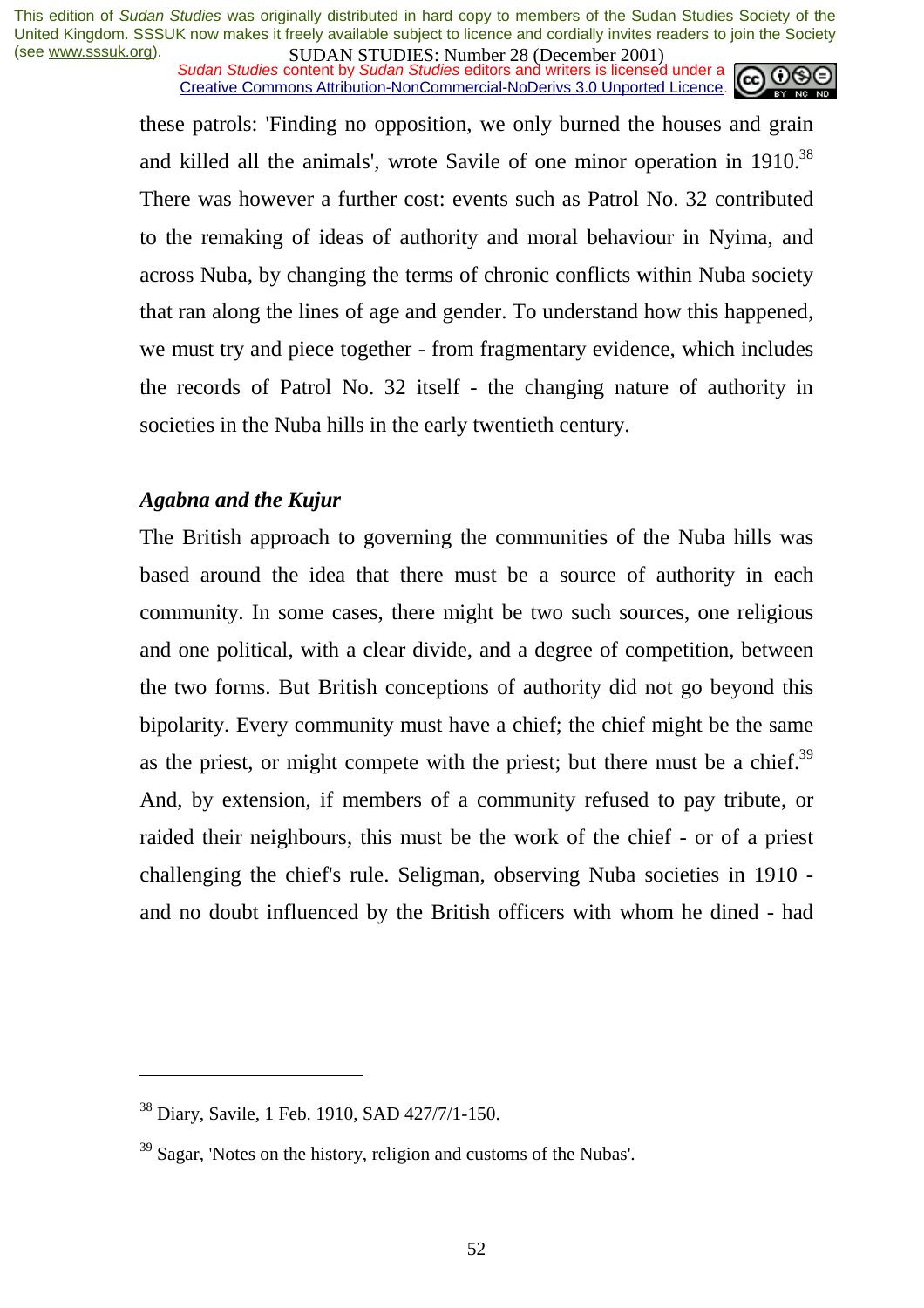*Sudan Studies* content by *Sudan Studies* editors and writers is licensed under a Creative Commons Attribution-NonCommercial-NoDerivs 3.0 Unported Licence.



argued that 'real' power lay in the hands of ritual specialists and that chiefs were subordinate.<sup>40</sup>

Yet there is little evidence for such centralisation of authority in most of the communities of the Nuba hills; nor is it clear that local discourse distinguished chiefly authority and priestly authority in any systematic way; even Seligman's own account suggested that those with whom he dealt claimed both ritual and political roles.<sup>41</sup> Where central authority had existed among the societies of the Nuba hills in the nineteenth century, it had generally been associated with the exercise of violence and with the mediation of relationships with the world beyond the hills. Individual big men - some of whom claimed particular prophetic powers which were of particular significance in the planning of raids - acquired followings of young men, who sought through service the means to accumulate wealth for marriage. In some of the hills, this relationship between individual/prophetic power and the organized energies of young men had come to be formalized through an age-grade system: young men worked as a group on the fields of prophets, or they served as raiders, with the raids yielding livestock that could be used to start their own trajectory of acquisition as male household heads, or yielding captives who might be ransomed or sold as slaves, bringing in livestock or weapons. Leadership was associated with organizing young men in productive or destructive pursuits, and with using the product of such organization to trade with others. In the later nineteenth century, the importance of these organizers of violence had been enhanced by

<sup>40</sup> C. Seligman, *Pagan Tribes of the Nilotic Sudan*, London, 1932, 375-78 and; for his social contacts with officials, see Diary, Savile, 28 Jan. 1910, SAD 427/7/1-150.

<sup>41</sup> Seligman, *Pagan Tribes*, 399-400; see also his discussion of 'departmental experts' on 395-398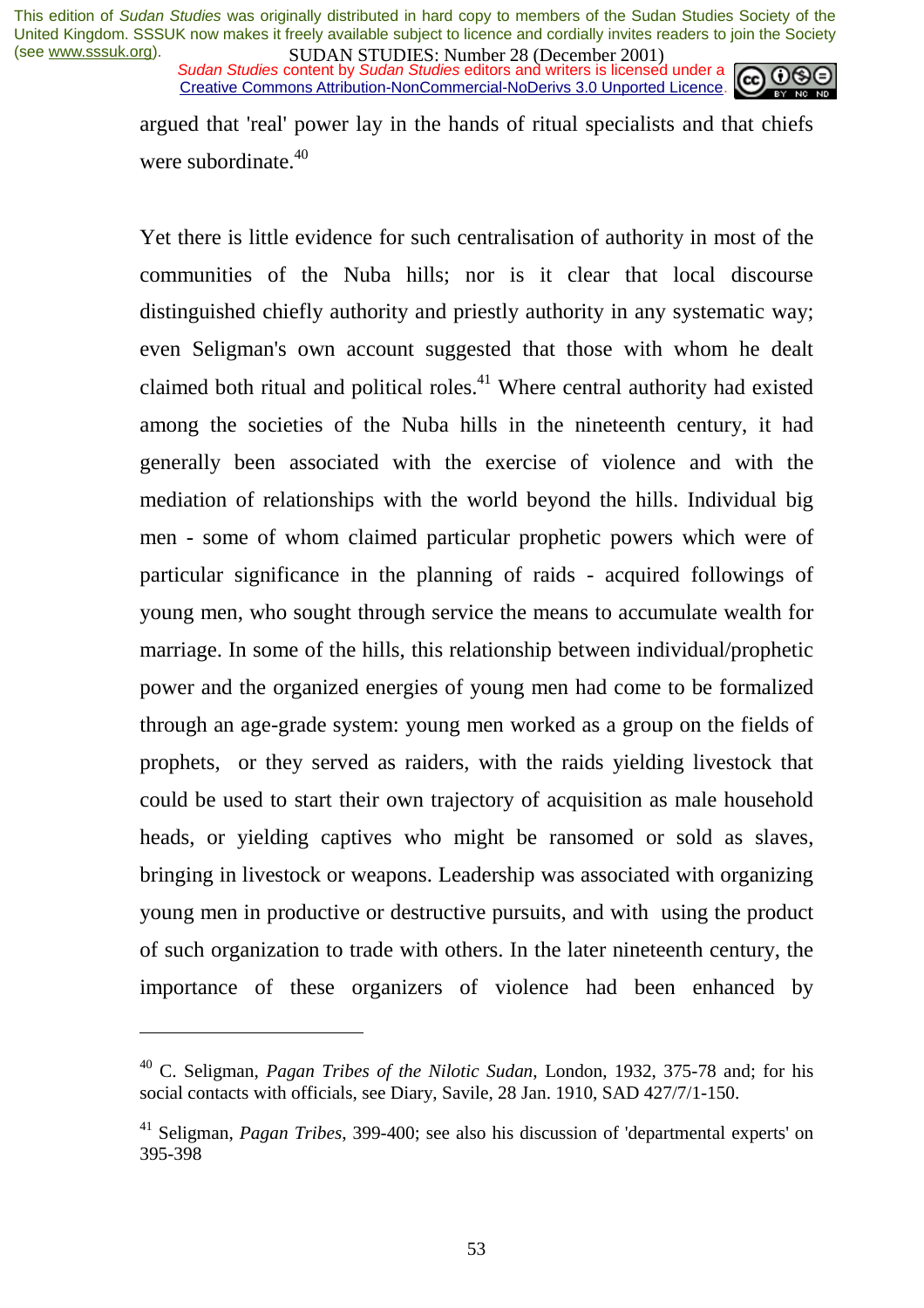*Sudan Studies* content by *Sudan Studies* editors and writers is licensed under a Creative Commons Attribution-NonCommercial-NoDerivs 3.0 Unported Licence.



circumstances, as they were able to supply grain and slaves - each the product of young men's labour - to Arabs in return for firearms, which became items of bridewealth as well as tools of coercion.<sup>42</sup>

Nadel, observing the people of the Nuba hills in the late 1930s (after several decades of British efforts to generate a central authority) was struck by the historical transience of such authority, and stressed that in most of the hills the attempts of local big men to build up authority were based on varying combinations of wealth, reputation, and involvement with particular places or practices which were believed to ensure general well-being.<sup>43</sup> Through dextrous deployment of these resources, men might attract a following of young men, drawing as they did so on the chronic tension between young men and old over the distribution of wealth and access to women: there was always a ready supply of young men who thought their fathers and uncles were too slow in supplying the means for them to marry, and were willing to serve as cultivators and raiders for big men, in return for help with bridewealth. There was no single authority, nor even a bipolarity, in most communities in the Nuba hills. Agabna himself, cast as hereditary chief in British terms, was a member of a rain-making lineage, whose recent ancestors had parlayed this ritual role into a degree of authority over a growing following, and who had then used this position to secure recognition by the British as local chiefs.<sup>44</sup> But their authority was not simply accepted by the people of the Nyima hills. Nor was that of the *kujur* Kilkun, Agabna's

<sup>42</sup> Intelligence Department, *Kordofan and the Region to the West of the White Nile*, (Khartoum, 1912), 93.

<sup>43</sup> S. Nadel, *The Nuba. An Anthropological Study of the Hill Tribes of Kordofan* 

<sup>(</sup>London, 1947), 162-67, 259-62, 309-310, 447-53.

<sup>44</sup> Nadel, *The Nuba*, 452-53; Lloyd, 'Notes on Jebel Nyima', SAD 701/25/235-39.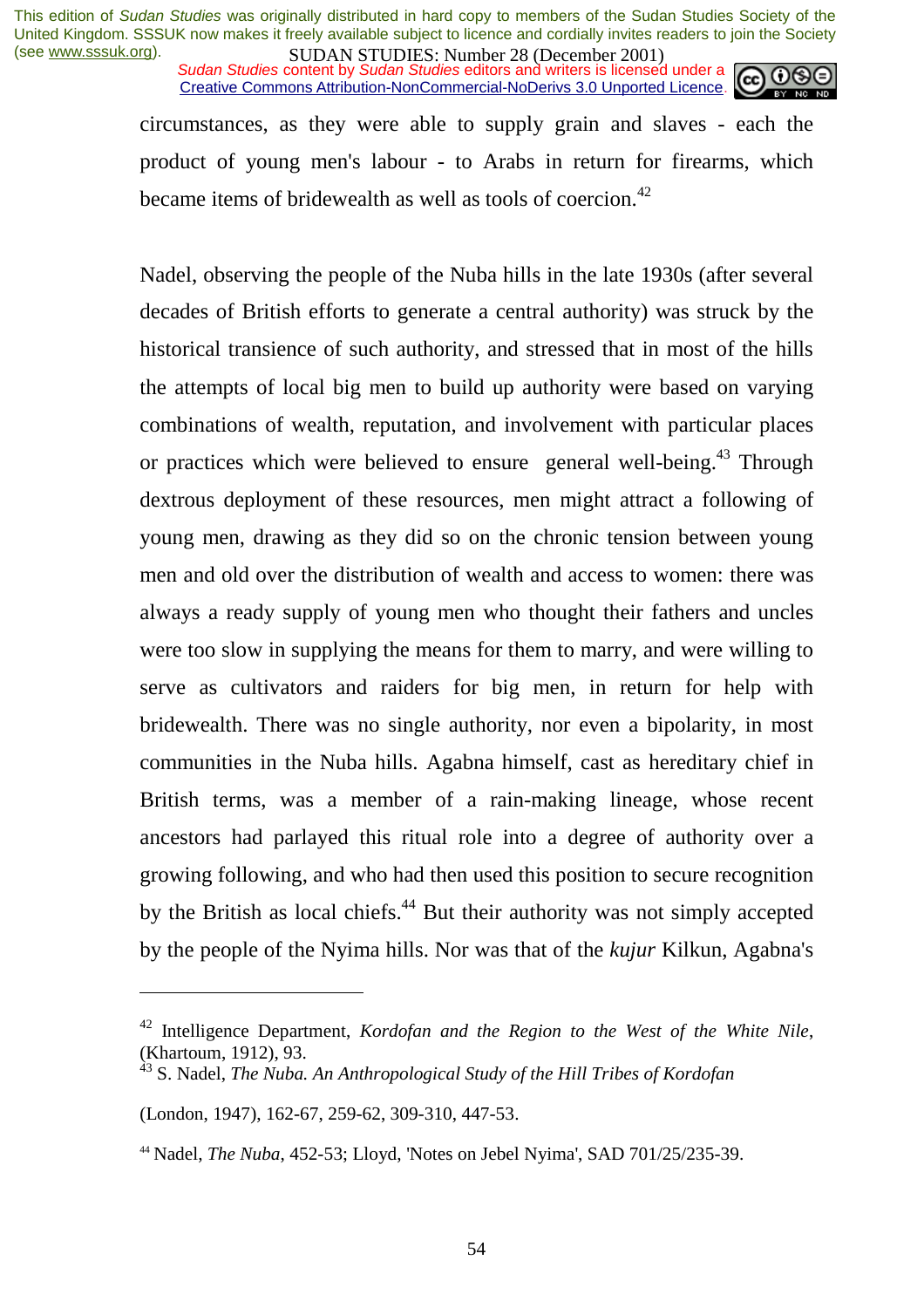*Sudan Studies* content by *Sudan Studies* editors and writers is licensed under a Creative Commons Attribution-NonCommercial-NoDerivs 3.0 Unported Licence.



ally -who was seen by the British as the key to his support - yet whose own position was contested.45 A statement recorded from Kilkun in 1908, discussing the organisation of a raid, showed how he and others, including Agabna, all competed to organize young men into raiding bands which would yield loot.<sup>46</sup> Agabna was not a despot in occasional conflict with a turbulent priesthood; he was one of many contenders for authority over young men, whose labour as raiders and farmers was central to accumulation.

## *Rebellious chiefs?*

 $\overline{a}$ 

The contingent and contested nature of Agabna's authority helps to explain the tense relationship which he - and other chiefs of Nuba communities - had with the British in the years up to the mid-1920s. The British recognized these men as chiefs because their wealth made them influential, and because authority over young men gave them a degree of coercive power which the British desired to harness; and they themselves hoped to derive further authority form association with the erratic but unstoppable power of the government, just as some had benefited from alliance with the *nazir*s of particular nomad groups in the nineteenth century. Yet they found the engagement an unrewarding one. They were expected to collect tribute for payment to the government: should they fail in this task they themselves were first exposed to violent expropriation during one of the infrequent passages of British administrators. The sole support they received in return for this was the assurance that government would approve any consequent

<sup>45</sup> Sagar, 'Notes on the history, religion and customs of the Nubas'.

<sup>46 &#</sup>x27;Statement of kujur Kilkun, 18 Nov. 1908, SAD 701/25/303-4.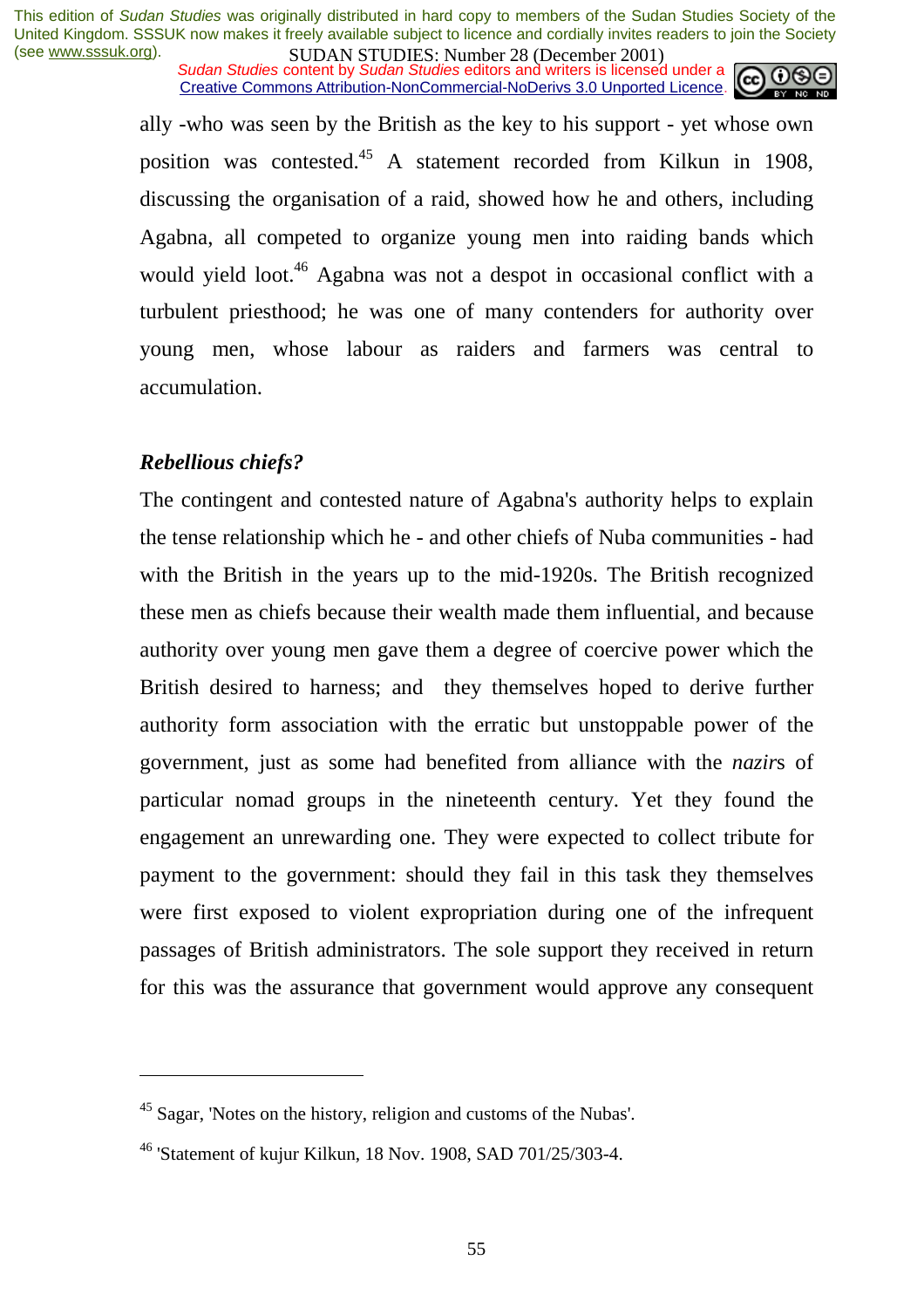*Sudan Studies* content by *Sudan Studies* editors and writers is licensed under a Creative Commons Attribution-NonCommercial-NoDerivs 3.0 Unported Licence.



depredations they might make on the wealth of their 'subjects'.47 On the other hand, they were supposed to prevent young men from raiding other communities, so that a principle source of livestock was now denied to these men. Effectively restricted to raiding their own subjects, Agabna and others found themselves in an increasingly difficult position, for they were unable to acquire resources needed to reward young men; and they were in an increasingly hostile relationship with male heads of families, who were now the sole legitimate targets of their violence. In such circumstances it was not hard for them to find themselves 'in practical revolt', as Wingate put  $it^{48}$  perhaps simply because they lacked the authority which government assumed them to possess.

Meanwhile, young men were tempted by other patrons; either aspirant big men who defied the restrictions on raiding; or - increasingly - government itself, which employed numbers of men from the Nuba hills as police or soldiers. In 1914, the 'revolt' of Fiki Ali, chief of Miri, which caused great anxiety, was apparently prompted not so much by the subversive preachings of pro-Ottoman gun-runners (as the British believed)<sup>49</sup> as by his concern that the government was tempting away all his followers to serve in the Nuba Territorial Company.50 Chiefs of Nuba communities faced new demands from the state even as the basis of their authority was being undermined by the state.

 $47$  Savile, Diary, 9 Feb. 1910, SAD  $427/7/1-150$ .

<sup>48</sup> Wingate to Kitchener, 19 Feb. 1914, SAD 157/2/35-38.

<sup>49</sup> Balfour to ?, 21 July 1915, SAD 303/8/1.

 $50$  Balfour to Wingate, 20 Aug. 1915, SAD 196/2/199-200; Drake to Wingate, nd May 1915, SAD 195/2/123-127.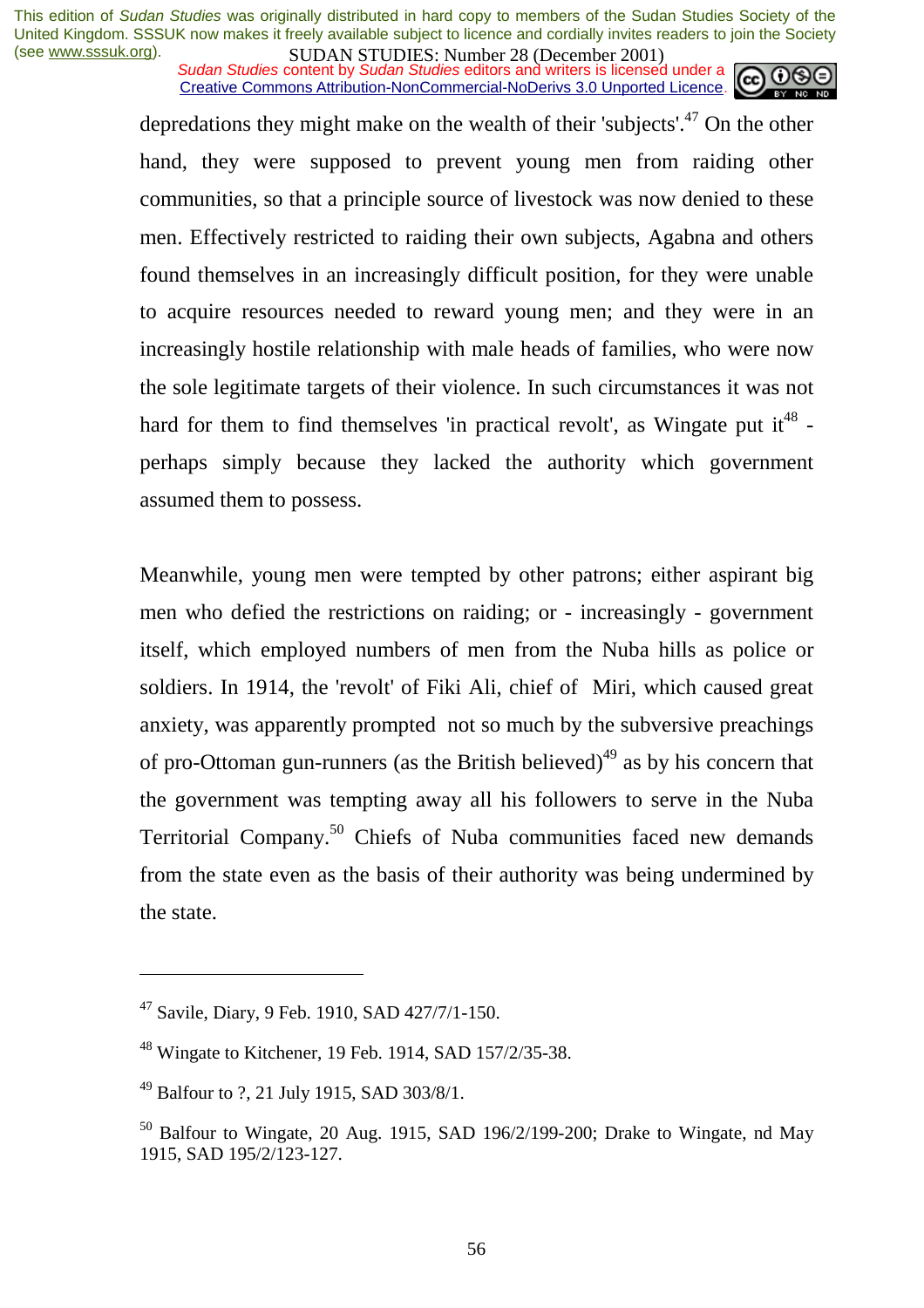*Sudan Studies* content by *Sudan Studies* editors and writers is licensed under a Creative Commons Attribution-NonCommercial-NoDerivs 3.0 Unported Licence.



The consequence of raids such as Patrol No. 32 was to exacerbate, rather than mitigate, this crisis of authority in the communities of the Nuba hills. These events did undermine the authority of household heads, with whom aspirant chiefs were in competition, for the destructive effect of raids fell most heavily on those who possessed capital - houses, granaries, and livestock, as well as women and children.<sup>51</sup> When homes were destroyed, grain burned and cattle stolen it became ever more difficult for fathers to provide bridewealth for their sons, for they had no means to do so. But this weakening of the household brought no benefit to the *mek*s, for societies which were the target of such raids anyway found the competition for young male followers more acute, as young men were killed, or wounded, or conscripted into the army. In societies such as Nyima, migration elsewhere must have been the major aim of young men for some years after the raid.<sup>52</sup> Patrols broke down patterns of wealth and accumulation; encouraging an idea of authority which was based on coercion and violence yet diminishing the ability of chiefs to command young men, who were the central coercive resource.

## *Conclusion*

 $\overline{a}$ 

The violence of the 'Patrol' did bring brief rewards to some. Participation briefly boosted the authority of those chiefs, like Nimr, who provided 'friendlies'. But once the soldiers marched away, Nimr was left facing the

 $51$  Balfour to Mother, 15 May 1915, SAD 303/8/5.

 $52$  As was noted in the aftermath of the Fiki Ali 'revolt': Balfour to Wingate, 20 Aug. 1915, SAD 196/2/199-200.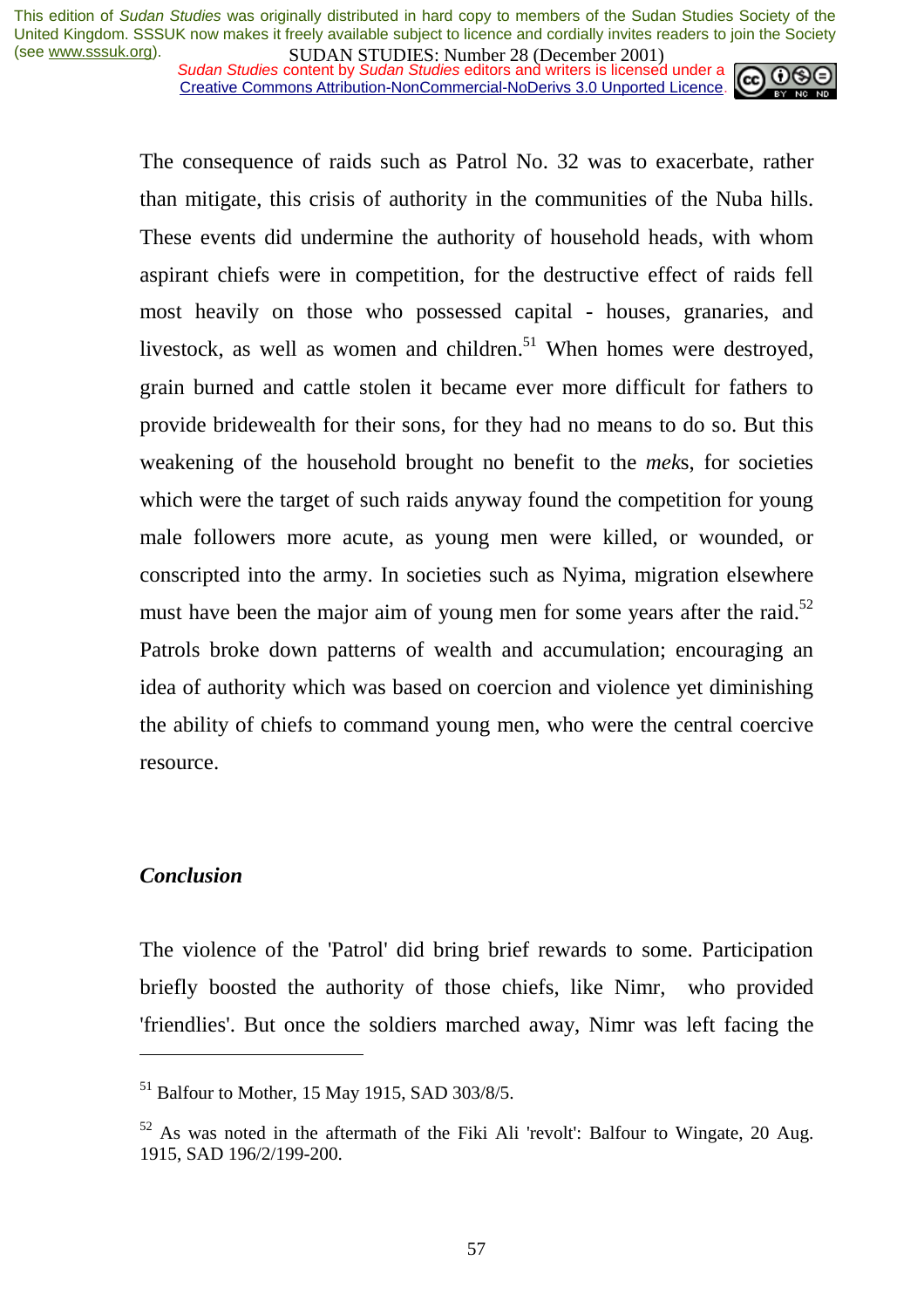*Sudan Studies* content by *Sudan Studies* editors and writers is licensed under a Creative Commons Attribution-NonCommercial-NoDerivs 3.0 Unported Licence.



same contradictory demands which had propelled Agabna to 'rebellion'. British policy encouraged an authority based on coercion, and demanded that chiefs predate on their own subjects - only thus could they pay tribute and attract followers. But the government offered no routine support for this coercion, and those chiefs who failed to impose their authority were cast as rebels, liable to wholesale assault. Up to the mid-1920s, British policy towards the people of the Nuba hills locked these communities into a spiral of violence, in which authority came to be ever more closely identified with coercion. Only in the mid-1920s did the frequency of punitive patrols begin to diminish, when British policy shifted and officials began systematically to incorporate *mek*s into the coercive structure of the state - as part of the formalization of indirect rule, which by the end of the 1920s assumed a particularly extravagant rhetorical form in the Nuba mountains, where the British claimed that they were promoting a 'Nuba renaissance'.<sup>53</sup> In later years British officials liked to believe that the years of patrols had been a necessary prelude to effective administration, instilling the people of the Nuba hills with a respect for government.<sup>54</sup> Yet it was the introduction of courts and armed chiefs' police which was the turning point; within a few years of these innovations, patrols had almost entirely ceased.<sup>55</sup> The legacy of the period remained, however; the patrols had confirmed that organized violence was the key to authority. So it was that the archetypal chief of the Nuba hills was, by 1940, not the traditional' ruler or the *kujur* - but rather the ex-NCO.<sup>56</sup>

<sup>53 &#</sup>x27;Devolution in Native Administration, Nuba Mountains Province', 8 Mar. 1927, 723/6/15-22; Gillan, *Some Aspects of Nuba Administration*, 56.

<sup>54</sup> Gillan, *Some Aspects of Nuba Administration*, 13.

<sup>55</sup> Vicars-Miles, 'Notes on Nuba Administration', 1.

 $56$  Owen, 'A Visit to the Nuba Mountains', 76, SAD 769/11/1-19.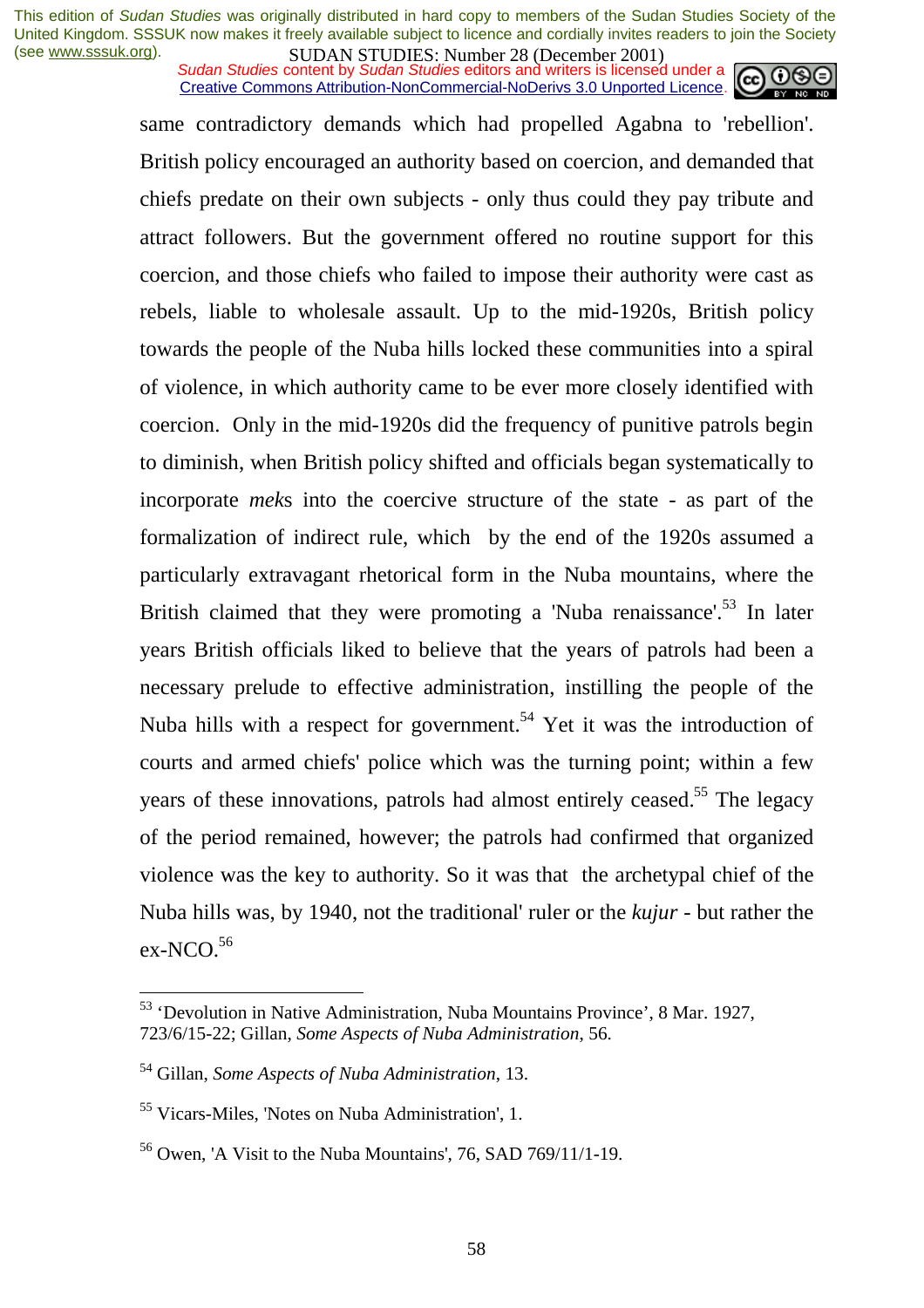*Sudan Studies* content by *Sudan Studies* editors and writers is licensed under a Creative Commons Attribution-NonCommercial-NoDerivs 3.0 Unported Licence.



# **NOTES AND NEWS**

Recent publications on the Sudan notified to the University of Durham. Compiled with the help of John Lumsden and Jane Hogan:

#### *Archaeology*

Nicoll, K. 'Radiocarbon Chronologies for Prehistoric Human Occupation and Hydroclimatic Change in Egypt and Northern Sudan' *Geoarchaeology*, 2001, Vol. 16, pp. 47-64

Welsby, D.A. *Life on the Desert Edge. Seven thousand years of settlement in the Northern Dongola Reach, Sudan*  London: BAR International Series, 2001

#### *Geography*

Ahmed, N.E.; Kanan, H.O.; Inanaga, S.; Ma, Y.Q.; Sugimoto, Y. 'Impact of pesticide seed treatments on aphid control and yield of wheat in the Sudan' *Crop Protection*, 2001, Vol. 20, pp. 929-934

ElAmin, F.A.; Diab, I.E.; Ibrahim, S.I. 'Influence of Eucalyptus Cover on Some Physical and Chemical Properties of a Soil in Sudan' *Communications in Soil Science and Plant Analysis*, 2001, Vol. 32, pp. 2267-2278

Elias, E.A.; Salih, A.A.; Alaily, F. 'Cracking patterns in the vertisols of the Sudan Gezira' *International Agrophysics*, 2001 Vol. 15, pp. 151-56

Guvele, C. A. 'Gains from crop diversification in the Sudan Gezira scheme' *Agricultural Systems*, 2001, Vol. 70, pp. 319-333

Hammad, E.A.; Dawelbeit, M.I. 'Effect of tillage and field condition on soil physical properties, cane and sugar yields in vertisols of Kenana Sugar Estate, Sudan' *Soil and Tillage Research*, 2001. Vol. 62, pp. 101-109

Kirkby, J. 'Saving the Gash Delta, Sudan' *Land Degradation and Development*, 2001, Vol. 12, pp. 225-236

Osman, Y. Z.; Shamseldin, A.Y.; Abdo, G.M. 'El Nino: southern oscillation and rainfall variability in central and southern Sudan'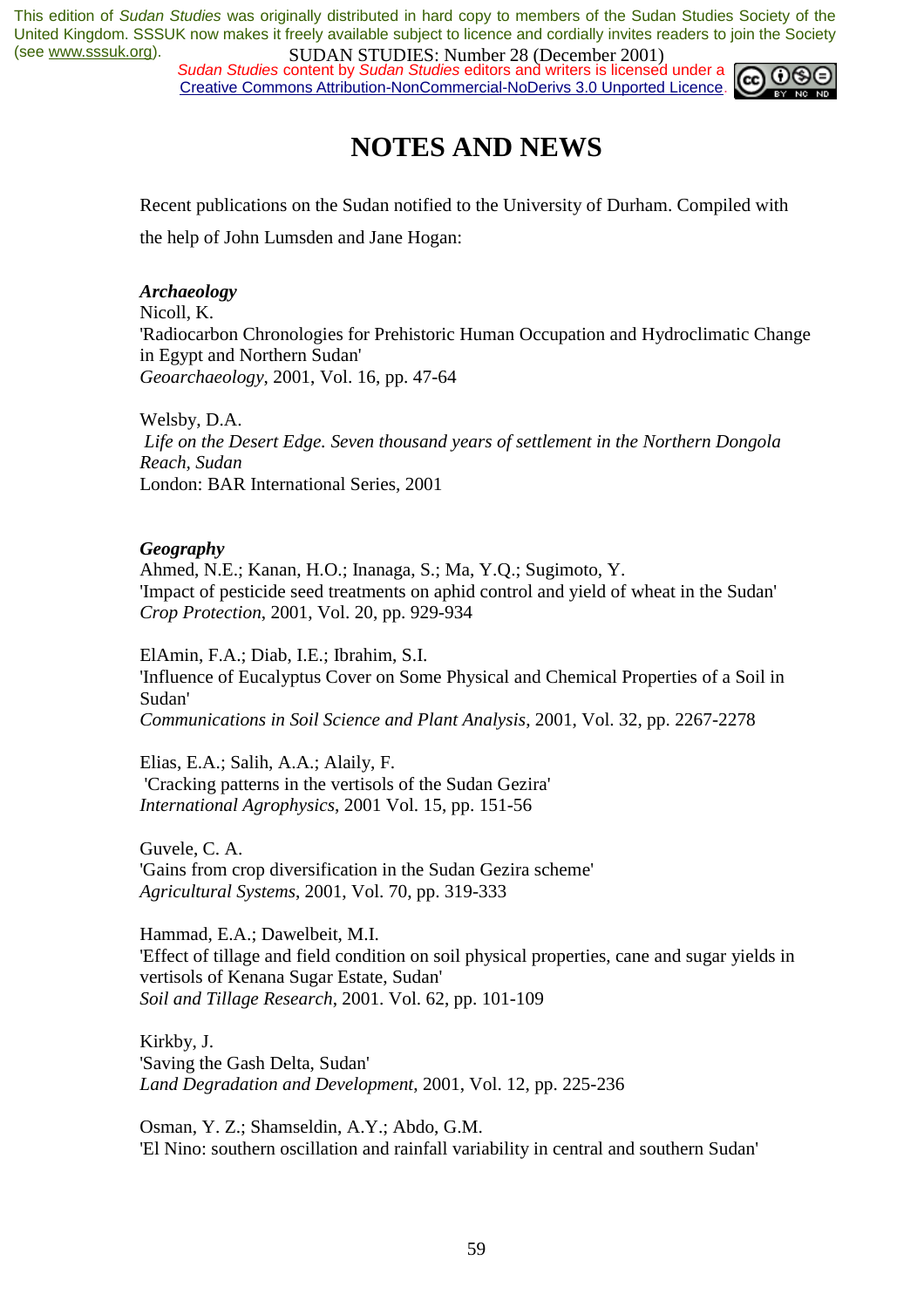*Sudan Studies* content by *Sudan Studies* editors and writers is licensed under a Creative Commons Attribution-NonCommercial-NoDerivs 3.0 Unported Licence.



*Water International*, 2001, Vol. 26, pp. 177-84

Alredaisy, S. M. A. H.; Davies, H. R. J. 'Vulnerability to famine in the Sub-Saharan Rainlands: Umm Sial village in White Nile State, Sudan' *Swansea Geographer,* 2001, Vol. 36, pp. 75-83

Reenberg, A.

'Agricultural land use pattern dynamics in the Sudan-Sahel: towards an event-driven framework' *Land Use Policy*, 2001, Vol. 18, pp. 309-319

Saeed Mosmar Alawad, S.

'Multi-temporal remotely served data cartography for sustainable natural resources management practices: Gedaref Region, Eastern Sudan', *International Archives of Photogrammetry and Remote Sensing*, 2000, Vol. 33, pp. 1294- 1300

#### *Geology*

Abdalla, J.A.; Mohamedzein, Y.E.A.; AbdelWahab, A. 'Probabilistic seismic hazard assessment of Sudan and its vicinity' *Earthquake Spectra*, 2001, Vol. 17, pp. 399-416

Mohamed, A.Y.; Ashcroft, W.A.; Whiteman, A.J. 'Structural development and crustal stretching in the Muglad Basin' *Journal of African Earth Sciences*, 2001, Vol. 32, pp.179-92

#### *History*

Ibrahim, H. A. 'The strategy, responses and legacy of the first imperialist era in the Sudan, 1820-1885' *Muslim World*, 2001, Vol. 91, pp. 209-228

#### *Medicine/health*

Charlwood, J.D.; Qassim, M.; Elnsur, E.I.; Donnelly, M.; *et al.* 'The impact of indoor residual spraying with malathion on malaria in refugee camps in eastern Sudan' *Acta Tropica*, 2001, 80, pp. 1-8

ElHassan, A.M.; Khalil, E.A.G. 'Post-kala-azar dermal leishmaniasis: does it play a role in the transmission of Leishmania donovani in the Sudan?' *Tropical Medicine and International Health*, 2001, Vol. 6, pp. 743-744

Hashim, M. S. K. 'Primary child health care programmes in Sudan: achievement, some challenges, more recent achievements and future challenges' *Revue Medicale Libanaise*, 2001, Vol. 13, No. 1, pp. 23-26

Joja, L.L.; Okoli, U.A.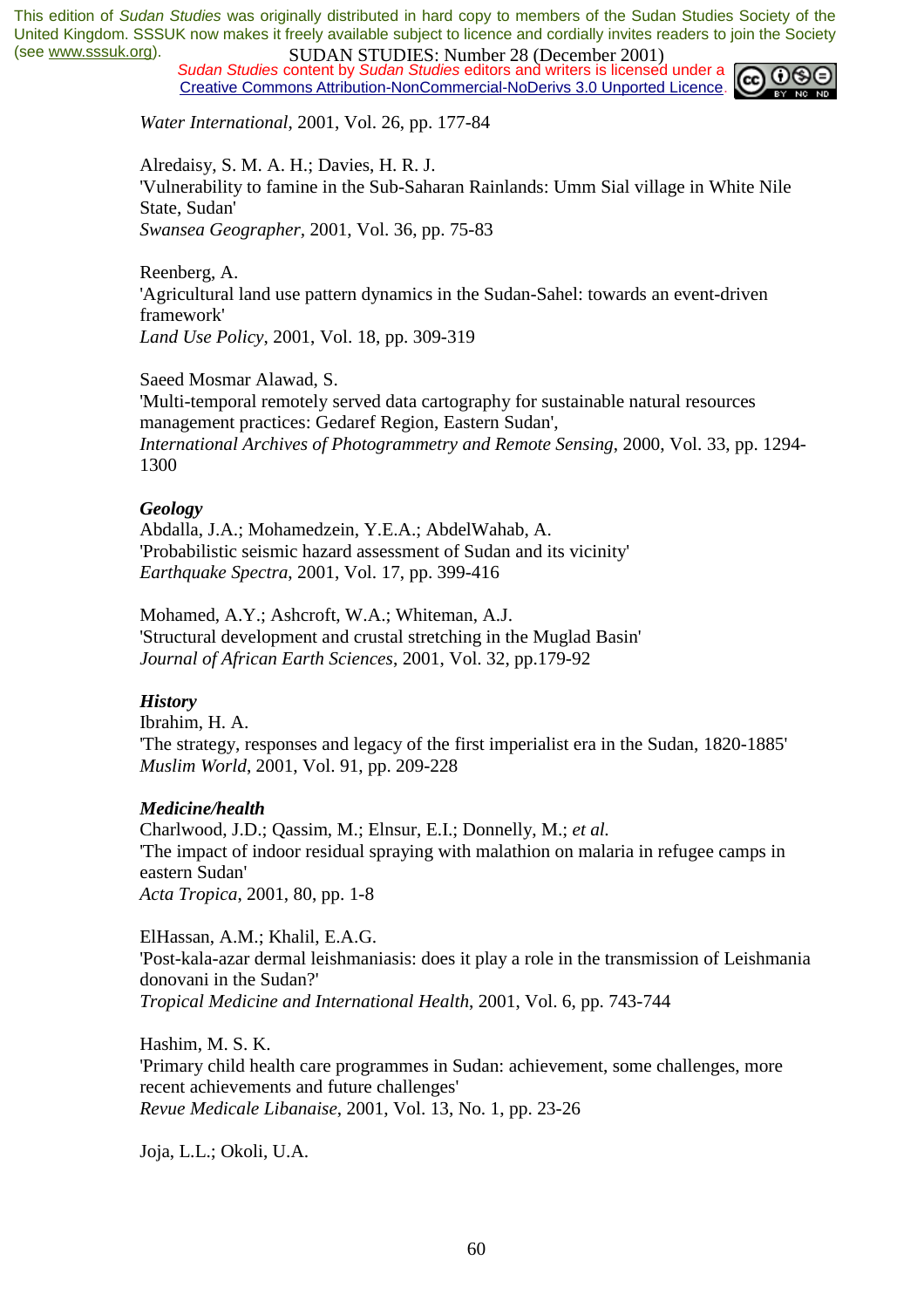*Sudan Studies* content by *Sudan Studies* editors and writers is licensed under a Creative Commons Attribution-NonCommercial-NoDerivs 3.0 Unported Licence.



'Trapping the vector: community action to curb sleeping sickness in southern Sudan' *American Journal of Public Health*, 2001, Vol. 91, pp. 1583-1585

Omer, R.E.; VantVeer, P.; Kadaru, A.M.Y.; Kampman, E.; ElKhidir, I.M.; Fedail, S.S.; Kok, F.J.

'The role of hepatitis B and hepatitis C viral infections in the incidence of hepatocellular carcinoma in Sudan'

*Transactions of the Royal Society of Tropical Medicine and Hygiene*, 2001, Vol. 95, pp. 487-90

Eltom, A.; Eltom, M.; Idris, M.; Gebre Medhin, M.

'Thyroid function in the newborn in relation to maternal thyroid status during labour in a mild iodine deficiency endemic area in Sudan' *Clinical Endocrinology*, 2001, Vol. 55, pp. 485-90

#### *Politics*

De Waal, A. 'Creating devastation and calling it Islam: The war for the Nuba, Sudan' *Sais Review*, 2001, Vol, 21, pp. 117-22

#### *Veterinary*

Catley, A.; Okoth, S.; Osman, J.; Fison, T.; Njiru, Z.; Mwangi, J.; Jones, B.A.; Leyland, T.J.

'Participatory diagnosis of a chronic wasting disease in cattle in southern Sudan' *Preventive Veterinary Medicine*, 2001, Vol. 51, pp. 161-81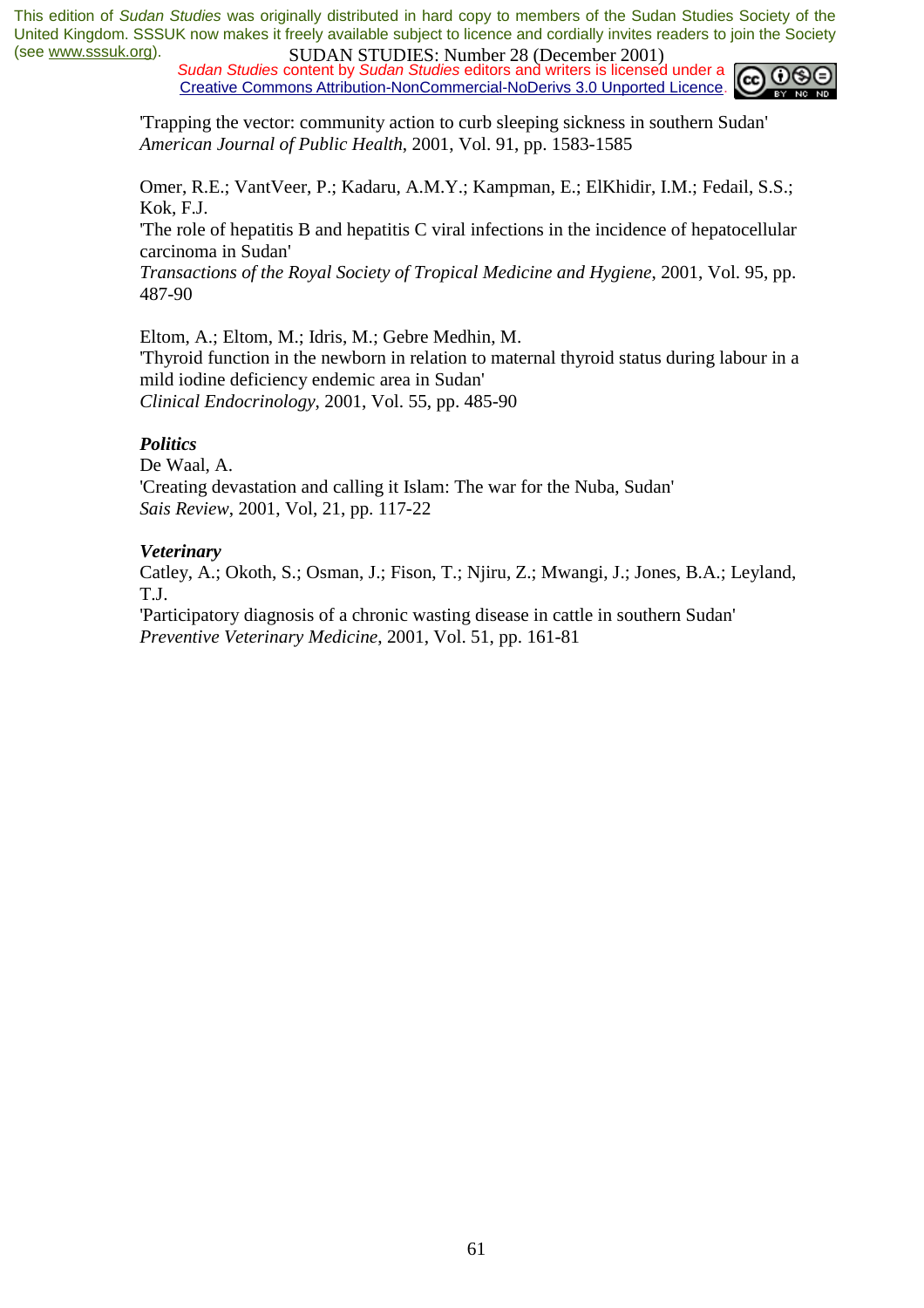*Sudan Studies* content by *Sudan Studies* editors and writers is licensed under a Creative Commons Attribution-NonCommercial-NoDerivs 3.0 Unported Licence.



# **CURRENT RESEARCH PROJECTS AND CONTACTS**

This information is listed to promote research interchange amongst Sudanists; those with information or interests in the research area are encouraged to contact the researchers.

 If you are involved in, or know of, ongoing research on Sudan which you would like mentioned here, please contact the Editor.

**Simon Mollan**, a doctoral student at the Department of History, University of Durham, is beginning research on the Sudan Plantation Syndicate. He is particularly interested in the place of the Syndicate in international networks of finance and investment, and would like to locate any collections of papers relating to the Syndicate, and to talk with individuals who were involved in it. He may be contacted by post at the Department of History, 43, North Bailey, Durham DH1 3 EX; or by e-mail at s.m.mollan@durham.ac.uk

**Professor Ali Osman, David Edwards, Herman Bell** and others are involved in a major project which combines archaeology, historical linguistics and oral history. They have kindly supplied this report on the work:

#### *Language, Settlement and Long-Term History in Middle Nubia*

Starting in late 1999 this project is trying to break new ground in combining archaeological, historical, linguistic and folkloric research within a regional study. It is hoped that the experience gained in this project will provide a basis for similar work in other regions in the future. Under the overall direction of Professor Ali Osman, the project now involves younger researchers from several Sudanese Universities, including University of Khartoum, Nile Valley University - Atbara and Shendi University as well as the Sudan National Corporation for Antiquities and Museums.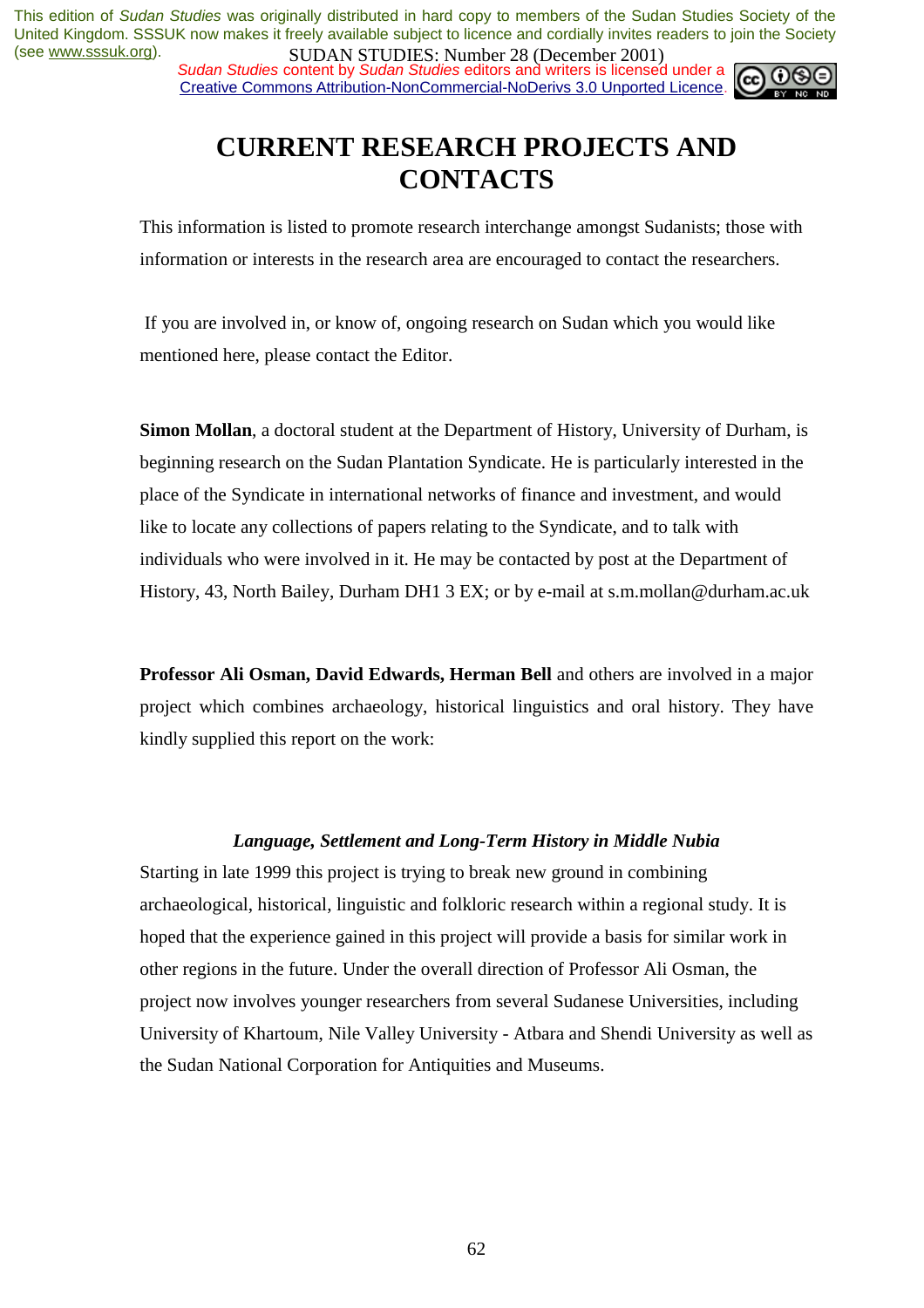*Sudan Studies* content by *Sudan Studies* editors and writers is licensed under a Creative Commons Attribution-NonCommercial-NoDerivs 3.0 Unported Licence.



The primary focus is on the Mahas Nubian area of the Nile's Third Cataract, a region already recognised as having enjoyed a considerable significance as a cultural (including linguistic) frontier since the early medieval period, if not before. Relatively isolated and thinly populated, this region is interesting in preserving many elements of a historic settlement landscape, while forming the heartland of what is commonly seen as 'traditional' forms of Nubian culture in an environment where Nobíin speaking is still strong. The project also has an important 'rescue' element, both in response to the general pressures of modern development and the threatened construction of a new dam/barrage at Kajbar on the Third Cataract which would destroy much of the region.

Archaeological survey has now identified well over 300 sites over some 80 km of the river, in an area which was previously largely unknown. Late prehistoric settlement are common with several substantial late Neolithic and many Kerma (2500-1500BC) sites. Most work has concentrated on the riverine zone but some work along wadi systems to the east of the Nile have also found much evidence for late prehistoric occupation, at least into the mid- $2<sup>nd</sup>$  millennium BC, by which time this area was becoming very arid. Some extensive systems of wadi walls may be the remains of ancient water-management systems.

However, the bulk of the sites are of medieval or later date, and it seems likely that the familiar patterns of riverine agricultural settlement were only really appearing during the first millennium AD. Many oral traditions on the associations of sites were recorded, providing fascinating detail on the history of these sites, as well as interesting insights into modern perceptions of 'ancient sites'. Studies of the postmedieval/'Islamic' period are being particularly productive with many well-preserved sites and a substantial body of oral traditions associated with them. This look very promising in terms of beginning to flesh out the otherwise obscure postmedieval history of this region, situated on the frontier between the central Sudanese kingdoms and the Ottoman Empire. Other traditions and genealogies are providing interesting insights into the penetration of Islam into the region, the impact of the Turkiyya of the nineteenth century and local histories of the Mahdiyya.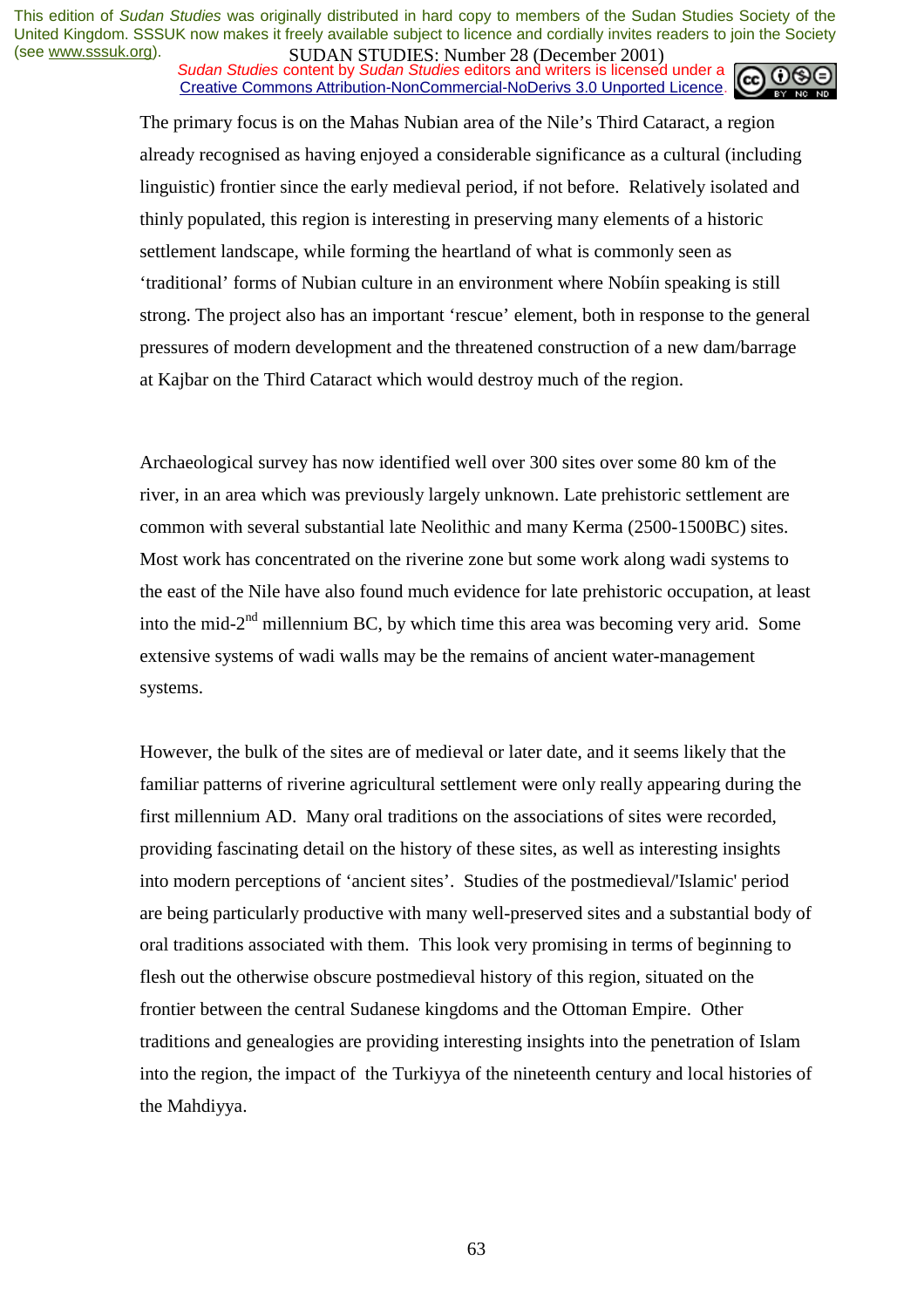*Sudan Studies* content by *Sudan Studies* editors and writers is licensed under a Creative Commons Attribution-NonCommercial-NoDerivs 3.0 Unported Licence.



Linguistic work combined with a systematic study of place-names and their historical dimensions is well-advanced. The tonal system of the Mahas dialect of the Nobíin Nubian language was observed to be different from the previously published tone system based on dialects further to the north and a new test frame had to be devised to reveal the tones of Mahas place-names accurately, which are being transcribed in three ways; (1) phonetic symbols, (2) a system of Arabic-based characters and (3) a system of Old Nubian characters.

Core funding has been provided by the Haycock of Fund of the British Institute in Eastern Africa and University of Khartoum with much additional support coming from local communities in the study region.

Reports on the project may be found on: **http://www.oldnubia.com** 

David N Edwards Herman Bell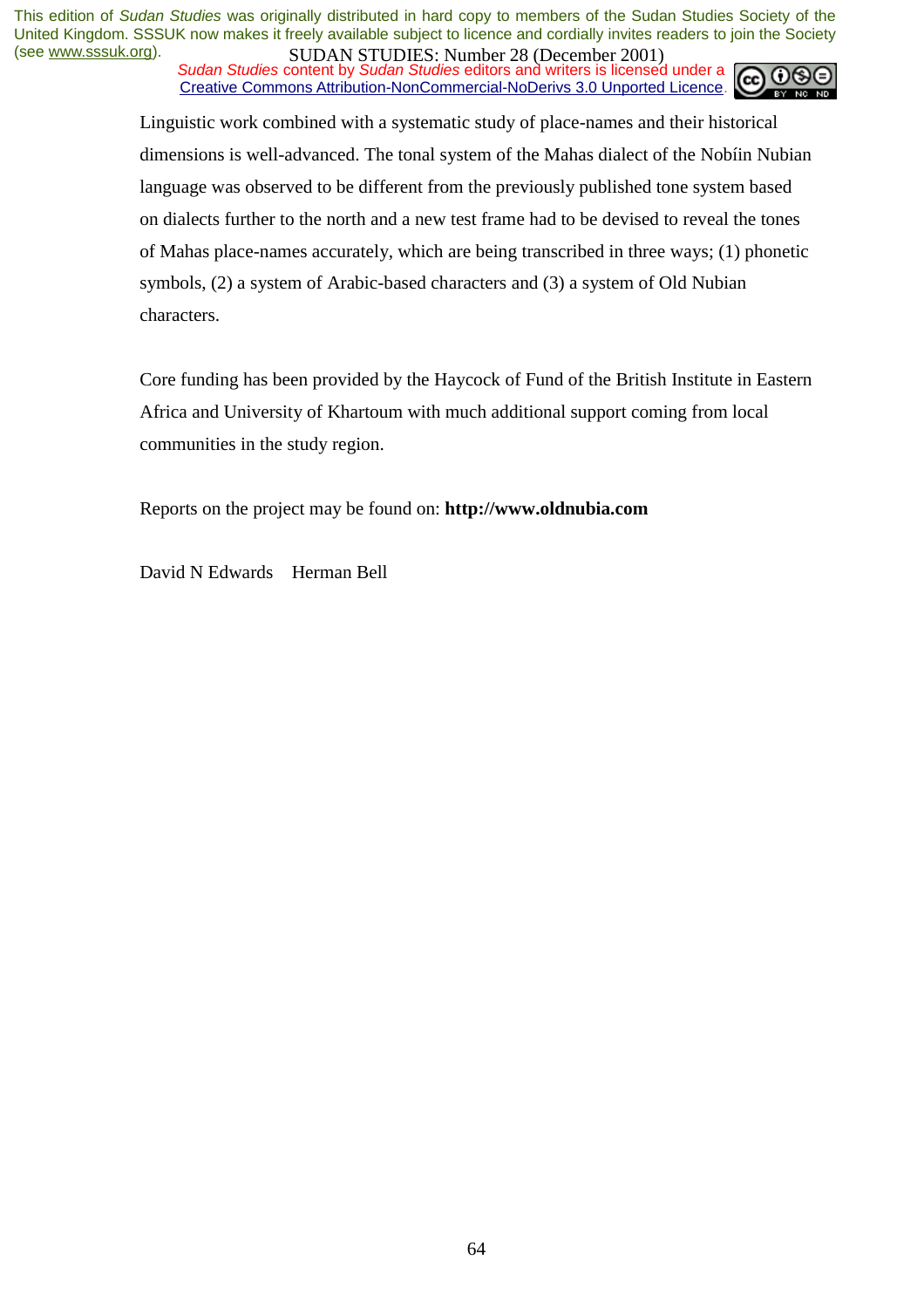*Sudan Studies* content by *Sudan Studies* editors and writers is licensed under a Creative Commons Attribution-NonCommercial-NoDerivs 3.0 Unported Licence.



# **KHARTOUM PERSPECTIVES. A COLLECTION OF LECTURES GIVEN AT THE SUDAN CULTURAL CENTRE KHARTOUM IN THE 1940s AND 1950s.**

Edited by Donald Hawley.

Michael Russell Publishing Ltd. For the Abdel Karim Mirghani Cultural Centre in Khartoum. Norwich 2001.xxii, 409 pp. ISBN: 0 85955 264 0. 29.50.

It is a rare review of a volume of lectures or essays by many authors that does not refer to "unevenness". That deficiency is often overcome by the significance of a unifying thematic thread or the multiple perspectives the authors represent. *Khartoum Perspectives* may be unique in that what holds it together is largely implied. Its thirty-six lectures by twenty-five authors are of interest now – some fifty years after the last one was delivered – less for their substance than for what they tell us of the intellectual aspirations and cultural milieu of the Anglo-Egyptian Sudan's capital during the decade and a half before independence.

The very idea of a Sudan Cultural Centre was precipitated in the troubled atmosphere of the late 1930s by British officials' realisation of the need for a renewed approach to the shunned and belittled Sudanese educated class. This idea was brought to fruition by the civil secretary, Douglas Newbold, in 1940. It is doubtful that any of the speakers in what became a weekly lecture series expected their talks to be more widely disseminated (although some, including several of those collected here, have in one form or other already been published).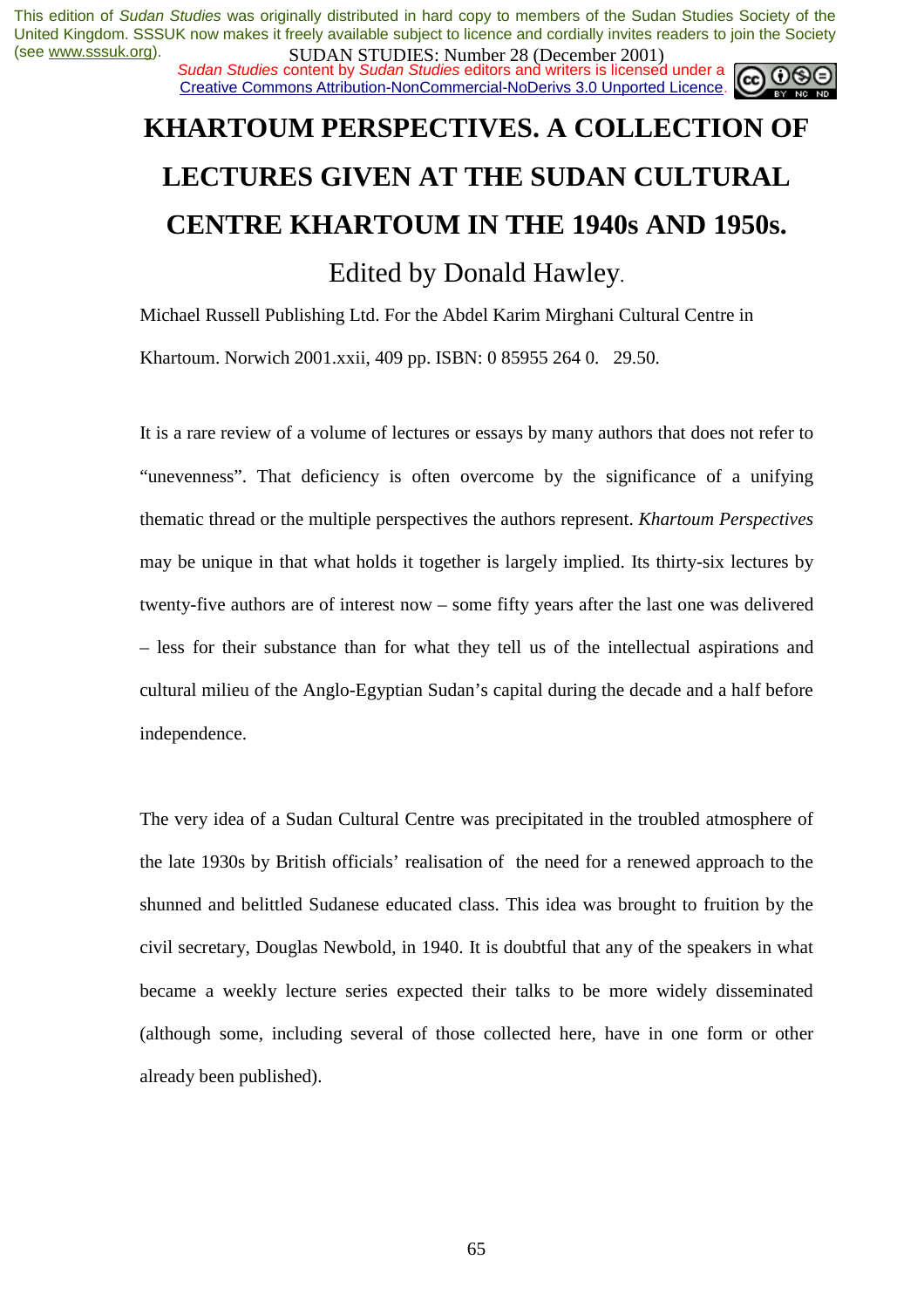*Sudan Studies* content by *Sudan Studies* editors and writers is licensed under a Creative Commons Attribution-NonCommercial-NoDerivs 3.0 Unported Licence.



K.D.D. Henderson's credentials for a piece on "How to Understand English Poetry" (pp.

24-33) or E.J.N. Wallis's on "Plato and the Greek Philosophers" (pp. 268-75) are unknown. A lecture by Mohamed Ahmed Mahgoub, the future prime minister ("The Possibility of Fusion between Eastern and Western Culture", pp. 34-40) is of more interest for its political than its cultural significance. But G.C. Scott's "Aims of Education" (pp. 63-76) and "The Gordon College Today" (pp. 257-67); General Platt's "Retrospect" (pp. 235-47); A.J. Arkell's "Relations between Egypt and the Sudan at the Time of the Pharoahs" (pp. 345-56); Gifford Bey's lecture on the Eastern Arab Corps during the Abyssinian campaign (pp. 373-85); John Smith's "The Forest Resources of the Sudan" (pp. 41-53); Albert Hourani's, "The Arabs and Western Civilization" (pp. 315- 28); and John Stone's brief notes on the economics of Africa (pp. 388-93; 394-400) are all by experts in their fields. But few of the pieces published here seem inspired by Newbold's Inaugural Lecture ("The Human Side of Culture", pp. 1-10): E.J.N. Wallis's "What Is Hitler's New Order?" (pp. 148-54) is an example. And whether because of his prominence, the editor's criteria for selection (which are never explained), or the lack of alternatives, E.S. Atiyah is represented here by five separate lectures.

The reader may glean from this assortment a sympathy with Newbold, whose humane spirit infused the Cultural Centre; an idea of the wide interests and vitality of British civil servants in the Sudan, even during wartime; a sense of the expertise Britain made available in the Sudan, especially in the technical services; and perhaps a certain slight embarrassment, in long hindsight, at the very earnestness or naivete of an elite cultural project soon to be overtaken by the sectarian politics, labour unrest, and demonstrations of the nationalist era.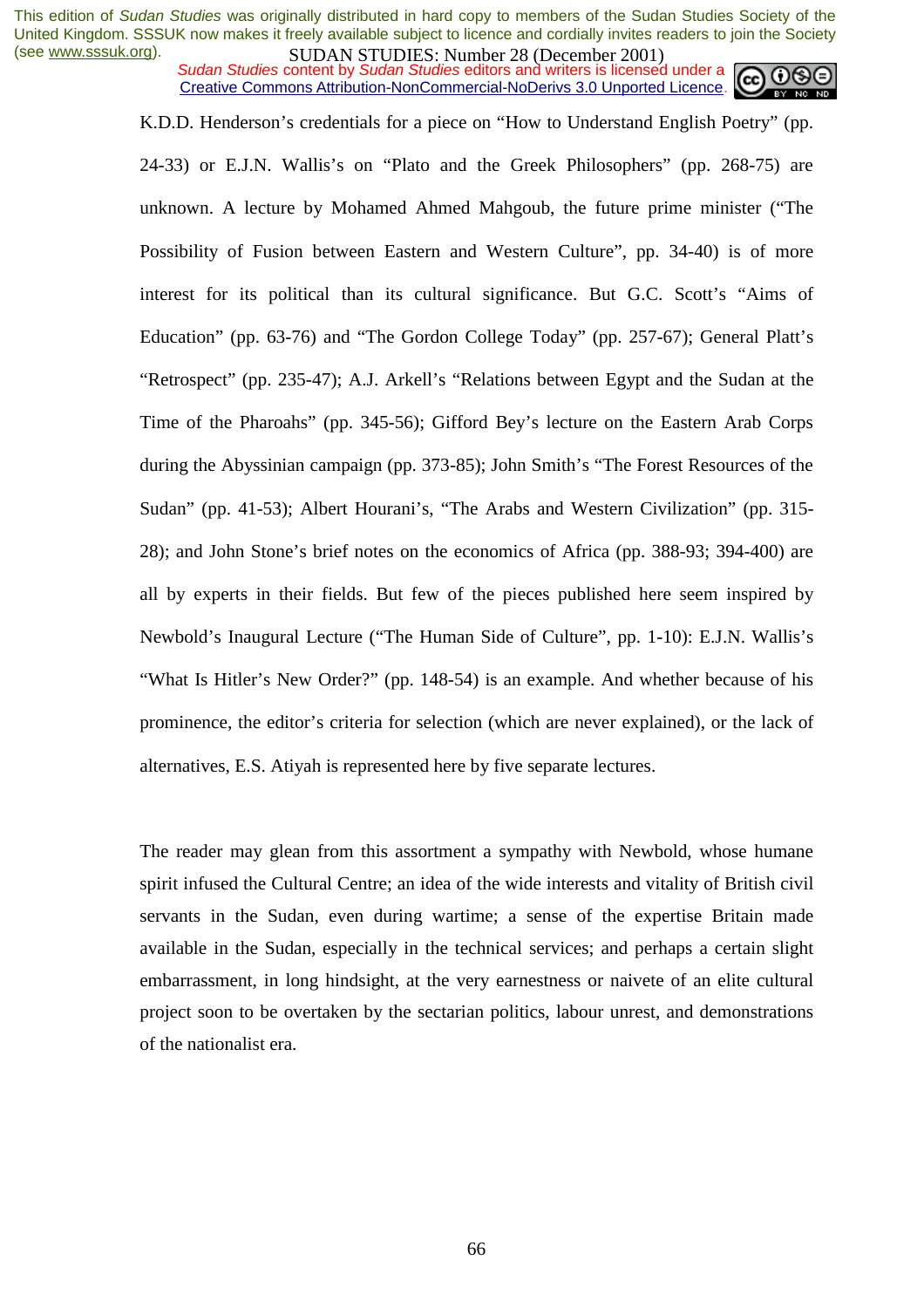*Sudan Studies* content by *Sudan Studies* editors and writers is licensed under a Creative Commons Attribution-NonCommercial-NoDerivs 3.0 Unported Licence.



The volume is handsomely produced, with an informative Introduction by Hassan Abbasher El Tayyeb, a Preface by Mahmoud Salih Osman Salih (under the auspices of whose Abdel Karim Mirghani Cultural Center the volume is published), and a brief foreword by Sir Donald Hawley, the editor. "Short Biographies of Contributors" (pp. 401- 9) are marred by errors. There is no index. Another volume, of lectures delivered in Arabic, is anticipated.

M.W. Daly

Siena College